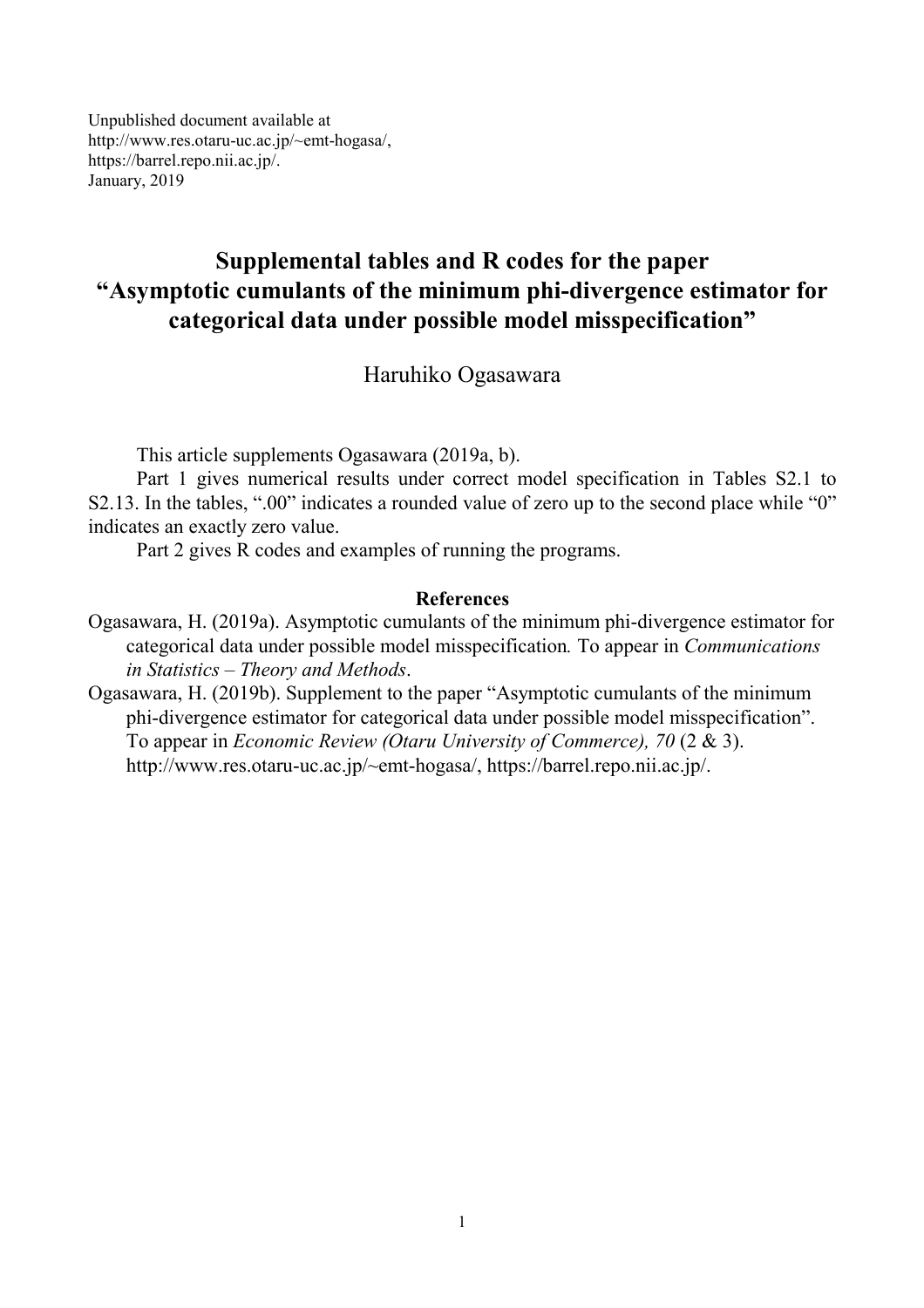# **Part 1. Numerical results under correct model specification**

Table S2.1. True probabilities under correct model misspecification

| Case  |                                                | $\tau$            |       |                                                            |  |
|-------|------------------------------------------------|-------------------|-------|------------------------------------------------------------|--|
| A:    | The genetics of plants (Fisher, 1970)          |                   |       |                                                            |  |
|       | .6000                                          | .1500             | .1500 | .1000                                                      |  |
| B:    |                                                |                   |       | 3-category truncated Poisson variate (Bishop et al., 1975) |  |
|       |                                                | .3679 .3679       | 2642  |                                                            |  |
| C:    | 4-category truncated Poisson variate           |                   |       |                                                            |  |
|       |                                                | .2231 .3347 .2510 |       | .1912                                                      |  |
| $D$ : | 4-category redundant truncated Poisson variate |                   |       |                                                            |  |
|       |                                                | 3347              | 2510  | -1912                                                      |  |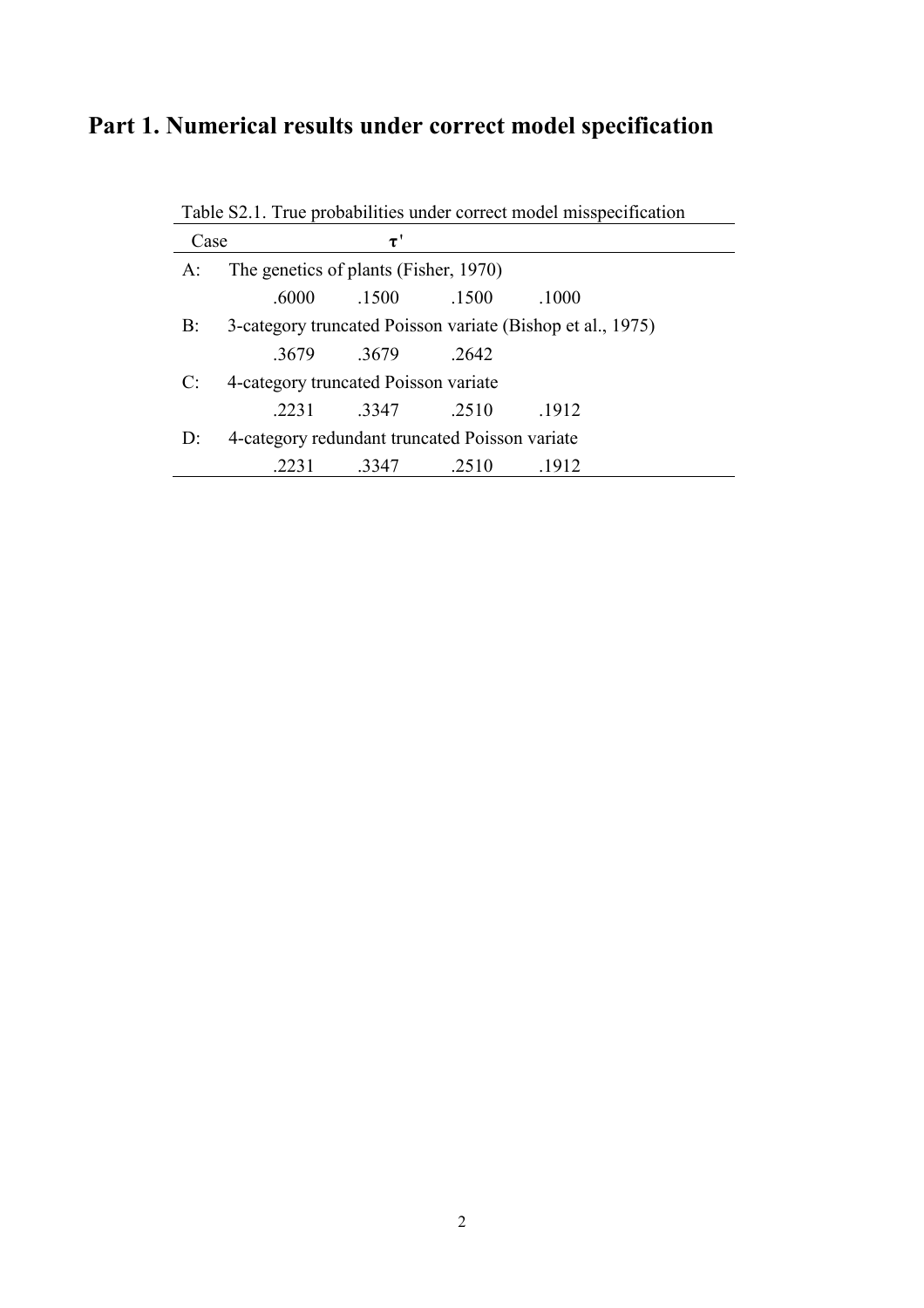| Case          |                                 |       | $\text{Sim.}(n)$                 |       |       | $\text{Sim.}(n)$ |                                   |       |  |
|---------------|---------------------------------|-------|----------------------------------|-------|-------|------------------|-----------------------------------|-------|--|
|               | Parameter                       | (50)  | (200)                            | (800) | (50)  | (200)            | (800)                             | Th.   |  |
|               |                                 |       | $\lambda = 0$ ( $G^2$ , ML)      |       |       |                  | $\lambda = -1$ (GM <sup>2</sup> ) |       |  |
| A             | $\theta$                        | .801  | .803                             | .801  | .838  | .812             | .803                              | .800  |  |
| $\bf{B}$      | $\theta$                        | 1.078 | 1.068                            | 1.068 | 1.100 | 1.073            | 1.069                             | 1.066 |  |
| $\mathsf C$   | $\theta$                        | 1.286 | 1.271                            | 1.278 | 1.339 |                  | 1.283 1.280                       | 1.272 |  |
| D             | $\theta_{\rm i}$                | 1.399 | 1.399                            | 1.397 | 1.439 | 1.408            | 1.399                             | 1.395 |  |
|               | $\theta_{\scriptscriptstyle 2}$ | .418  | .424                             | .422  | .424  | .425             | .423                              | .423  |  |
|               |                                 |       | $\lambda$ = -2 (Neyman)          |       |       |                  | $\lambda = 2/3$ (C-R)             |       |  |
| A             | $\theta$                        | .890  | .826                             | .807  | .792  | .801             | .801                              | .800  |  |
| $\bf{B}$      | $\theta$                        | 1.452 | 1.078                            | 1.070 | 1.066 | 1.064            | 1.067                             | 1.066 |  |
| $\mathcal{C}$ | $\theta$                        | 2.614 | 1.298 1.284                      |       | 1.263 |                  | 1.265 1.276                       | 1.272 |  |
| D             | $\theta_{\rm i}$                | 1.499 | 1.419                            | 1.402 | 1.381 | 1.394            | 1.396                             | 1.395 |  |
|               | $\theta_{2}$                    | .432  | .427                             | .423  | .416  | .423             | .422                              | .423  |  |
|               |                                 |       | $\lambda = 1$ ( $X^2$ , Pearson) |       |       |                  | $\lambda = 2$                     |       |  |
| $\mathbf{A}$  | $\theta$                        | .790  | .800                             | .801  | .791  | .801             | .801                              | .800  |  |
| $\bf{B}$      | $\theta$                        | 1.059 | 1.063                            | 1.067 | 1.041 | 1.058            | 1.066                             | 1.066 |  |
| $\mathcal{C}$ | $\theta$                        | 1.254 | 1.262                            | 1.275 | 1.237 | 1.257            | 1.274                             | 1.272 |  |
| D             | $\theta_{\rm i}$                | 1.374 | 1.392 1.396                      |       | 1.360 | 1.388            | 1.395                             | 1.395 |  |
|               | $\theta_{2}$                    | .414  | .423 .422                        |       | .412  | .422             | .422                              | .423  |  |

Table S2.2. Simulated and theoretical standard errors multiplied by  $n^{1/2}$  for the M $\phi$  Es when models are true:  $\beta_2^{1/2}$ 

Note.  $n =$  the number of observations, Sim. = simulated value, Th. = theoretical value =  $\beta_2^{1/2}$ ,  $G^2$  = the log-likelihood ratio statistic,  $GM^2$  = the modified log-likelihood ratio statistic, Neyman = Neyman's statistic, C-R = the Cressie-Read statistic,  $X^2$  = Pearson's statistic.

| Table S2.2. (continued) |       |      |                   |                             |   |     |  |  |
|-------------------------|-------|------|-------------------|-----------------------------|---|-----|--|--|
|                         | $n$ : | 50   |                   | 200                         |   | 800 |  |  |
| Case                    | Z     | NC   | Z                 | NC                          | Z | NС  |  |  |
| A                       | 579   | 95   | $\mathbf{\Omega}$ | 0                           |   |     |  |  |
| B                       |       | 10   | $\mathbf{\Omega}$ | 0                           |   |     |  |  |
| C                       | 3     | 9    | $\mathbf{0}$      |                             |   |     |  |  |
| ו ו                     | 3     | 3251 | 0                 | $\mathcal{D}_{\mathcal{L}}$ |   |     |  |  |

Note.  $n =$  the number of observations,  $Z =$  the number of deleted cases with zero frequenc(ies),  $NC =$  the number of deleted cases due to non-convergence.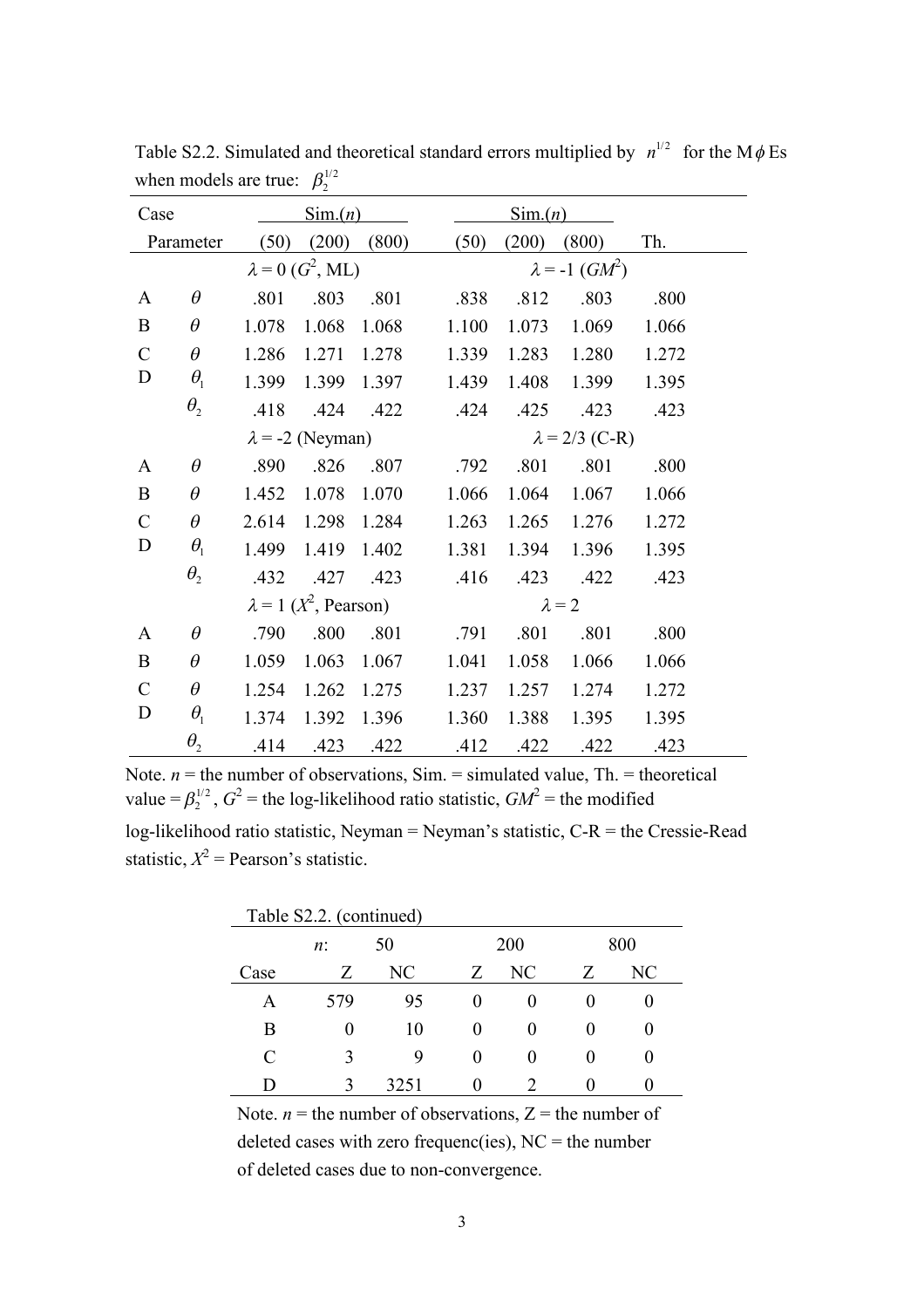| Case          |              | $\boldsymbol{n}$ | 50                               |       | 200   | 800         |             |       | 50                                | 200                     |                                                 |       | 800   |
|---------------|--------------|------------------|----------------------------------|-------|-------|-------------|-------------|-------|-----------------------------------|-------------------------|-------------------------------------------------|-------|-------|
|               | Parameter    | Sim.             | Th.                              | Sim.  | Th.   | Sim.        | Th.         | Sim.  | Th.                               | Sim.                    | Th.                                             | Sim.  | Th.   |
|               |              |                  | $\lambda = 0$ ( $G^2$ , ML)      |       |       |             |             |       | $\lambda = -1$ (GM <sup>2</sup> ) |                         |                                                 |       |       |
| $\mathbf{A}$  | $\theta$     |                  | 1.001 1.015                      | 1.004 | 1.004 |             |             |       |                                   |                         | 1.002 1.001 1.047 1.053 1.015 1.014 1.004 1.003 |       |       |
| B             | $\theta$     | 1.012            | .981                             | 1.002 | .995  | 1.002       | .999        | 1.032 |                                   | .999 1.006 1.000        |                                                 | 1.003 | 1.000 |
| $\mathcal{C}$ | $\theta$     | 1.011            | .975                             | .999  | .994  | 1.004       | .998        |       |                                   | 1.052 1.010 1.008 1.003 |                                                 | 1.006 | 1.001 |
| D             | $\theta_{1}$ | 1.002            | .986                             | 1.003 | .996  | 1.001       | .999        |       |                                   | 1.031 1.010 1.009 1.003 |                                                 | 1.003 | 1.001 |
|               | $\theta_{2}$ | .990             | .990                             | 1.003 | .998  | .999        | .999        |       |                                   | 1.003 1.006 1.006 1.002 |                                                 | 1.000 | 1.000 |
|               |              |                  | $\lambda$ = -2 (Neyman)          |       |       |             |             |       | $\lambda = 2/3$ (C-R)             |                         |                                                 |       |       |
| A             | $\theta$     |                  | 1.113 1.113                      | 1.032 | 1.029 |             | 1.008 1.007 |       | .990 1.004 1.001                  |                         | 1.001                                           | 1.001 | 1.000 |
| B             | $\theta$     |                  | 1.362 1.017                      | 1.011 | 1.004 |             | 1.004 1.001 | 1.000 | .969                              | .999                    | .992                                            | 1.001 | .998  |
| $\mathcal{C}$ | $\theta$     |                  | 2.055 1.052                      | 1.020 | 1.013 |             | 1.009 1.003 | .992  | .955                              | .994                    | .989                                            | 1.003 | .997  |
| D             | $\theta_{1}$ |                  | 1.075 1.039                      | 1.017 | 1.010 |             | 1.005 1.002 | .990  | .972                              | .999                    | .993                                            | 1.001 | .998  |
|               | $\theta_{2}$ |                  | 1.022 1.024                      | 1.010 | 1.006 | 1.001 1.002 |             | .983  |                                   | .981 1.001              | .995                                            | .999  | .999  |
|               |              |                  | $\lambda = 1$ ( $X^2$ , Pearson) |       |       |             |             |       | $\lambda = 2$                     |                         |                                                 |       |       |
| A             | $\theta$     | .988             | 1.002                            | 1.000 | 1.001 | 1.001       | 1.000       |       | .989 1.014 1.002                  |                         | 1.004                                           | 1.002 | 1.001 |
| B             | $\theta$     | .994             | .962                             | .997  | .991  | 1.001       | .998        | .977  | .943                              | .993                    | .986                                            | 1.000 | .997  |
| $\mathcal{C}$ | $\theta$     | .985             | .947                             | .992  | .987  | 1.003       | .997        | .973  | .925                              | .988                    | .982                                            | 1.001 | .996  |
| D             | $\theta_{1}$ | .985             | .965                             | .998  | .991  | 1.000       | .998        | .975  | .950                              | .995                    | .988                                            | .999  | .997  |
|               | $\theta$     | .980             | .976                             | 1.000 | .994  | .998        | .999        | .973  | .963                              | .998                    | .991                                            | .998  | .998  |

Table S2.3. Simulated and theoretical ratios of the higher- and lower-order asymptotic standard errors for the  $M\phi$  Es when models are true

Note.  $n =$  the number of observations, Sim. = simulated value = SD/ASE, SD = the standard deviation from simulation, ASE =  $n^{-1/2} \overline{\beta}_2^{1/2}$ , Th. = theoretical value = HASE/ASE, HASE= $(n^{-1}\beta_2 + n^{-2}\beta_{\Delta 2})^{1/2}$ ,  $G^2$  = the log-likelihood ratio statistic,  $GM^2$  = the modified log-likelihood ratio statistic, Neyman = Neyman's statistic,  $C-R$  = the Cressie-Read statistic,  $X^2$  = Pearson's statistic.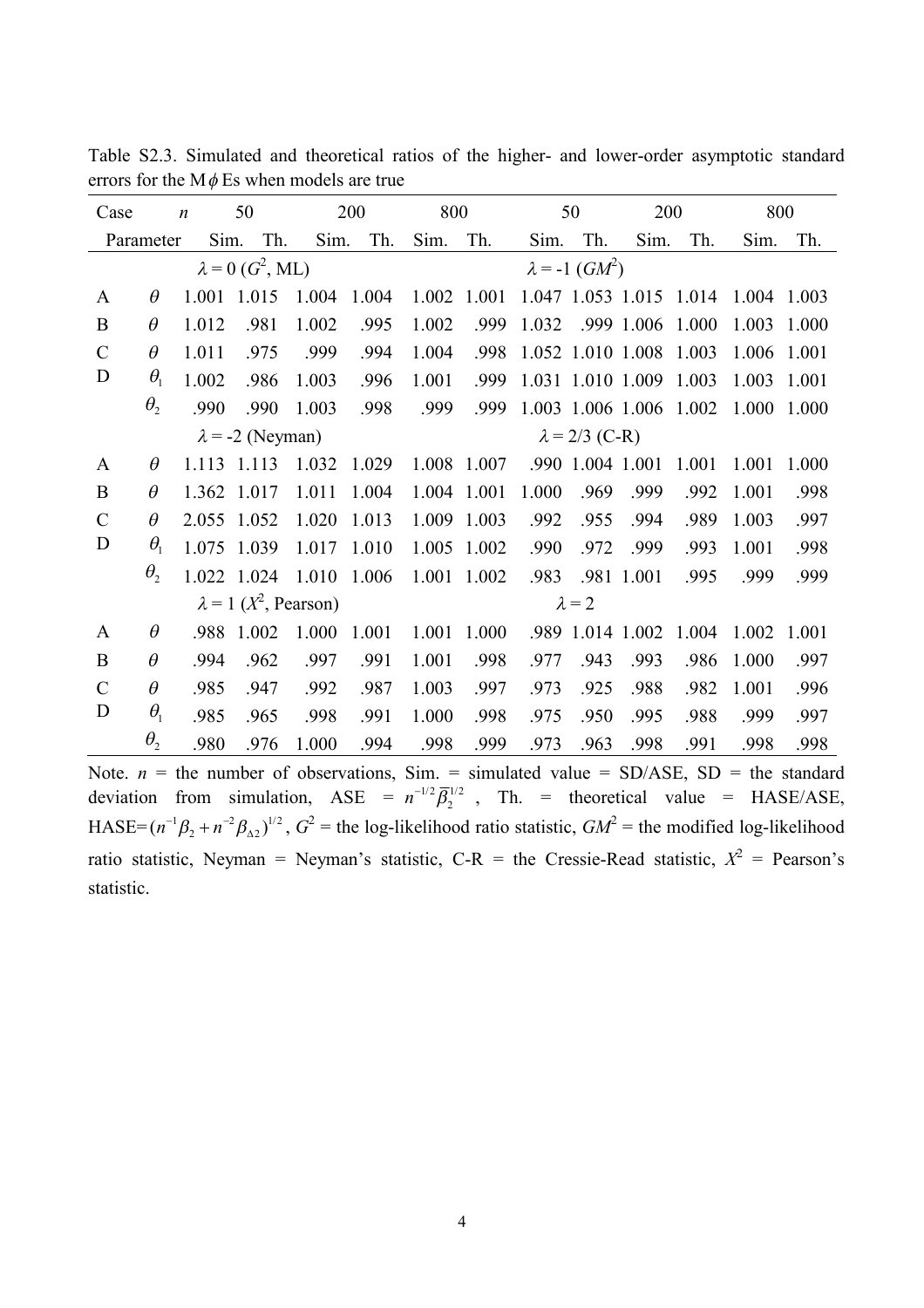| Case          |                                 |                             | $\text{Sim.}(n)$                 |        |                  |                         | $\text{Sim.}(n)$      |        |                  |
|---------------|---------------------------------|-----------------------------|----------------------------------|--------|------------------|-------------------------|-----------------------|--------|------------------|
|               | Parameter                       | (50)                        | (200)                            | (800)  | Th.              | (50)                    | (200)                 | (800)  | Th.              |
|               |                                 | $\lambda = 0$ ( $G^2$ , ML) |                                  |        |                  | $\lambda = -1$ $(GM^2)$ |                       |        |                  |
| $\mathbf{A}$  | $\theta$                        | .09                         | $-.03$                           | .12    | $\boldsymbol{0}$ | .30                     | .16                   | .30    | .18              |
| $\mathbf{B}$  | $\theta$                        | .22                         | .24                              | .09    | $\boldsymbol{0}$ | .23                     | .25                   | .09    | $\overline{0}$   |
| $\mathcal{C}$ | $\theta$                        | .17                         | .24                              | .06    | $\boldsymbol{0}$ | .19                     | .26                   | .08    | .02              |
| D             | $\theta_1$                      | .89                         | .59                              | .35    | $\boldsymbol{0}$ | 1.45                    | 1.08                  | .83    | .48              |
|               | $\theta_{2}$                    | $-.01$                      | .06                              | $-.01$ | $-.06$           | .09                     | .15                   | .08    | .03              |
|               |                                 | $\lambda$ = -2 (Neyman)     |                                  |        |                  |                         | $\lambda = 2/3$ (C-R) |        |                  |
| $\mathbf{A}$  | $\theta$                        | .52                         | .35                              | .48    | .36              | $-.01$                  | $-.14$                | $-.00$ | $-12$            |
| $\mathbf{B}$  | $\theta$                        | .27                         | .25                              | .09    | $\overline{0}$   | .22                     | .24                   | .09    | $\boldsymbol{0}$ |
| $\mathcal{C}$ | $\theta$                        | .36                         | .26                              | .09    | .03              | .16                     | .23                   | .05    | $-.01$           |
| D             | $\theta_1$                      | 2.08                        | 1.59                             | 1.32   | .96              | .56                     | .27                   | .03    | $-.32$           |
|               | $\theta_{\scriptscriptstyle 2}$ | .20                         | .24                              | .17    | .12              | $-.07$                  | $-.00$                | $-.01$ | $-12$            |
|               |                                 |                             | $\lambda = 1$ ( $X^2$ , Pearson) |        |                  | $\lambda = 2$           |                       |        |                  |
| $\mathbf{A}$  | $\theta$                        | $-.04$                      | $-19$                            | $-.06$ | $-.18$           | $-.11$                  | $-.32$                | $-.22$ | $-.36$           |
| $\mathbf{B}$  | $\theta$                        | .22                         | .24                              | .09    | $\boldsymbol{0}$ | .21                     | .24                   | .09    | $\overline{0}$   |
| $\mathcal{C}$ | $\theta$                        | .15                         | .23                              | .05    | $-.02$           | .16                     | .22                   | .04    | $-.03$           |
| D             | $\theta_1$                      | .40                         | .11                              | $-12$  | $-48$            | $-.03$                  | $-.36$                | $-.60$ | $-.96$           |
|               | $\theta_{2}$                    | $-.10$                      | $-.03$                           | $-.10$ | $-.15$           | $-18$                   | $-12$                 | $-19$  | $-.24$           |

Table S2.4. Simulated and theoretical biases multiplied by *n* for the M $\phi$  Es when models are true:  $\beta_1$ 

Note. *n* = the number of observations, Sim. = simulated value, Th. = theoretical value =  $\beta_1$ ,  $G^2$  = the log-likelihood ratio statistic,  $GM^2$  = the modified log-likelihood ratio statistic, Neyman = Neyman's statistic, C-R = the Cressie-Read statistic,  $X^2$  = Pearson's statistic. The "0" indicates an exactly zero value.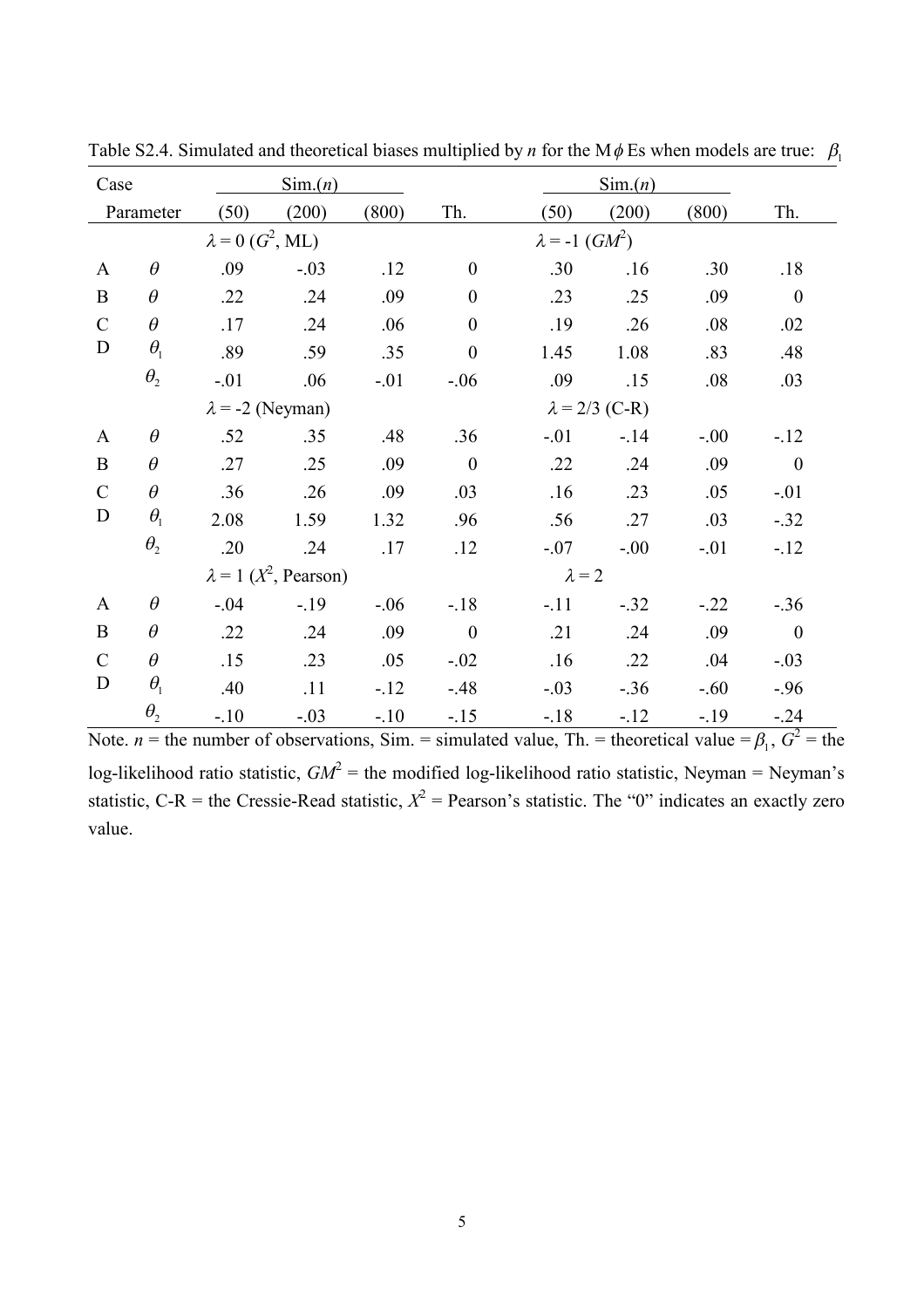| Case          |                                 |                             | $\text{Sim.}(n)$                 |        |       |                         | $\operatorname{Sim}(n)$ |        |        |
|---------------|---------------------------------|-----------------------------|----------------------------------|--------|-------|-------------------------|-------------------------|--------|--------|
|               | Parameter                       | (50)                        | (200)                            | (800)  | Th.   | (50)                    | (200)                   | (800)  | Th.    |
|               |                                 | $\lambda = 0$ ( $G^2$ , ML) |                                  |        |       | $\lambda = -1$ $(GM^2)$ |                         |        |        |
| $\mathbf{A}$  | $\theta$                        | .37                         | .05                              | $-.30$ | .11   | .60                     | .11                     | $-.30$ | .11    |
| $\bf{B}$      | $\theta$                        | 1.78                        | 1.68                             | 1.95   | .42   | 1.81                    | 1.69                    | 1.95   | .42    |
| $\mathcal{C}$ | $\theta$                        | 1.30                        | 1.33                             | 1.29   | .43   | 1.33                    | 1.33                    | 1.31   | .43    |
| $\mathbf D$   | $\theta_{\rm i}$                | 2.53                        | 2.12                             | 2.10   | $-12$ | 2.74                    | 2.16                    | 2.11   | $-.12$ |
|               | $\theta_{\scriptscriptstyle 2}$ | 1.47                        | 1.06                             | 1.24   | .98   | 1.55                    | 1.07                    | 1.24   | .98    |
|               |                                 |                             | $\lambda$ = -2 (Neyman)          |        |       |                         | $\lambda = 2/3$ (C-R)   |        |        |
| $\mathbf{A}$  | $\theta$                        | 1.18                        | .30                              | $-.26$ | .11   | .42                     | .07                     | $-.29$ | .11    |
| $\bf{B}$      | $\theta$                        | 317                         | 1.69                             | 1.95   | .42   | 1.78                    | 1.68                    | 1.95   | .42    |
| $\mathcal{C}$ | $\theta$                        | 343                         | 1.31                             | 1.32   | .43   | 1.28                    | 1.33                    | 1.29   | .43    |
| $\mathbf D$   | $\theta_{\rm i}$                | 3.38                        | 2.28                             | 2.14   | $-12$ | 2.53                    | 2.11                    | 2.09   | $-.12$ |
|               | $\theta_{2}$                    | 1.71                        | 1.09                             | 1.25   | .98   | 1.46                    | 1.07                    | 1.24   | .98    |
|               |                                 |                             | $\lambda = 1$ ( $X^2$ , Pearson) |        |       | $\lambda = 2$           |                         |        |        |
| $\mathbf{A}$  | $\theta$                        | .45                         | .08                              | $-.29$ | .11   | .52                     | .13                     | $-.27$ | .11    |
| $\bf{B}$      | $\theta$                        | 1.78                        | 1.68                             | 1.95   | .42   | 1.78                    | 1.68                    | 1.95   | .42    |
| $\mathcal{C}$ | $\theta$                        | 1.27                        | 1.33                             | 1.28   | .43   | 1.19                    | 1.32                    | 1.27   | .43    |
| D             | $\theta_{\rm i}$                | 2.55                        | 2.12                             | 2.09   | $-12$ | 2.63                    | 2.14                    | 2.09   | $-.12$ |
|               | $\theta_{2}$                    | 1.46                        | 1.07                             | 1.24   | .98   | 1.48                    | 1.08                    | 1.24   | .98    |

Table S2.5. Simulated and theoretical skewnesses multiplied by  $n^{1/2}$  for the M $\phi$  Es when models are true:  $\beta_3 / \beta_2^{3/2}$ 

Note. *n* = the number of observations, Sim. = simulated value, Th. = theoretical value =  $\beta_3 / \beta_2^{3/2}$ ,  $G^2$  $=$  the log-likelihood ratio statistic,  $GM^2 =$  the modified log-likelihood ratio statistic, Neyman  $=$ Neyman's statistic,  $C-R$  = the Cressie-Read statistic,  $X^2$  = Pearson's statistic.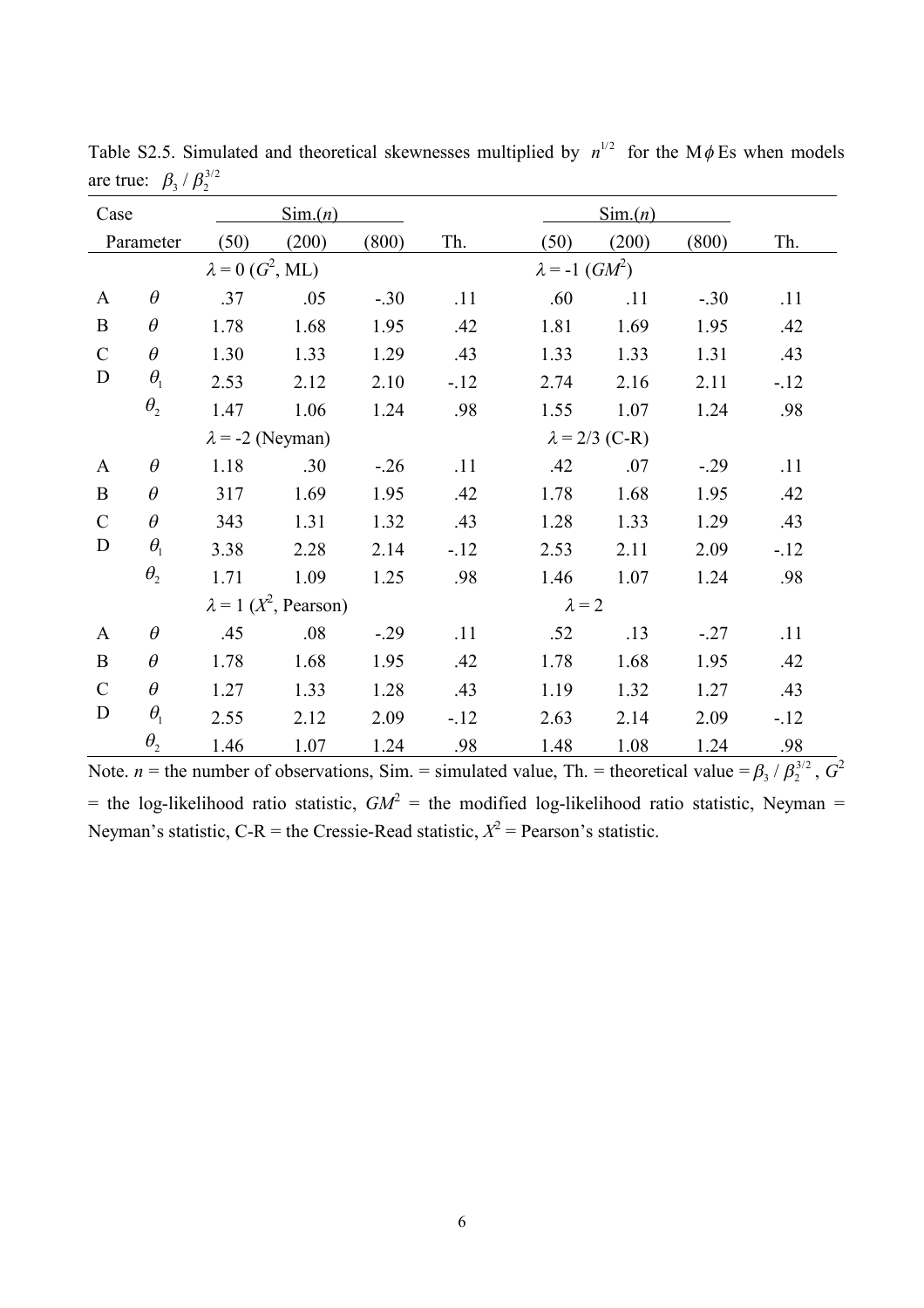| Case          |                                 |                             | $\operatorname{Sim}(n)$          |       |         |                         | $\text{Sim.}(n)$      |       |         |
|---------------|---------------------------------|-----------------------------|----------------------------------|-------|---------|-------------------------|-----------------------|-------|---------|
|               | Parameter                       | (50)                        | (200)                            | (800) | Th.     | (50)                    | (200)                 | (800) | Th.     |
|               |                                 | $\lambda = 0$ ( $G^2$ , ML) |                                  |       |         | $\lambda = -1$ $(GM^2)$ |                       |       |         |
| $\mathbf{A}$  | $\theta$                        | $-8.1$                      | $-4.1$                           | 13.9  | $-4$    | $-8.3$                  | $-3.3$                | 13.5  | $-.4$   |
| $\mathbf B$   | $\theta$                        | 7.2                         | 5.9                              | 18.6  | $-8.5$  | 7.8                     | 6.2                   | 18.6  | $-8.5$  |
| $\mathcal{C}$ | $\theta$                        | 3.9                         | 7.0                              | 6.2   | $-10.4$ | 5.8                     | 7.0                   | 6.9   | $-10.4$ |
| $\mathbf D$   | $\theta_{1}$                    | 11.7                        | 12.2                             | 6.5   | $-7.7$  | 15.3                    | 12.9                  | 7.8   | $-10.3$ |
|               | $\theta_{\scriptscriptstyle 2}$ | $-2.9$                      | 3.9                              | 14.4  | $-.2$   | $-2.1$                  | 3.7                   | 14.7  | $-2.4$  |
|               |                                 | $\lambda$ = -2 (Neyman)     |                                  |       |         |                         | $\lambda = 2/3$ (C-R) |       |         |
| $\mathbf{A}$  | $\theta$                        | $-2.8$                      | .0                               | 13.3  | $-.4$   | $-7.1$                  | $-4.2$                | 14.2  | $-.4$   |
| $\bf{B}$      | $\theta$                        | 2.5e5                       | 6.9                              | 18.6  | $-8.5$  | 7.4                     | 5.8                   | 18.6  | $-8.5$  |
| $\mathbf C$   | $\theta$                        | 1.7e5                       | 8.1                              | 7.7   | $-10.4$ | 4.0                     | 7.2                   | 5.8   | $-10.4$ |
| D             | $\theta_{1}$                    | 32.4                        | 15.2                             | 9.4   | $-12.8$ | 11.7                    | 12.0                  | 5.9   | $-6.0$  |
|               | $\theta_{2}$                    | $\overline{.5}$             | 3.7                              | 15.0  | $-4.6$  | $-3.0$                  | 4.0                   | 14.2  | 1.3     |
|               |                                 |                             | $\lambda = 1$ ( $X^2$ , Pearson) |       |         | $\lambda = 2$           |                       |       |         |
| $\mathbf{A}$  | $\theta$                        | $-6.8$                      | $-4.2$                           | 14.3  | $-.4$   | $-6.4$                  | $-4.1$                | 14.5  | $-.4$   |
| $\bf{B}$      | $\theta$                        | 7.7                         | 5.9                              | 18.6  | $-8.5$  | 9.1                     | 6.1                   | 18.7  | $-8.5$  |
| $\mathcal{C}$ | $\theta$                        | 4.0                         | 7.3                              | 5.7   | $-10.4$ | 3.1                     | 7.4                   | 5.1   | $-10.4$ |
| D             | $\theta_{\rm i}$                | 11.9                        | 12.0                             | 5.5   | $-5.1$  | 12.2                    | 12.0                  | 4.7   | $-2.5$  |
|               | $\theta_{2}$                    | $-3.0$                      | 4.1                              | 14.1  | 2.0     | $-2.8$                  | 4.3                   | 13.8  | 4.2     |

Table S2.6. Simulated and theoretical kurtoses multiplied by *n* for the M $\phi$ Es when models are true:  $\beta_4 / \beta_2^2$ 

Note. *n* = the number of observations, Sim. = simulated value, Th. = theoretical value =  $\beta_4 / \beta_2^2$ ,  $G^2$  = the log-likelihood ratio statistic,  $GM^2$  = the modified log-likelihood ratio statistic, Neyman = Neyman's statistic, C-R = the Cressie-Read statistic,  $X^2$  = Pearson's statistic,  $x e y = x 10^y$ .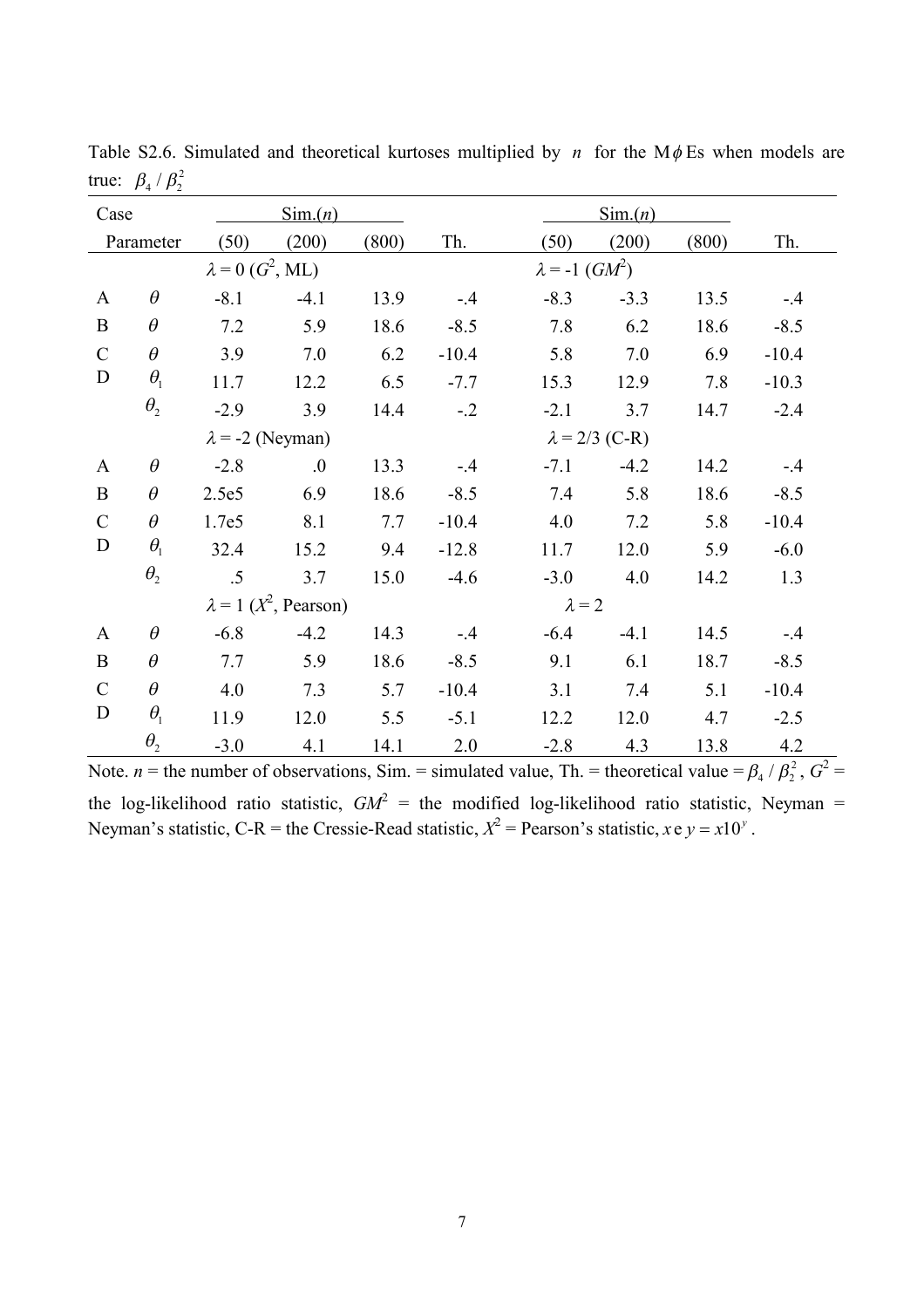|               |                                 |                       | $\beta_{\rm 1}^{\,2}$   |       |                  | $\beta_{\Delta 2}$ |                  |            |                         |
|---------------|---------------------------------|-----------------------|-------------------------|-------|------------------|--------------------|------------------|------------|-------------------------|
| Case          |                                 |                       | $\text{Sim.}(n)$        |       |                  |                    | $\text{Sim.}(n)$ |            |                         |
|               | Parameter                       | (50)                  | (200)                   | (800) | Th.              | (50)               | (200)            | (800)      | Th $=\beta_{\Delta 2}$  |
|               |                                 |                       | $\lambda$ = -2 (Neyman) |       |                  |                    |                  |            |                         |
| $\mathbf{A}$  | $\theta$                        | .27                   | .12                     | .23   | .13              | 7.6                | 8.4              | 8.4        | 7.6                     |
| $\bf{B}$      | $\theta$                        | .07                   | .06                     | .01   | $\boldsymbol{0}$ | 48.6               | 5.2              | 7.7        | 1.9                     |
| $\mathcal{C}$ | $\theta$                        | .13                   | .07                     | .01   | .00.             | 261                | 13.2             | 23.7       | 8.6                     |
| $\mathbf D$   | $\theta_{\rm i}$                | 4.31                  | 2.54                    | 1.73  | .91              | 15.0               | 13.2             | 14.3       | 7.7                     |
|               | $\theta_{\scriptscriptstyle 2}$ | .04                   | .06                     | .03   | .01              | .4                 | .7               | $\cdot$ .2 | $.4\phantom{0}$         |
|               |                                 | $\lambda = 2/3$ (C-R) |                         |       |                  |                    |                  |            |                         |
| $\mathbf{A}$  | $\theta$                        | .00.                  | .02                     | .00   | .01              | $-.7$              | $\cdot$ .2       | 1.1        | $.2\,$                  |
| $\mathbf B$   | $\theta$                        | .05                   | .06                     | .01   | $\boldsymbol{0}$ | $-.0$              | $-.6$            | 2.1        | $-3.5$                  |
| $\mathcal{C}$ | $\theta$                        | .02                   | .05                     | .00.  | .00              | $-1.2$             | $-3.7$           | 7.9        | $-7.1$                  |
| D             | $\theta_{\rm i}$                | .31                   | .07                     | .00.  | .10              | $-2.0$             | $-.6$            | 1.9        | $-5.4$                  |
|               | $\theta_{\scriptscriptstyle 2}$ | .00.                  | .00                     | .00   | .01              | $-.3$              | $\cdot$ 1        | $-.4$      | $-.3$                   |
|               |                                 | $\lambda = 2$         |                         |       |                  |                    |                  |            |                         |
| $\mathbf{A}$  | $\theta$                        | .01                   | .10                     | .05   | .13              | $-.7$              | $.4\,$           | 1.7        | .9                      |
| $\mathbf B$   | $\theta$                        | .05                   | .06                     | .01   | $\boldsymbol{0}$ | $-2.6$             | $-3.4$           | $-.7$      | $-6.2$                  |
| $\mathcal{C}$ | $\theta$                        | .02                   | .05                     | .00   | .00              | $-4.4$             | $-7.8$           | 3.6        | $-11.6$                 |
| D             | $\theta_{\rm i}$                | .00.                  | .13                     | .36   | .91              | $-4.8$             | $-4.1$           | $-1.7$     | $-9.6$                  |
|               | $\theta_{\scriptscriptstyle 2}$ | .03                   | .02                     | .04   | .06              | $-.5$              | $-.1$            | $-.6$      | $-.6$<br>$\overline{a}$ |

Table S2.7. Simulated and squared biases and added higher-order asymptotic biases multiplied by  $n^2$  for the M  $\phi$  Es when models are true:  $\beta_1^2$  and  $\beta_{\Delta 2}$ 

Note. *n* = the number of observations, Sim. = simulated value, Th. = theoretical value =  $\beta_1^2$  or  $\beta_{\Delta 2}$ , Neyman = Neyman's statistic, C-R = the Cressie-Read statistic. The "0" indicates an exactly zero value.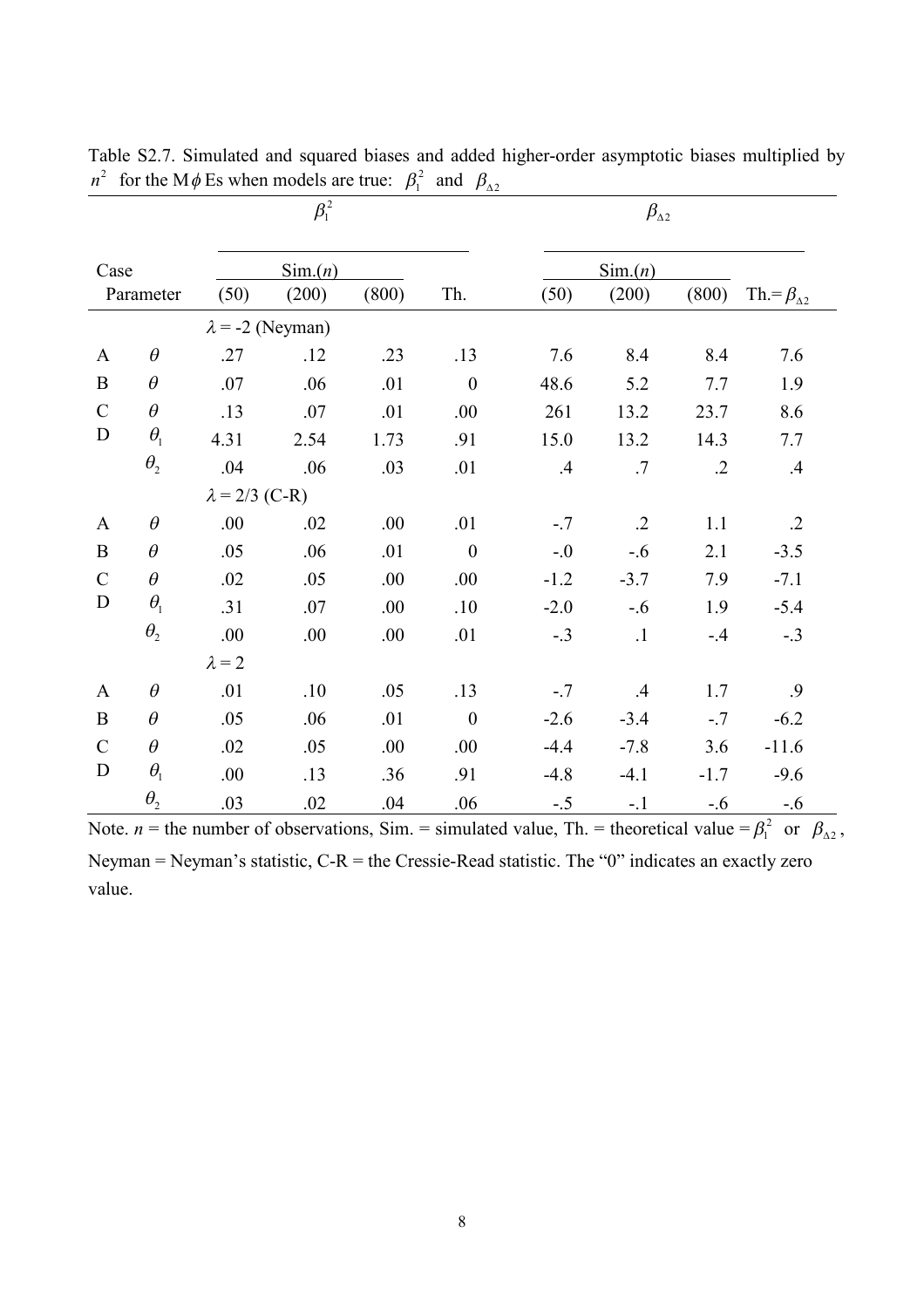| Case          |                       |                             | $\operatorname{Sim}(n)$          |       |              |                                   | $\text{Sim.}(n)$      |       |              |
|---------------|-----------------------|-----------------------------|----------------------------------|-------|--------------|-----------------------------------|-----------------------|-------|--------------|
|               | Parameter             | (50)                        | (200)                            | (800) | Th.          | (50)                              | (200)                 | (800) | Th.          |
|               |                       | $\lambda = 0$ ( $G^2$ , ML) |                                  |       |              | $\lambda = -1$ (GM <sup>2</sup> ) |                       |       |              |
| $\mathbf{A}$  | $\theta$              | 1.079                       | 1.021                            | 1.005 | $\mathbf{1}$ | 1.093                             | 1.025                 | 1.006 | $\mathbf{1}$ |
| B             | $\theta$              | 1.033                       | 1.006                            | 1.003 | 1            | 1.033                             | 1.006                 | 1.003 | $\mathbf{1}$ |
| $\mathcal{C}$ | $\theta$              | 1.035                       | 1.004                            | 1.006 | 1            | 1.038                             | 1.005                 | 1.006 | 1            |
| $\mathbf D$   | $\theta_1$            | .991                        | 1.002                            | 1.002 | 1            | .987                              | 1.002                 | 1.002 | 1            |
|               | $\theta_{2}$          | 1.036                       | 1.015                            | 1.002 | 1            | 1.034                             | 1.015                 | 1.002 | 1            |
|               |                       |                             | $\lambda$ = -2 (Neyman)          |       |              |                                   | $\lambda = 2/3$ (C-R) |       |              |
| $\mathbf{A}$  | $\theta$              | 1.074                       | 1.021                            | 1.005 | $\mathbf{1}$ | 1.058                             | 1.015                 | 1.004 | $\mathbf{1}$ |
| B             | $\theta$              | 1.859                       | 1.006                            | 1.003 | $\mathbf{1}$ | 1.030                             | 1.006                 | 1.003 | 1            |
| $\mathcal{C}$ | $\theta$              | 1.4e6                       | 1.003                            | 1.006 | $\mathbf{1}$ | 1.024                             | 1.002                 | 1.005 | $\mathbf{1}$ |
| D             | $\theta_1$            | .974                        | 1.000                            | 1.001 | $\mathbf{1}$ | .989                              | 1.002                 | 1.002 | $\mathbf{1}$ |
|               | $\theta_{2}$          | 1.030                       | 1.014                            | 1.002 | 1            | 1.035                             | 1.015                 | 1.002 | 1            |
|               |                       |                             | $\lambda = 1$ ( $X^2$ , Pearson) |       |              | $\lambda = 2$                     |                       |       |              |
| $\mathbf{A}$  | $\theta$              | 1.049                       | 1.011                            | 1.003 | 1            | 1.028                             | .999                  | 1.000 | $\mathbf{1}$ |
| B             | $\theta$              | 1.027                       | 1.006                            | 1.003 | 1            | 1.014                             | 1.005                 | 1.003 | 1            |
| $\mathcal{C}$ | $\theta$              | 1.018                       | 1.001                            | 1.005 | 1            | 1.005                             | .995                  | 1.004 | $\mathbf{1}$ |
| D             | $\theta_1$            | .989                        | 1.002                            | 1.002 | $\mathbf{1}$ | .990                              | 1.000                 | 1.001 | $\mathbf{1}$ |
|               | $\theta$ <sub>2</sub> | 1.034                       | 1.015                            | 1.002 | 1            | 1.033                             | 1.014                 | 1.002 | 1            |

Table S2.8. Simulated and theoretical standard errors of the studentized  $M\phi$ Es when models are true:  $\beta_2^{1/2}$ 

Note. *n* = the number of observations, Sim. = simulated value, Th. = theoretical value =  $\beta_2^{1/2}$  '=1,  $G^2$  = the log-likelihood ratio statistic,  $GM^2$  = the modified log-likelihood ratio statistic, Neyman = Neyman's statistic, C-R = the Cressie-Read statistic,  $X^2$  = Pearson's statistic,  $x e y = x 10^y$ .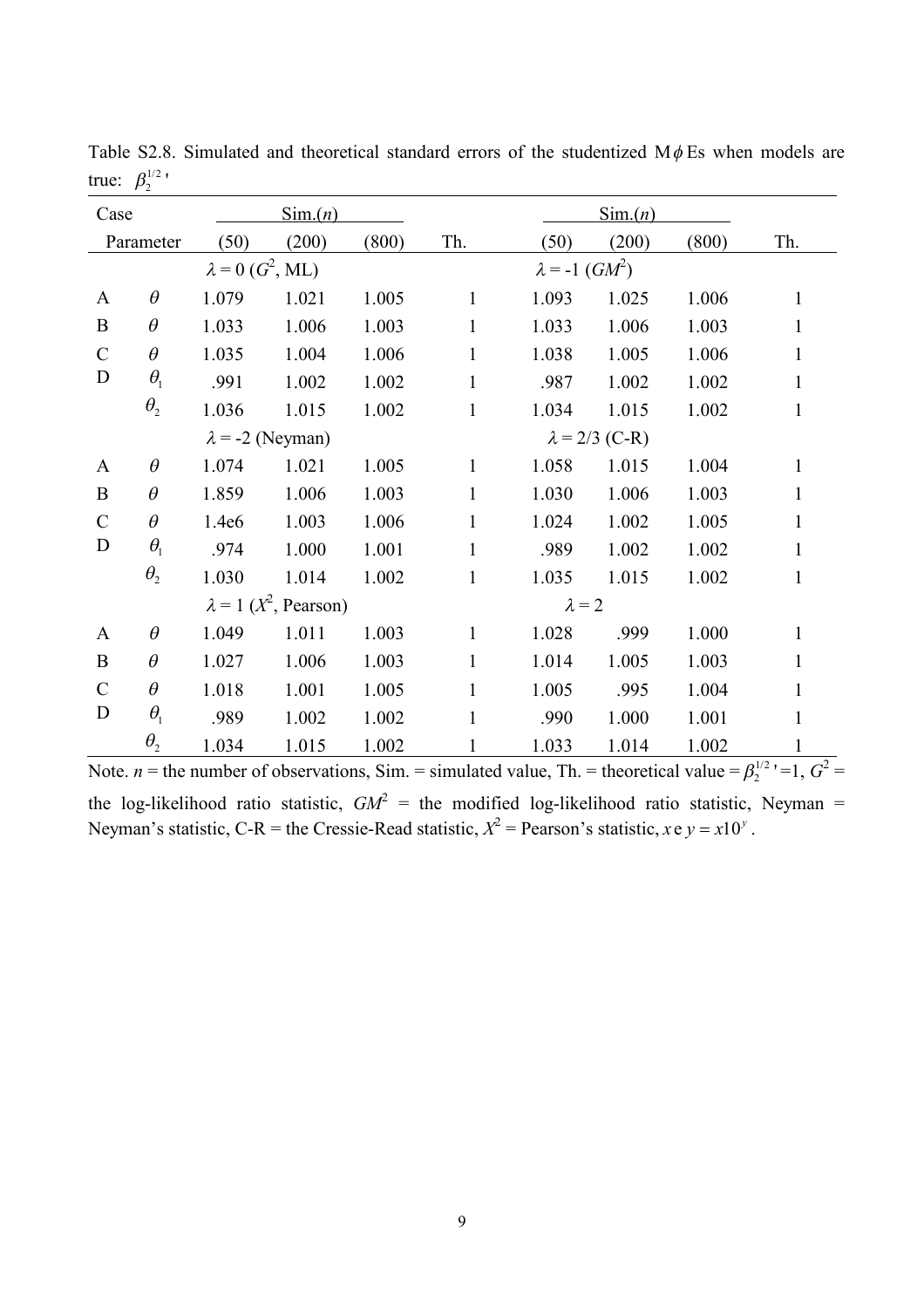| Case          |              |                                     | $\text{Sim.}(n)$                 |        |         |                         | $\text{Sim.}(n)$      |         |         |
|---------------|--------------|-------------------------------------|----------------------------------|--------|---------|-------------------------|-----------------------|---------|---------|
|               | Parameter    | (50)                                | (200)                            | (800)  | Th.     | (50)                    | (200)                 | (800)   | Th.     |
|               |              | $\lambda = 0$ (G <sup>2</sup> , ML) |                                  |        |         | $\lambda = -1$ $(GM^2)$ |                       |         |         |
| $\mathbf{A}$  | $\theta$     | .03                                 | $-.10$                           | .09    | $-.06$  | .26                     | .13                   | .32     | .17     |
| $\bf{B}$      | $\theta$     | $-48$                               | $-43$                            | $-.57$ | $-.21$  | $-48$                   | $-43$                 | $-.57$  | $-.21$  |
| $\mathcal{C}$ | $\theta$     | $-40$                               | $-.32$                           | $-46$  | $-.21$  | $-0.39$                 | $-.31$                | $-45$   | $-.20$  |
| D             | $\theta_1$   | $-.03$                              | $-0.26$                          | $-43$  | .06     | .31                     | .09                   | $-.08$  | .40     |
|               | $\theta_{2}$ | $-.60$                              | $-44$                            | $-.58$ | $-.64$  | $-.38$                  | $-.22$                | $-36$   | $-42$   |
|               |              |                                     | $\lambda$ = -2 (Neyman)          |        |         |                         | $\lambda = 2/3$ (C-R) |         |         |
| $\mathbf{A}$  | $\theta$     | .35                                 | .31                              | .53    | .39     | $-13$                   | $-.25$                | $-.06$  | $-.20$  |
| $\mathbf{B}$  | $\theta$     | $-42$                               | $-.43$                           | $-.57$ | $-.21$  | $-.48$                  | $-43$                 | $-.57$  | $-.21$  |
| $\mathcal{C}$ | $\theta$     | 3.2e4                               | $-.30$                           | $-44$  | $-19$   | $-.39$                  | $-.32$                | $-47$   | $-.22$  |
| D             | $\theta_1$   | .59                                 | .41                              | .25    | .74     | $-0.29$                 | $-49$                 | $-.66$  | $-.17$  |
|               | $\theta_{2}$ | $-.17$                              | $-.01$                           | $-15$  | $-.21$  | $-.75$                  | $-.58$                | $-.72$  | $-.78$  |
|               |              |                                     | $\lambda = 1$ ( $X^2$ , Pearson) |        |         | $\lambda = 2$           |                       |         |         |
| $\mathbf{A}$  | $\theta$     | $-.18$                              | $-.32$                           | $-.13$ | $-.28$  | $-.30$                  | $-49$                 | $-.33$  | $-.50$  |
| $\bf{B}$      | $\theta$     | $-47$                               | $-43$                            | $-.57$ | $-.21$  | $-46$                   | $-43$                 | $-.57$  | $-.21$  |
| $\mathcal{C}$ | $\theta$     | $-.38$                              | $-.32$                           | $-47$  | $-.23$  | $-33$                   | $-.31$                | $-48$   | $-.24$  |
| D             | $\theta_1$   | $-42$                               | $-.61$                           | $-.77$ | $-0.28$ | $-.79$                  | $-.97$                | $-1.12$ | $-.63$  |
|               | $\theta_{2}$ | $-83$                               | $-.66$                           | $-.79$ | $-0.85$ | $-1.04$                 | $-.87$                | $-1.01$ | $-1.07$ |

Table S2.9. Simulated and theoretical biases multiplied by  $n^{1/2}$  for the studentized M $\phi$  Es when models are true:  $\beta_1$ '

Note. *n* = the number of observations, Sim. = simulated value, Th. = theoretical value =  $\beta_1$ <sup>'</sup>,  $G^2$  = the log-likelihood ratio statistic,  $GM^2$  = the modified log-likelihood ratio statistic, Neyman = Neyman's statistic, C-R = the Cressie-Read statistic,  $X^2$  = Pearson's statistic,  $xe y = x10^y$ .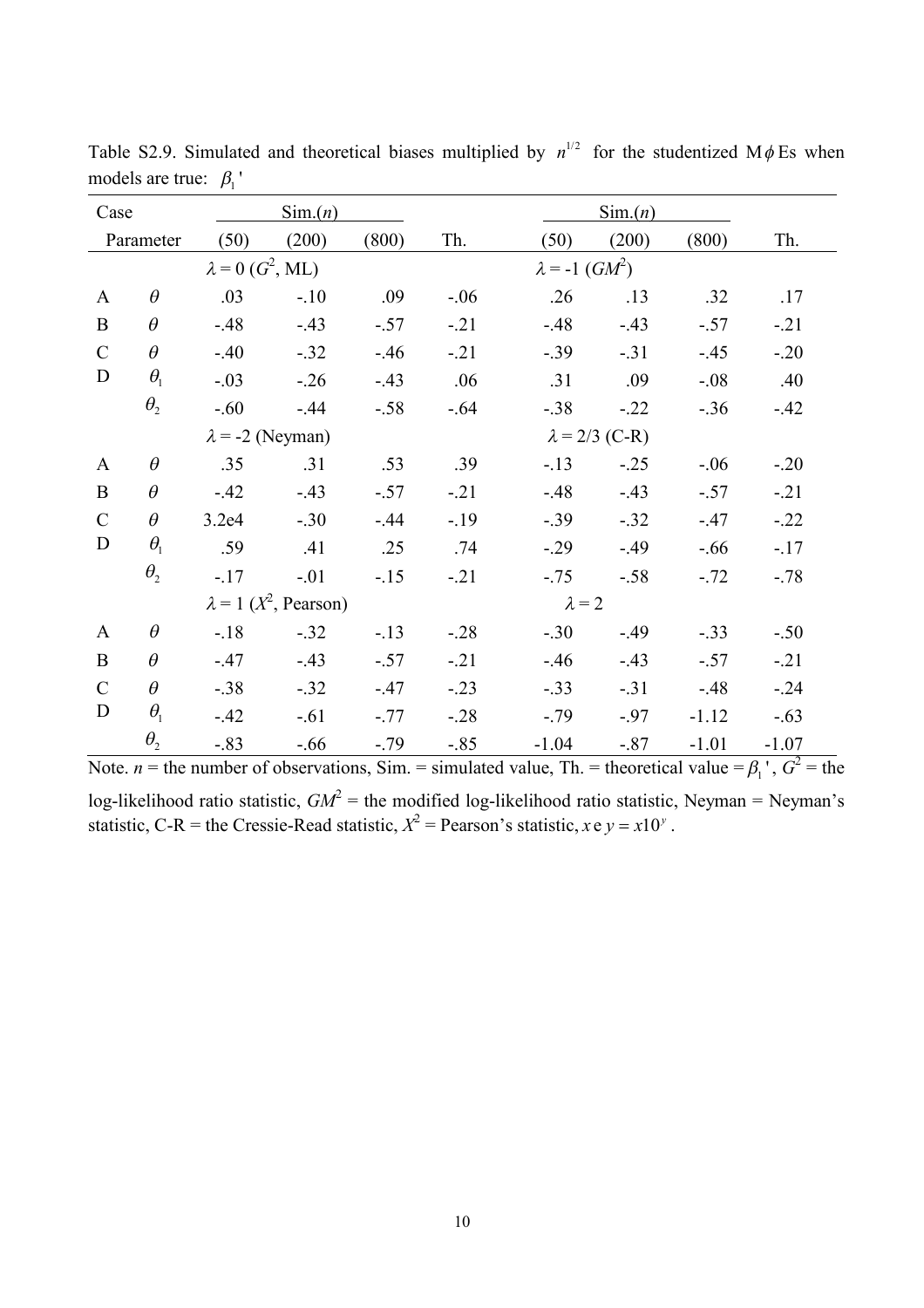| Case          |                  |                             | $\text{Sim.}(n)$                 |         |         |                         | $\text{Sim.}(n)$      |         |         |
|---------------|------------------|-----------------------------|----------------------------------|---------|---------|-------------------------|-----------------------|---------|---------|
|               | Parameter        | (50)                        | (200)                            | (800)   | Th.     | (50)                    | (200)                 | (800)   | Th.     |
|               |                  | $\lambda = 0$ ( $G^2$ , ML) |                                  |         |         | $\lambda = -1$ $(GM^2)$ |                       |         |         |
| $\mathbf{A}$  | $\theta$         | $-.37$                      | $-42$                            | $-.63$  | $-.22$  | $-.36$                  | $-.39$                | $-.62$  | $-.22$  |
| $\bf{B}$      | $\theta$         | $-2.42$                     | $-2.31$                          | $-2.06$ | $-.84$  | $-2.43$                 | $-2.31$               | $-2.06$ | $-.84$  |
| $\mathcal{C}$ | $\theta$         | $-1.97$                     | $-1.77$                          | $-1.79$ | $-.85$  | $-1.97$                 | $-1.77$               | $-1.78$ | $-.85$  |
| $\mathbf D$   | $\theta_1$       | $-1.57$                     | $-2.01$                          | $-1.98$ | .24     | $-1.59$                 | $-2.01$               | $-1.98$ | .24     |
|               | $\theta_{2}$     | $-1.98$                     | $-2.46$                          | $-2.15$ | $-1.96$ | $-1.98$                 | $-2.47$               | $-2.15$ | $-1.96$ |
|               |                  |                             | $\lambda$ = -2 (Neyman)          |         |         |                         | $\lambda = 2/3$ (C-R) |         |         |
| $\mathbf{A}$  | $\theta$         | $-.71$                      | $-.53$                           | $-.66$  | $-.22$  | $-.62$                  | $-48$                 | $-.64$  | $-.22$  |
| $\bf{B}$      | $\theta$         | 747                         | $-2.31$                          | $-2.06$ | $-.84$  | $-2.36$                 | $-2.31$               | $-2.05$ | $-0.84$ |
| $\mathcal{C}$ | $\theta$         | 2236                        | $-1.73$                          | $-1.77$ | $-.85$  | $-1.86$                 | $-1.75$               | $-1.80$ | $-.85$  |
| D             | $\theta_{\rm l}$ | $-1.98$                     | $-2.10$                          | $-2.00$ | .24     | $-1.74$                 | $-2.06$               | $-2.00$ | .24     |
|               | $\theta_{2}$     | $-2.25$                     | $-2.51$                          | $-2.16$ | $-1.96$ | $-2.03$                 | $-2.47$               | $-2.15$ | $-1.96$ |
|               |                  |                             | $\lambda = 1$ ( $X^2$ , Pearson) |         |         | $\lambda = 2$           |                       |         |         |
| $\mathbf{A}$  | $\theta$         | $-.72$                      | $-.51$                           | $-.64$  | $-.22$  | $-1.00$                 | $-.59$                | $-.65$  | $-.22$  |
| B             | $\theta$         | $-2.32$                     | $-2.31$                          | $-2.05$ | $-.84$  | $-2.18$                 | $-2.29$               | $-2.05$ | $-0.84$ |
| $\mathcal{C}$ | $\theta$         | $-1.82$                     | $-1.74$                          | $-1.80$ | $-.85$  | $-1.74$                 | $-1.68$               | $-1.79$ | $-.85$  |
| D             | $\theta_{\rm i}$ | $-1.85$                     | $-2.09$                          | $-2.01$ | .24     | $-2.27$                 | $-2.20$               | $-2.04$ | .24     |
|               | $\theta_{2}$     | $-2.06$                     | $-2.47$                          | $-2.15$ | $-1.96$ | $-2.16$                 | $-2.50$               | $-2.16$ | $-1.96$ |

Table S2.10. Simulated and theoretical skewnesses multiplied by  $n^{1/2}$  for the studentized M $\phi$  Es when models are true:  $\beta_3$ '

Note. *n* = the number of observations, Sim. = simulated value, Th. = theoretical value =  $\beta_3$ <sup>'</sup>,  $G^2$  = the log-likelihood ratio statistic,  $GM^2$  = the modified log-likelihood ratio statistic, Neyman = Neyman's statistic, C-R = the Cressie-Read statistic,  $X^2$  = Pearson's statistic.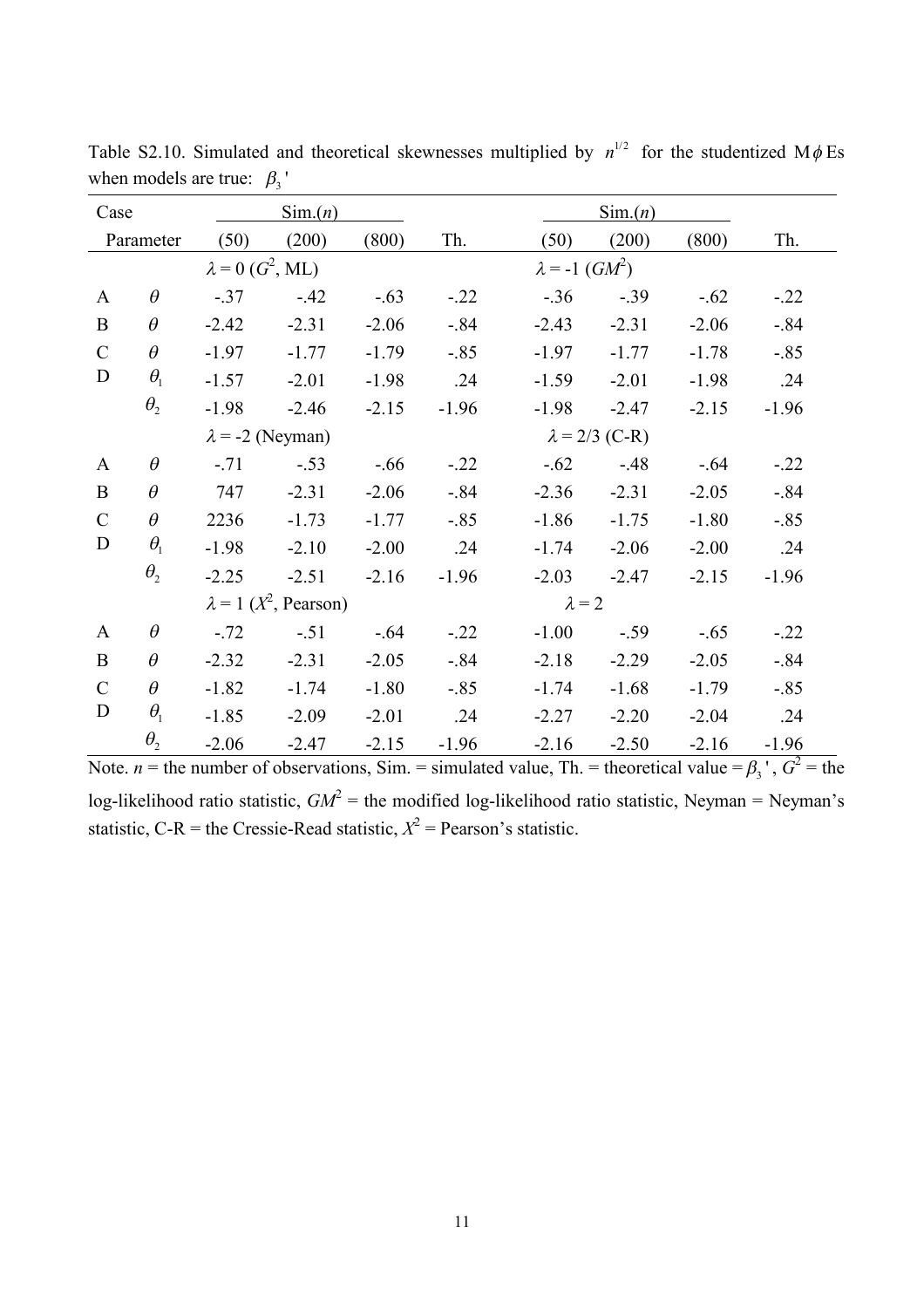|               | Case         |           |                    |       |       |                |       |       |       |
|---------------|--------------|-----------|--------------------|-------|-------|----------------|-------|-------|-------|
|               | Parameter    |           |                    |       |       | Nominal values |       |       |       |
|               |              | Method    | .0050              | .0250 | .1000 | .5000          | .9000 | .9750 | .9950 |
| $\mathbf{A}$  | $\theta$     |           | $Z = 48$ , NC = 10 |       |       |                |       |       |       |
|               |              | NF        | .0240              | .0590 | .1546 | .5299          | .8794 | .9507 | .9815 |
|               |              | NR        | .0054              | .0207 | .0858 | .5299          | .9142 | .9660 | .9840 |
|               |              | $C-F$     | .0085              | .0073 | .0494 | .4984          | .9413 | .9830 | .9934 |
|               |              | Hall      | .0003              | .0064 | .0487 | .4986          | .9439 | .9844 | .9949 |
| B             | $\theta$     |           | $Z = 0$ , NC = 0   |       |       |                |       |       |       |
|               |              | <b>NF</b> | .0026              | .0198 | .1003 | .4992          | .8655 | .9455 | .9828 |
|               |              | <b>NR</b> | .0039              | .0233 | .0936 | .4992          | .8753 | .9508 | .9821 |
|               |              | $C-F$     | .0035              | .0175 | .0827 | .5011          | .9001 | .9670 | .9846 |
|               |              | Hall      | .0031              | .0171 | .0827 | .5011          | .9001 | .9670 | .9846 |
| $\mathcal{C}$ | $\theta$     |           | $Z = 0$ , NC = 0   |       |       |                |       |       |       |
|               |              | <b>NF</b> | .0050              | .0300 | .1106 | .5039          | .8596 | .9415 | .9794 |
|               |              | NR        | .0035              | .0189 | .0825 | .5039          | .8940 | .9621 | .9867 |
|               |              | $C-F$     | .0023              | .0163 | .0777 | .5056          | .9179 | .9744 | .9898 |
|               |              | Hall      | .0019              | .0155 | .0776 | .5061          | .9183 | .9752 | .9900 |
| D             | $\theta_1$   |           | $Z = 0$ , NC = 367 |       |       |                |       |       |       |
|               |              | <b>NF</b> | .0062              | .0325 | .1218 | .5458          | .9097 | .9711 | .9937 |
|               |              | <b>NR</b> | .0014              | .0169 | .1043 | .5458          | .9116 | .9707 | .9909 |
|               |              | $C-F$     | .0023              | .0104 | .0684 | .5115          | .9079 | .9722 | .9918 |
|               |              | Hall      | .0011              | .0096 | .0684 | .5115          | .9082 | .9722 | .9919 |
|               | $\theta_{2}$ |           |                    |       |       |                |       |       |       |
|               |              | <b>NF</b> | .0041              | .0215 | .0992 | .5116          | .8844 | .9609 | .9859 |
|               |              | <b>NR</b> | .0019              | .0131 | .0931 | .5116          | .8893 | .9637 | .9857 |
|               |              | $C-F$     | .0021              | .0131 | .0896 | .5020          | .9098 | .9798 | .9954 |
|               |              | Hall      | .0020              | .0128 | .0896 | .5020          | .9108 | .9831 | .9970 |

Table S2.11. Proportions of a population value below the one-sided confidence intervals when models are true:  $n = 50$  and  $\lambda = -2$  (Neyman's statistic)

Note. NF = the normal approximation by the Fisher information matrix,  $NR =$  the normal approximation by the robust ASE estimate,  $C-F =$  the Cornish-Fisher expansion, Hall = Hall's (1992) monotonic cubic transformation,  $Z =$  the number of deleted cases with zero frequenc(ies),  $NC =$  the number of deleted case(s) due to non-convergence.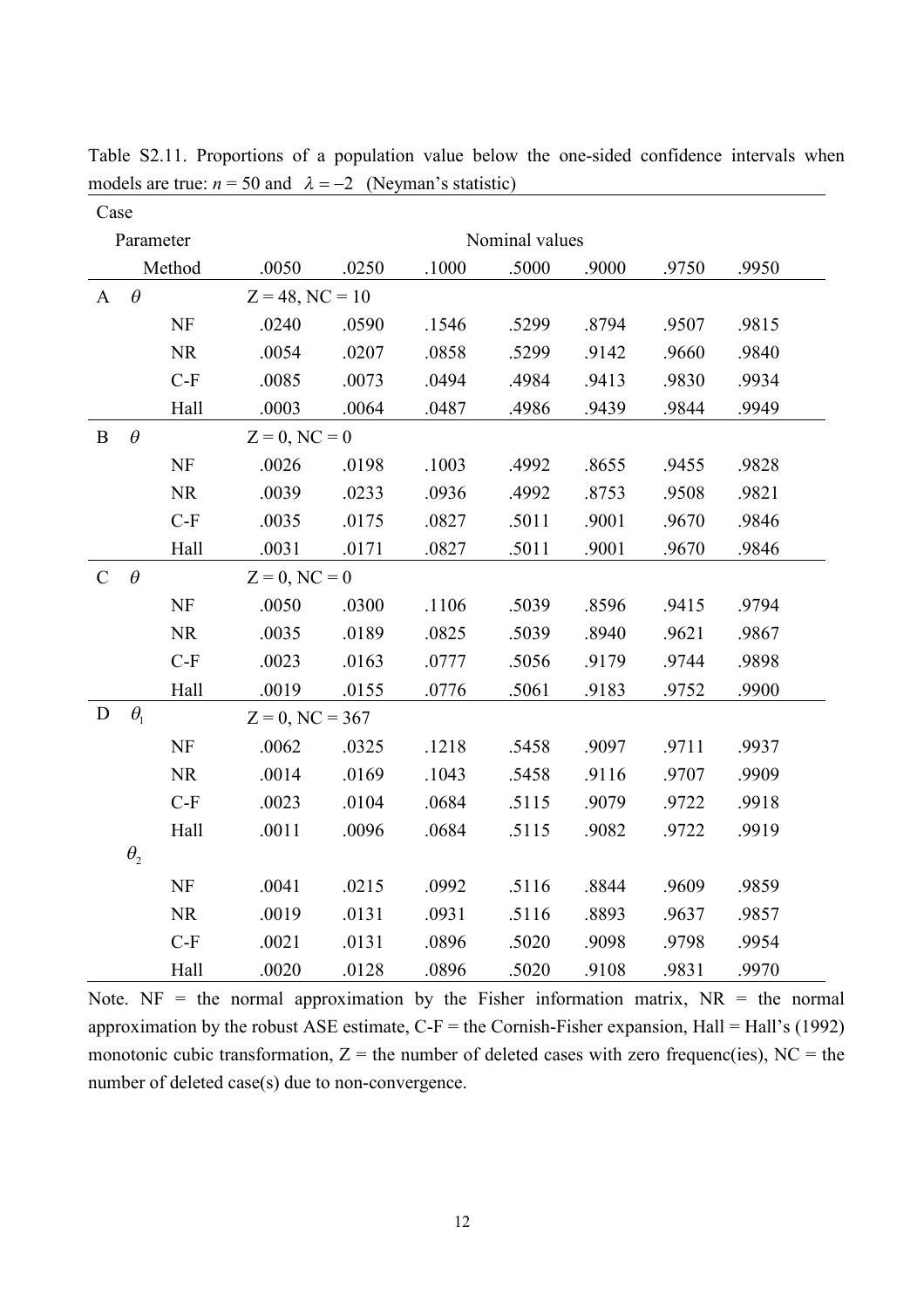| Case          |              |           |                    |                    |       |       |       |       |       |  |  |  |
|---------------|--------------|-----------|--------------------|--------------------|-------|-------|-------|-------|-------|--|--|--|
|               | Parameter    |           | Nominal values     |                    |       |       |       |       |       |  |  |  |
|               |              | Method    | .0050              | .0250              | .1000 | .5000 | .9000 | .9750 | .9950 |  |  |  |
| $\mathbf{A}$  | $\theta$     |           |                    | $Z = 48$ , NC = 10 |       |       |       |       |       |  |  |  |
|               |              | <b>NF</b> | .0105              | .0317              | .1125 | .5048 | .8833 | .9606 | .9873 |  |  |  |
|               |              | <b>NR</b> | .0127              | .0380              | .1096 | .5048 | .8827 | .9553 | .9831 |  |  |  |
|               |              | $C-F$     | .0048              | .0274              | .1074 | .5161 | .9053 | .9701 | .9871 |  |  |  |
|               |              | Hall      | .0042              | .0240              | .1074 | .5161 | .9054 | .9847 | .9893 |  |  |  |
| B             | $\theta$     |           | $Z = 0$ , NC = 0   |                    |       |       |       |       |       |  |  |  |
|               |              | NF        | .0016              | .0147              | .0798 | .4992 | .8872 | .9604 | .9875 |  |  |  |
|               |              | <b>NR</b> | .0016              | .0169              | .0831 | .4992 | .8831 | .9584 | .9852 |  |  |  |
|               |              | $C-F$     | .0021              | .0189              | .0841 | .4992 | .8949 | .9628 | .9902 |  |  |  |
|               |              | Hall      | .0021              | .0189              | .0841 | .4992 | .8949 | .9629 | .9904 |  |  |  |
| $\mathcal{C}$ | $\theta$     |           | $Z = 0$ , NC = 0   |                    |       |       |       |       |       |  |  |  |
|               |              | NF        | .0016              | .0173              | .0879 | .5053 | .8894 | .9642 | .9899 |  |  |  |
|               |              | <b>NR</b> | .0025              | .0192              | .0895 | .5053 | .8863 | .9592 | .9874 |  |  |  |
|               |              | $C-F$     | .0034              | .0214              | .1004 | .5058 | .8899 | .9646 | .9899 |  |  |  |
|               |              | Hall      | .0034              | .0213              | .1004 | .5058 | .8904 | .9653 | .9906 |  |  |  |
| D             | $\theta_1$   |           | $Z = 0$ , NC = 367 |                    |       |       |       |       |       |  |  |  |
|               |              | NF        | .0022              | .0156              | .0832 | .5030 | .9000 | .9689 | .9932 |  |  |  |
|               |              | <b>NR</b> | .0026              | .0168              | .0856 | .5030 | .8944 | .9660 | .9930 |  |  |  |
|               |              | $C-F$     | .0006              | .0138              | .0855 | .5196 | .8947 | .9710 | .9949 |  |  |  |
|               |              | Hall      | .0006              | .0122              | .0855 | .5196 | .8947 | .9710 | .9949 |  |  |  |
|               | $\theta_{2}$ |           |                    |                    |       |       |       |       |       |  |  |  |
|               |              | NF        | .0020              | .0154              | .0766 | .4715 | .8728 | .9554 | .9843 |  |  |  |
|               |              | <b>NR</b> | .0025              | .0162              | .0790 | .4715 | .8746 | .9544 | .9836 |  |  |  |
|               |              | $C-F$     | .0038              | .0217              | .0987 | .5001 | .9045 | .9800 | .9955 |  |  |  |
|               |              | Hall      | .0037              | .0217              | .0987 | .5001 | .9049 | .9833 | .9988 |  |  |  |

Table S2.12. Proportions of a population value below the one-sided confidence intervals when models are true:  $n = 50$  and  $\lambda = 2/3$  (the Cressie-Read statistic)

Note. NF = the normal approximation by the Fisher information matrix,  $NR =$  the normal approximation by the robust ASE estimate,  $C-F =$  the Cornish-Fisher expansion, Hall = Hall's (1992) monotonic cubic transformation,  $Z =$  the number of deleted cases with zero frequenc(ies), NC = the number of deleted cases due to non-convergence.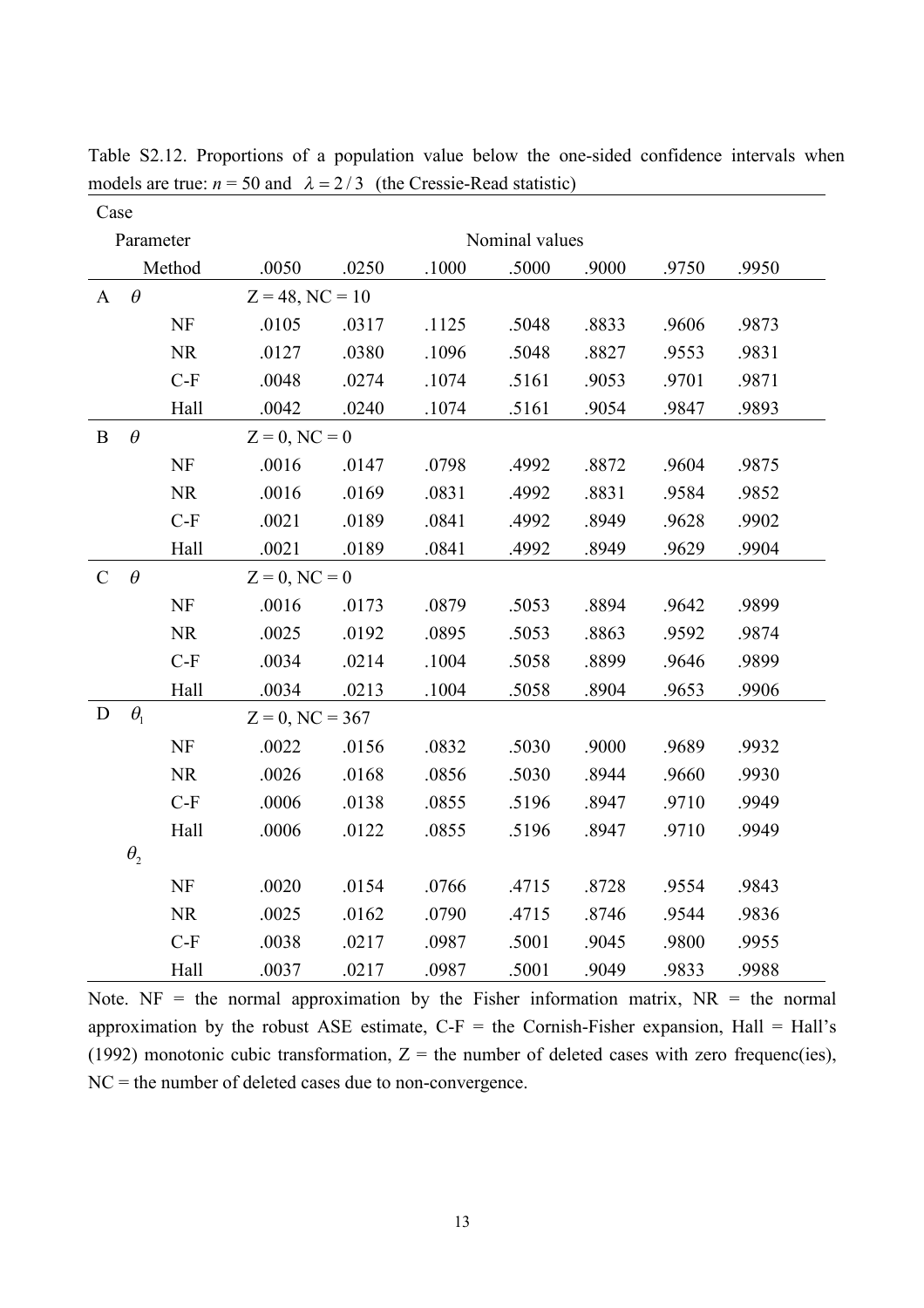| Case          |              |           |                    |       |       |       |       |       |       |  |  |  |
|---------------|--------------|-----------|--------------------|-------|-------|-------|-------|-------|-------|--|--|--|
|               | Parameter    |           | Nominal values     |       |       |       |       |       |       |  |  |  |
|               |              | Method    | .0050              | .0250 | .1000 | .5000 | .9000 | .9750 | .9950 |  |  |  |
| A             | $\theta$     |           | $Z = 48$ , NC = 10 |       |       |       |       |       |       |  |  |  |
|               |              | <b>NF</b> | .0091              | .0347 | .1067 | .4945 | .8771 | .9589 | .9862 |  |  |  |
|               |              | <b>NR</b> | .0132              | .0318 | .0973 | .4945 | .8893 | .9514 | .9827 |  |  |  |
|               |              | $C-F$     | .0084              | .0290 | .0906 | .5167 | .8966 | .9566 | .9885 |  |  |  |
|               |              | Hall      | .0052              | .0238 | .0892 | .5168 | .9004 | .9606 | .9901 |  |  |  |
| $\mathbf{B}$  | $\theta$     |           | $Z = 0$ , NC = 0   |       |       |       |       |       |       |  |  |  |
|               |              | <b>NF</b> | .0015              | .0145 | .0778 | .4992 | .8895 | .9619 | .9883 |  |  |  |
|               |              | <b>NR</b> | .0024              | .0191 | .0832 | .4992 | .8823 | .9584 | .9827 |  |  |  |
|               |              | $C-F$     | .0041              | .0234 | .0932 | .4992 | .8754 | .9468 | .9730 |  |  |  |
|               |              | Hall      | .0041              | .0234 | .0932 | .4992 | .8754 | .9472 | .9744 |  |  |  |
| $\mathcal{C}$ | $\theta$     |           | $Z = 0$ , NC = 0   |       |       |       |       |       |       |  |  |  |
|               |              | NF        | .0010              | .0149 | .0832 | .5041 | .8939 | .9660 | .9908 |  |  |  |
|               |              | <b>NR</b> | .0048              | .0224 | .0871 | .5041 | .8947 | .9601 | .9932 |  |  |  |
|               |              | $C-F$     | .0058              | .0272 | .1005 | .5056 | .8903 | .9642 | .9845 |  |  |  |
|               |              | Hall      | .0051              | .0271 | .1005 | .5065 | .8904 | .9674 | .9859 |  |  |  |
| D             | $\theta_1$   |           | $Z = 0$ , NC = 367 |       |       |       |       |       |       |  |  |  |
|               |              | <b>NF</b> | .0022              | .0118 | .0699 | .4779 | .8908 | .9643 | .9928 |  |  |  |
|               |              | <b>NR</b> | .0014              | .0133 | .0757 | .4779 | .8900 | .9538 | .9895 |  |  |  |
|               |              | $C-F$     | .0013              | .0156 | .0832 | .5164 | .8996 | .9681 | .9899 |  |  |  |
|               |              | Hall      | .0012              | .0154 | .0832 | .5164 | .8996 | .9681 | .9899 |  |  |  |
|               | $\theta_{2}$ |           |                    |       |       |       |       |       |       |  |  |  |
|               |              | <b>NF</b> | .0018              | .0135 | .0706 | .4510 | .8690 | .9531 | .9829 |  |  |  |
|               |              | <b>NR</b> | .0021              | .0134 | .0675 | .4510 | .8533 | .9564 | .9834 |  |  |  |
|               |              | $C-F$     | .0046              | .0236 | .0993 | .5109 | .9132 | .9683 | .9932 |  |  |  |
|               |              | Hall      | .0046              | .0232 | .0993 | .5109 | .9137 | .9725 | .9947 |  |  |  |

Table S2.13. Proportions of a population value below the one-sided confidence intervals when models are true:  $n = 50$  and  $\lambda = 2$ 

Note. NF = the normal approximation by the Fisher information matrix,  $NR =$  the normal approximation by the robust ASE estimate,  $C-F =$  the Cornish-Fisher expansion, Hall = Hall's (1992) monotonic cubic transformation,  $Z =$  the number of deleted cases with zero frequenc(ies), NC = the number of deleted cases due to non-convergence.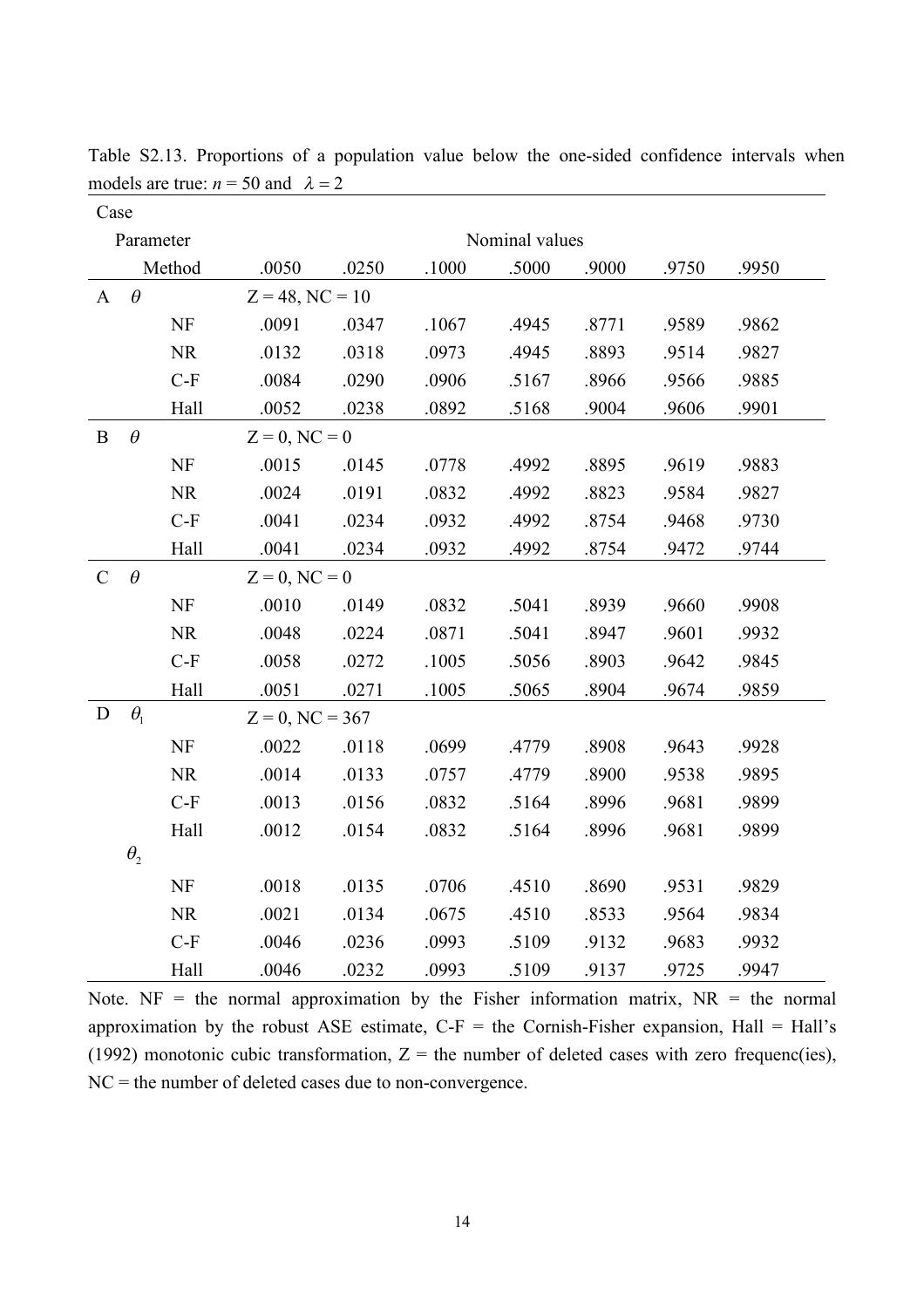#### **Part 2. R codes and examples of running the programs**

In Part 2, two examples are shown. In Example 1,  $\log$ -linear models in a  $2 \times 2 \times 2$ contingency table are analyzed using the program "mpe3a.R". In Example 2, log-linear models including the linear-by-linear model in a two-way contingency table are dealt with by the program "mpe2a.R". In these programs the function "mpese" is used.

### **Example 1. The program "mpe3a.R"**

```
#
# Robust asymptotic standard errors of the minimizing phi-divergence
# estimators (MPEs) for log-linear models in a 2x2x2 table
# under possible model misspecification
#
# <mpe3a.R> April 16, 2018
#
# Use as: R prompt >source('file name').
# The results will be given in 'r.u'.
#
starttime=proc.time()
sink ('r.u')
print(date(),quote=F)
###### function mpese
mpese=function(n,pr,al,w,qo,iq,ik,im,imax){
if(im==1){print(' ',quote=F)
print('methods (1:ML,2:GM^2,3-8:Lambda=(-2,-0.5,0.5,2/3,1,2))',quote=F)
print('............................................................',quote=F)
}
delta=1e-8
q=qo
inv=0
se=rep(0,iq)
ser=rep(0,iq)
for (it in 1:(imax+1)){
```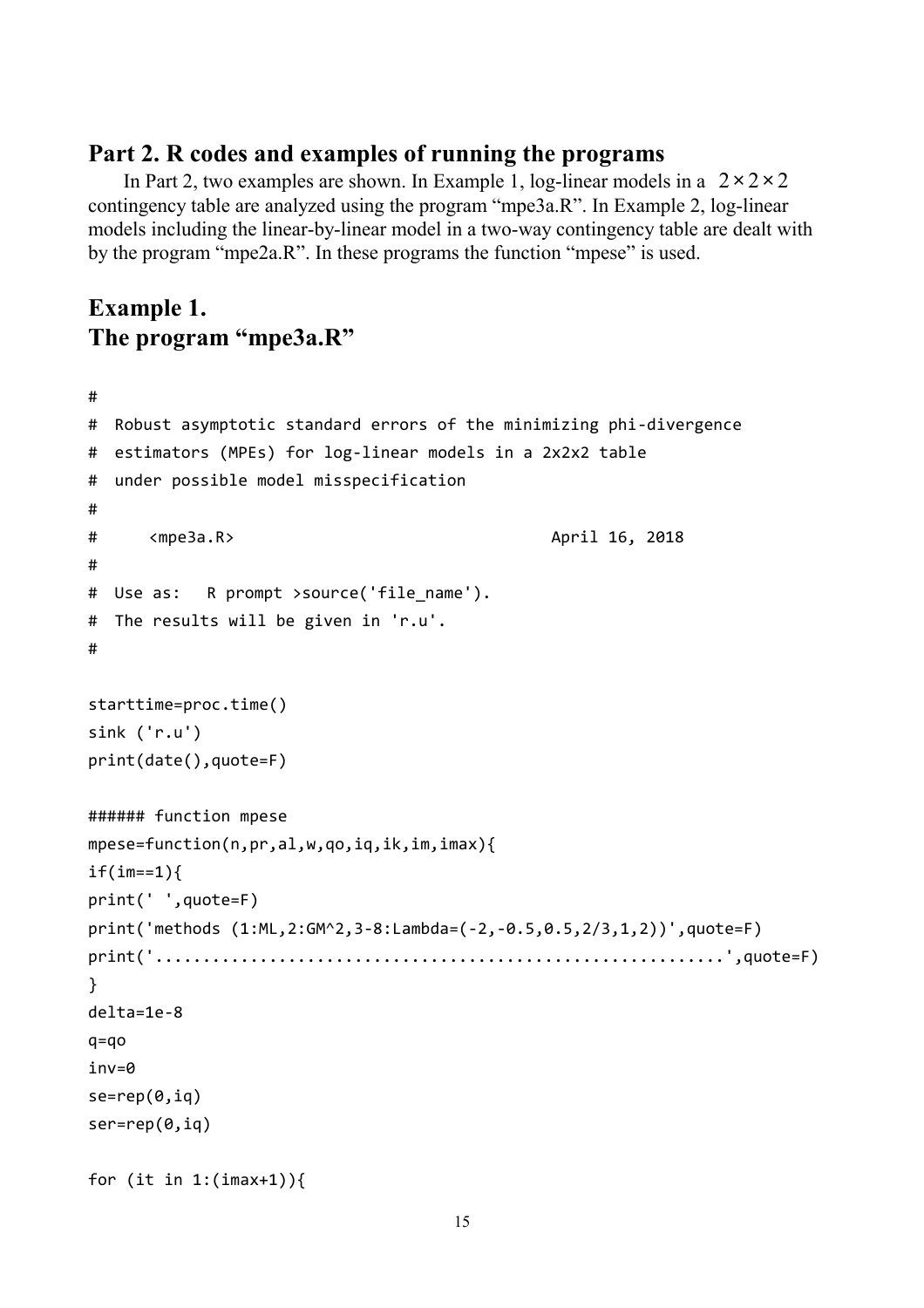```
if(it>imax){
print(paste('!!!! no convergence, the number of iterations=',
           it,sep=''),quote=F)
return(list(qhat=q,it=it,inv=inv,se=se,ser=ser))
}
pi=exp(w%*%q)
pi=pi[,1,drop=T] # vectorized for later use
                 # as 'diag(pi,nrow=length(pi))'
pi=pi/sum(pi)
wp=t(w)%*%pi
wp=wp[,1,drop=T] # vectorized for later use
                 # as 'wp%o%wp+...'
pq=matrix(0,ik,iq)
for (i in 1:ik){
for (j in 1:iq){
pq[i,j]=(w[i,j]-wp[j]) * pi[i]};}
pq2=array(0,c(ik,iq,iq))
for (i in 1:ik){
for (j1 in 1:iq){
for (j2 \text{ in } 1:iq){
pq2[i,j1,j2]=(w[i,j1]-wp[j1])*pq[i,j2]
for (i1 in 1:ik){
pq2[i,j1,j2]=pq2[i,j1,j2]-w[i1,j1]*pq[i1,j2]*pi[i]
};};};}
g=rep(0,iq)h=matrix(0,iq,iq)
for (i in 1:iq){
if(im==1)g[i]=-sum(pr/pi*pq[,i]) # note the minus sign
if(im==2)g[i]=sum((log(pi/pr)+1)*pq[,i])if(im>=3 88 im<=8)g[i]=sum(-al[im-2]*(pr/pi)^{(al[im-2]+1)*pq[,i])for (j in 1:i){
if(im==1)h[i,j]=-sum(-pr/pi^2*pq[j,i]*pq[j,j]+pr/pi*pq2[j,ij])# note the
                                                      # minus sign
```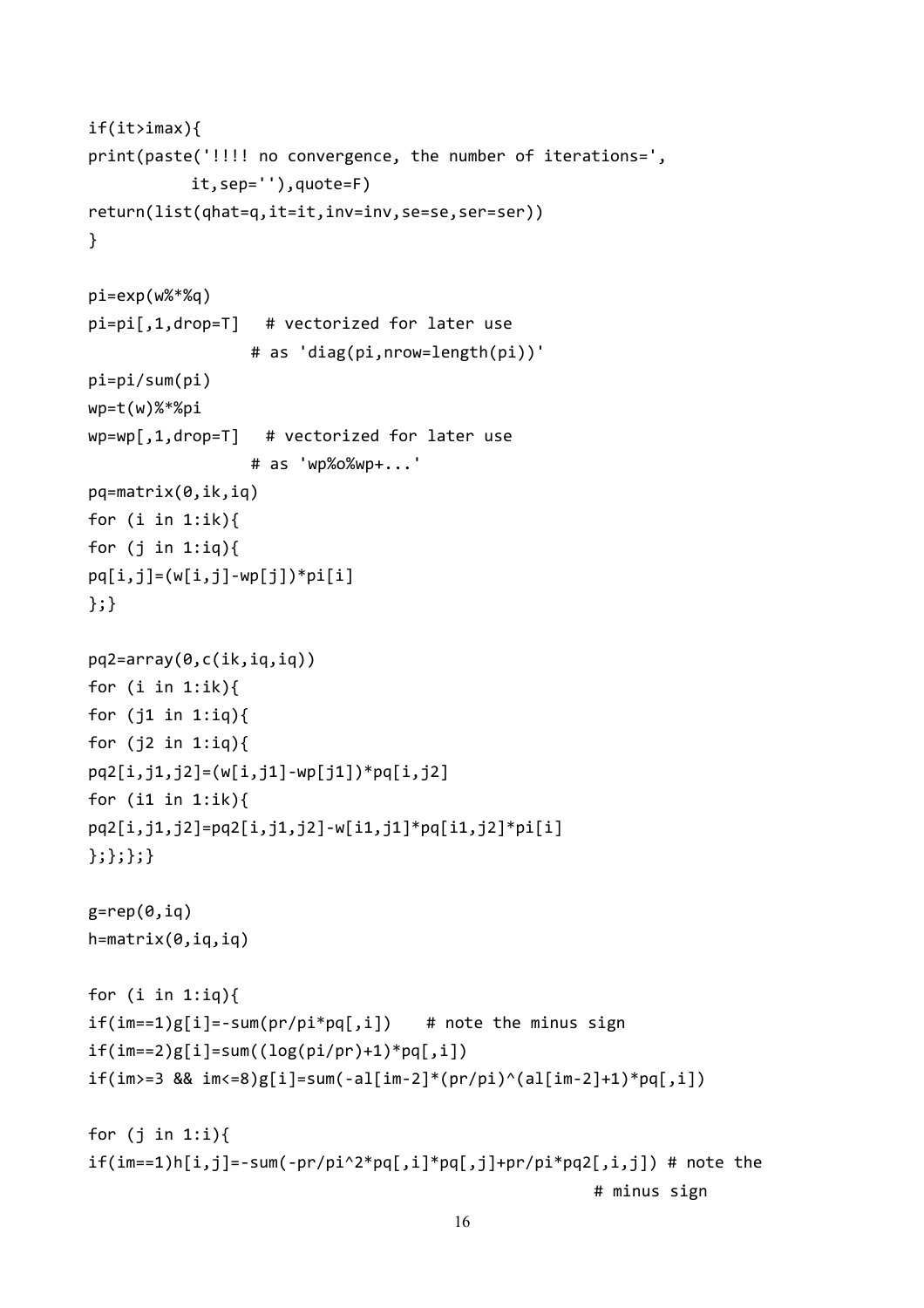```
if(im==2)h[i,j]=sum(1/pi*pq[,i]*pq[,j]+(log(pi/pr)+1)*pq2[,i,j])
if(im>=3 && im<=8)h[i,j]=sum(al[im-2]*(al[im-2]+1)*pr^(al[im-2]+1)\pi<sup>2</sup>] /pi^(al[im-2]+2)*pq[,i]*pq[,j]-al[im-2]*(pr/pi)^(al[im-2]+1)*pq2[,i,j])
h[j,i]=h[i,j]};}
aaa=eigen(h,symmetric=T)[['values']] # not -h
if(min(abs(aaa))<delta){
print(paste('!!!! The following Hessian is singular!, iteration=',
     it,sep=''),quote=F)
print(h)
print('eigenvalues',quote=F)
print(aaa)
inv=1
return(list(qhat=q,it=it,inv=inv,se=se,ser=ser))
}
h1=hh=solve(h)
if(max(abs(g))<delta){
fi=-wp%o%wp+t(w)%*%diag(pi,nrow=length(pi))%*%w
fi=solve(fi)
se=sqrt(fi[row(fi)==col(fi)]/n)
gp = matrix(0, iq, ik)for (i in 1:iq){
for (k in 1:ik){
if(im==1)gp[i,k]=-1/pi[k]*pq[k,i] # note the minus signif(im==2)gp[i,k]=-1/pr[k]*pq[k,i]if(im>=3 && im<=8)gp[i,k]=-a1(im-2]*(a1(im-2]+1)*pr[k]^aal[im-2]/pi[k]^(al[im-2]+1)*pq[k,i]
};}
```

```
qp=-h%*%gp
qpi=qp%*%pr
```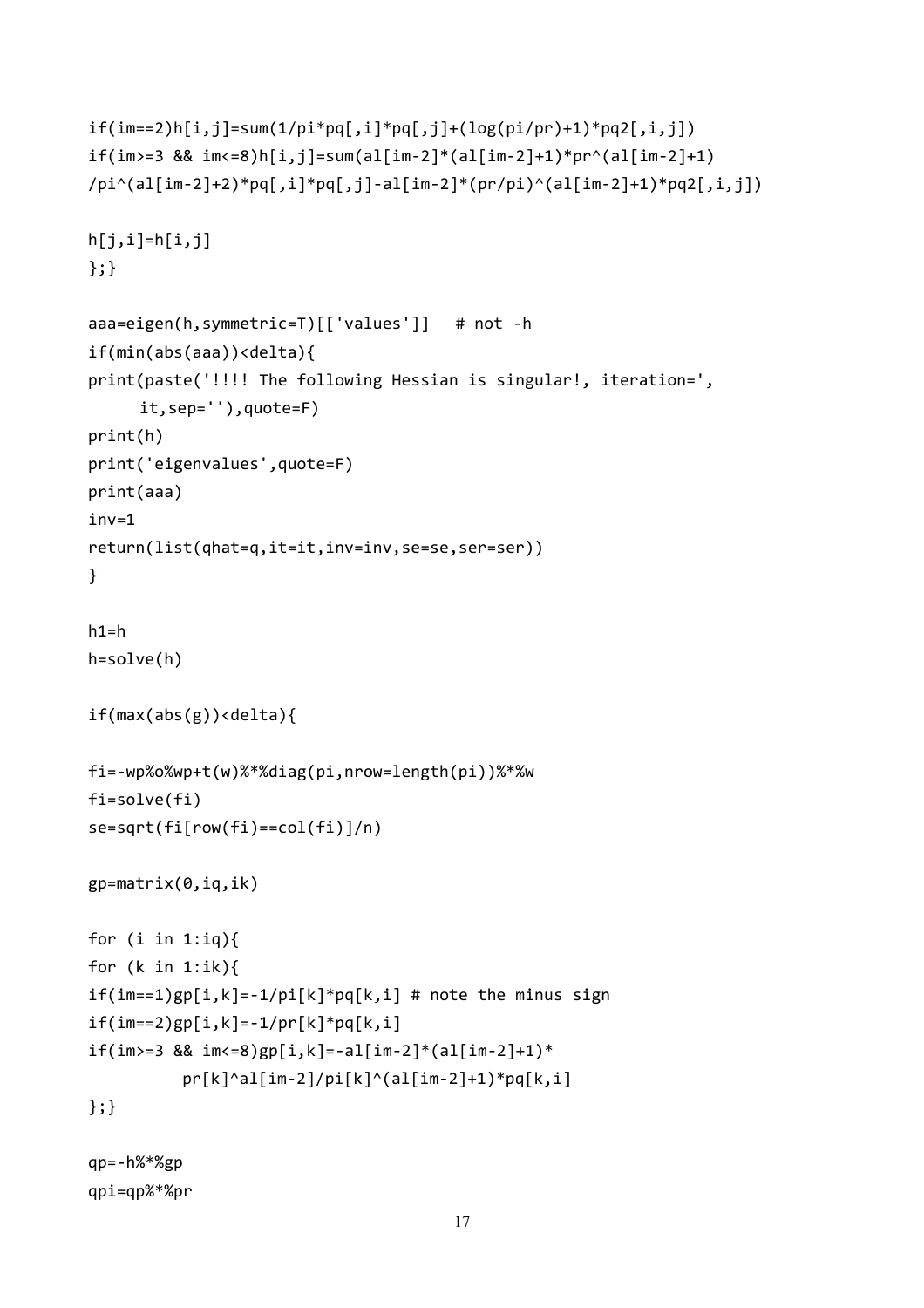```
qpi=qpi[,1,drop=T] # vectorized
fir=-qpi%o%qpi+qp%*%diag(pr,nrow=length(pr))%*%t(qp)
ser=sqrt(fir[row(fir)==col(fir)]/n)
q=as.vector(q) # vectorized for ease of presentation
return(list(qhat=q,it=it,inv=inv,se=se,ser=ser))
} # end of if(max(abs(g))<delta)
iout=0
if(iout==1)print(paste('###### iteration=',it,sep=''),quote=F)
print('q(parameters),g(gradients)',quote=F)
print(q)
print(g)
print('Hessian',quote=F)
print(h1)
}
q = q - h%*%g
q=as.vector(q) # vectorized for ease of presentation
} # end of it-loop
} # end of function mpese
######
al=c(-2, -0.5, 0.5, 2/3, 1, 2) # powers in power divergences
                        # except those for G^2(ML) and GM^2
cat('¥n
Robust asymptotic standard errors of the minimizing phi-divergence ¥n
estimators (MPEs) for log-linear models in a 2x2x2 table ¥n
under possible model misspecification ¥n
for a survey on alcohol(A), cigarette(C) and marijuana(M) use ¥n
for US high school seniors using the data ¥n
by Agresti (2013, p.346) ¥n')
```

```
18
```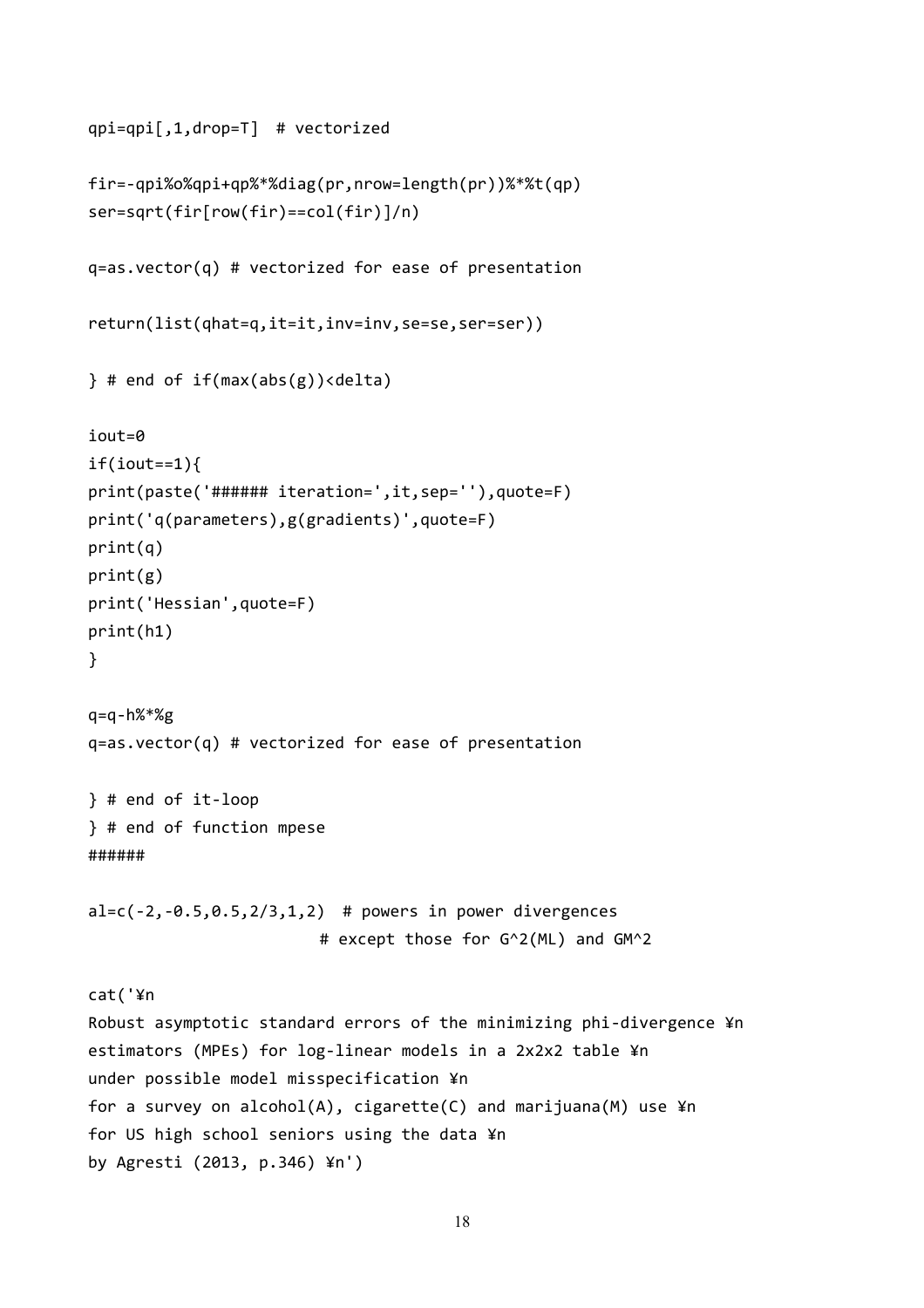```
ik=8 # the number of categories
fn=c(911,538,44,456,3,43,2,279) # a vectorized contingency table
                              # of Agresti (2013, p.346)
n=sum(fn)
pr=fn/n
ft=array(0,c(2,2,2),dimnames=list(c('A-Yes','A-No'),
              c('C-Yes','C-No'),c('M-Yes','M-No')))
ijk=0
for (i in 1:2){;for (j in 1:2){;for (k in 1:2){
ijk=ijk+1
ft[i,j,k]=fn[ijk] }; }; }
print(' ',quote=F)
print(paste('total frequency=',n,sep=''),quote=F)
print('frequencies',quote=F)
print(ft)
print('percentages',quote=F)
print(round(ft/n*100,1))
ws1=c(1,1,1,1,1,1,1, 1, # The vectorized design matrix
     1,1,0,1,0,0,0, # for the saturated model
     1,0,1,0,1,0,0,
     1,0,0,0,0,0,0,
     0,1,1,0,0,1,0,
     0,1,0,0,0,0,0,
     0,0,1,0,0,0,0,
     0,0,0,0,0,0,0)
ws=matrix(data=ws1,8,7,byrow=T)
print('The K(the number of catogories) by q(the number of parameters)',quote=F)
print('design matrix for the saturated model',quote=F)
print(ws)
an=c('Model 1 (A,C,M)','Model 2 (A,CM)','Model 3 (C,AM)','Model 4 (M,AC)',
    'Model 5 (AC,AM)','Model 6 (AC,CM)','Model 7 (AM,CM)',
    'Model 8 (AC,AM,CM)','Model 9 (ACM)(saturated model)')
wd1=c(1,1,1,0,0,0,0, # Model 1
```

```
19
```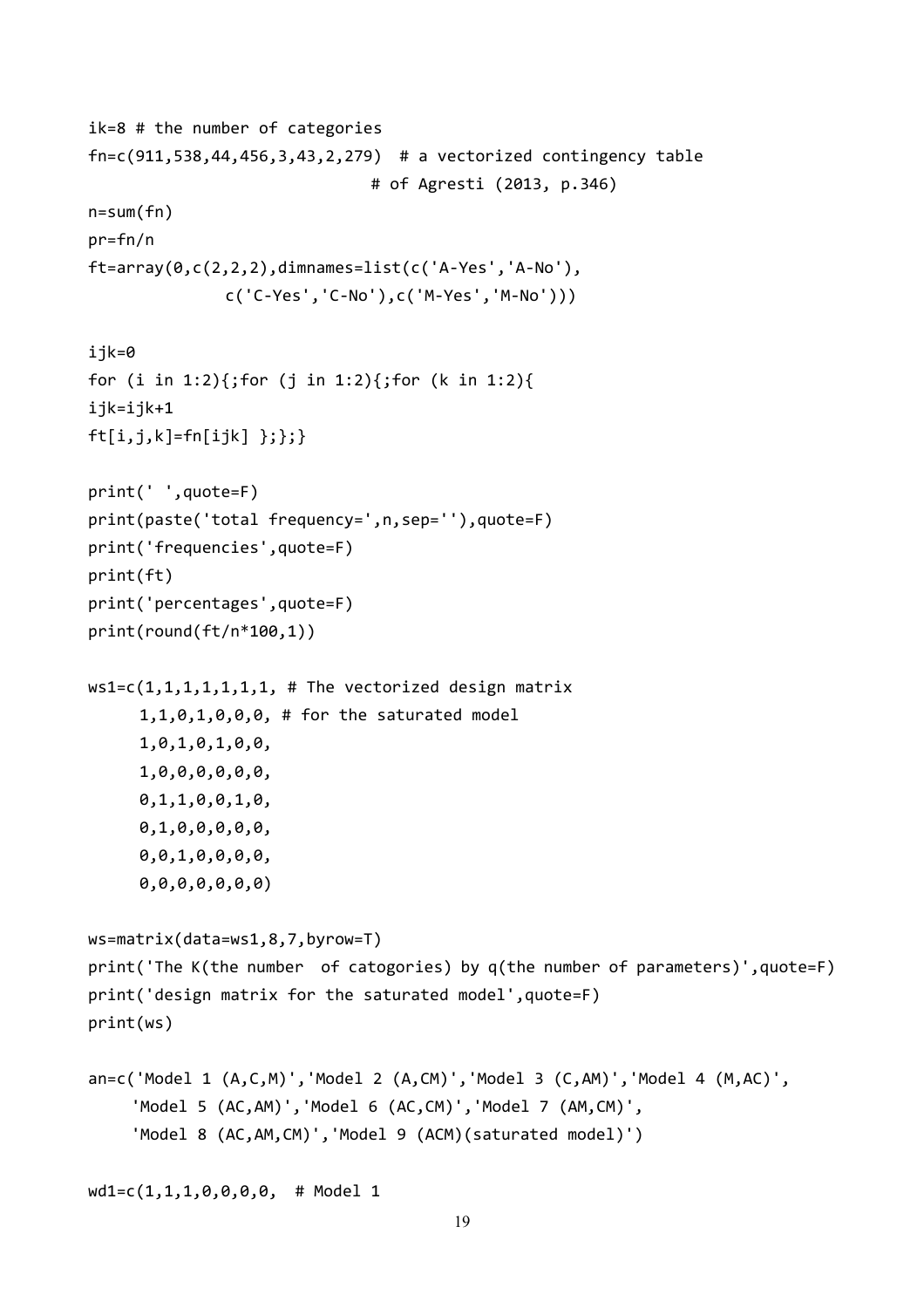```
1,1,1,0,0,1,0, # Model 2
     1,1,1,0,1,0,0, # Model 3
     1,1,1,1,0,0,0, # Model 4
     1,1,1,1,1,0,0, # Model 5
     1,1,1,1,0,1,0, # Model 6
     1,1,1,0,1,1,0, # Model 7
     1,1,1,1,1,1,0, # Model 8
     1,1,1,1,1,1,1) # Model 9
wd=matrix(wd1,9,7,byrow=T,dimnames=list(paste('Model ',1:9,sep=''),
         paste('p-use ',1:7,sep='')))
print(' ',quote=F)
print('p-use=the pattern of prameter use (1:use,0:not use)',quote=F)
print(wd)
imax=200
for (mdl in 1:9){
print(' ',quote=F)
print('===========================================================',quote=F)
print(an[mdl],quote=F)
iw=wd[mdl,]
iq=sum(iw)
print(paste('number of parameters=',iq,sep=''),qoute=F)
print('the pattern of parameter use (1;use,0:not use)',quote=F)
print(wd[mdl,])
iw=iw*1:7iw=iw[iw>0]
w=ws[,iw]
print('the (reduced) design matrix for the model',quote=F)
print(w)
qo=rep(0,iq) # arbitrary initial values for MLEs
for (im in 1:8){
print('............................................................',quote=F)
abc=mpese(n,pr,al,w,qo,iq,ik,im,imax)
```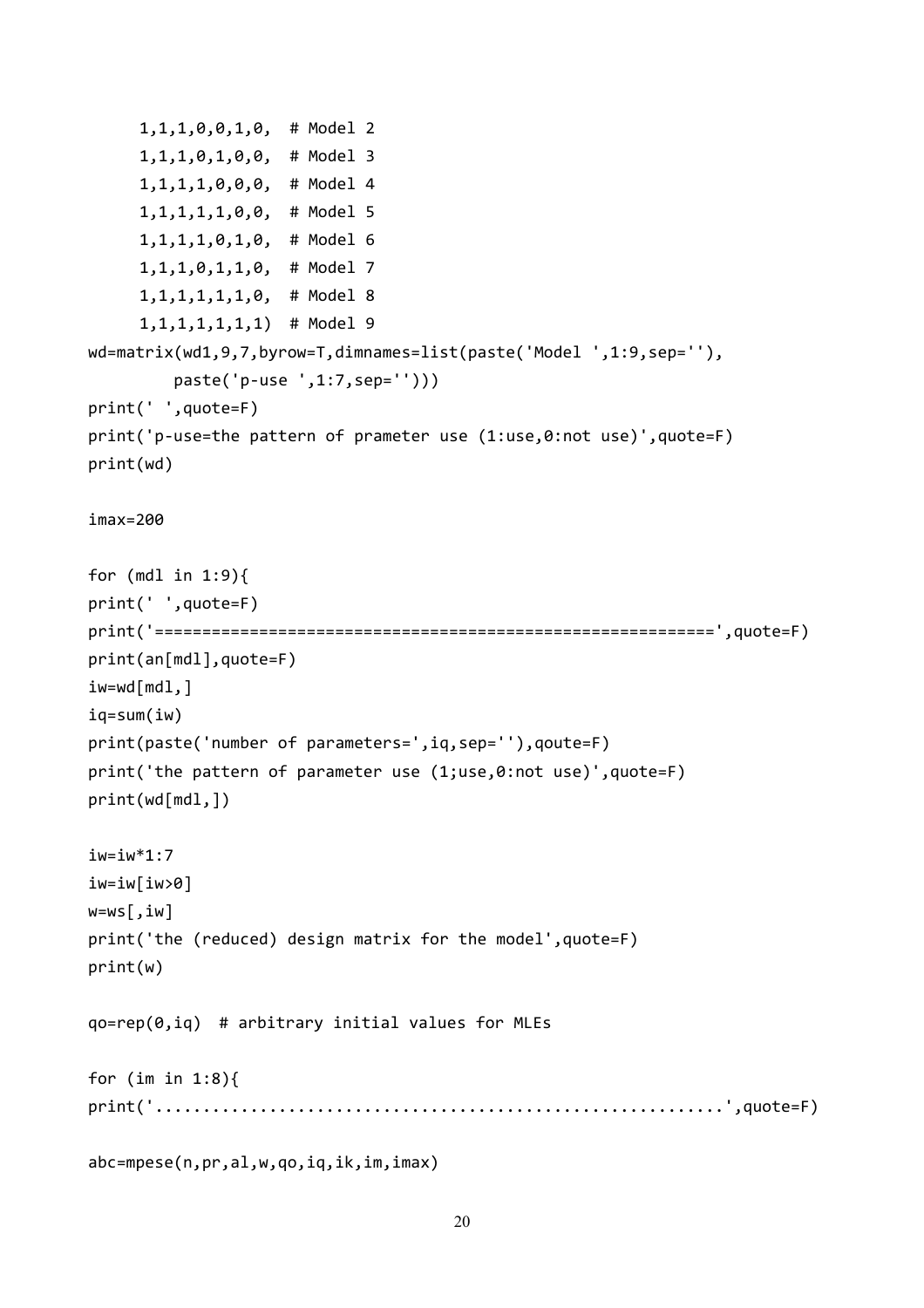```
print(paste('estimation method=',im,sep=''),quote=F)
itr=abc[['it']]
inv=abc[['inv']]
q=abc[['qhat']]
se=abc[['se']]
ser=abc[['ser']]
print('parameter estimates',quote=F)
print(q)
print('information-based ASEs',quote=F)
print(se)
print('robust ASEs(RASEs)',quote=F)
print(ser)
print('RASE/ASE',quote=F)
print(round(ser/se,3))
if(im==1)q0=q} # end of im-loop
} # end of mdl-loop
print(proc.time()-starttime,quote=F)
print(date(),quote=F)
sink()
```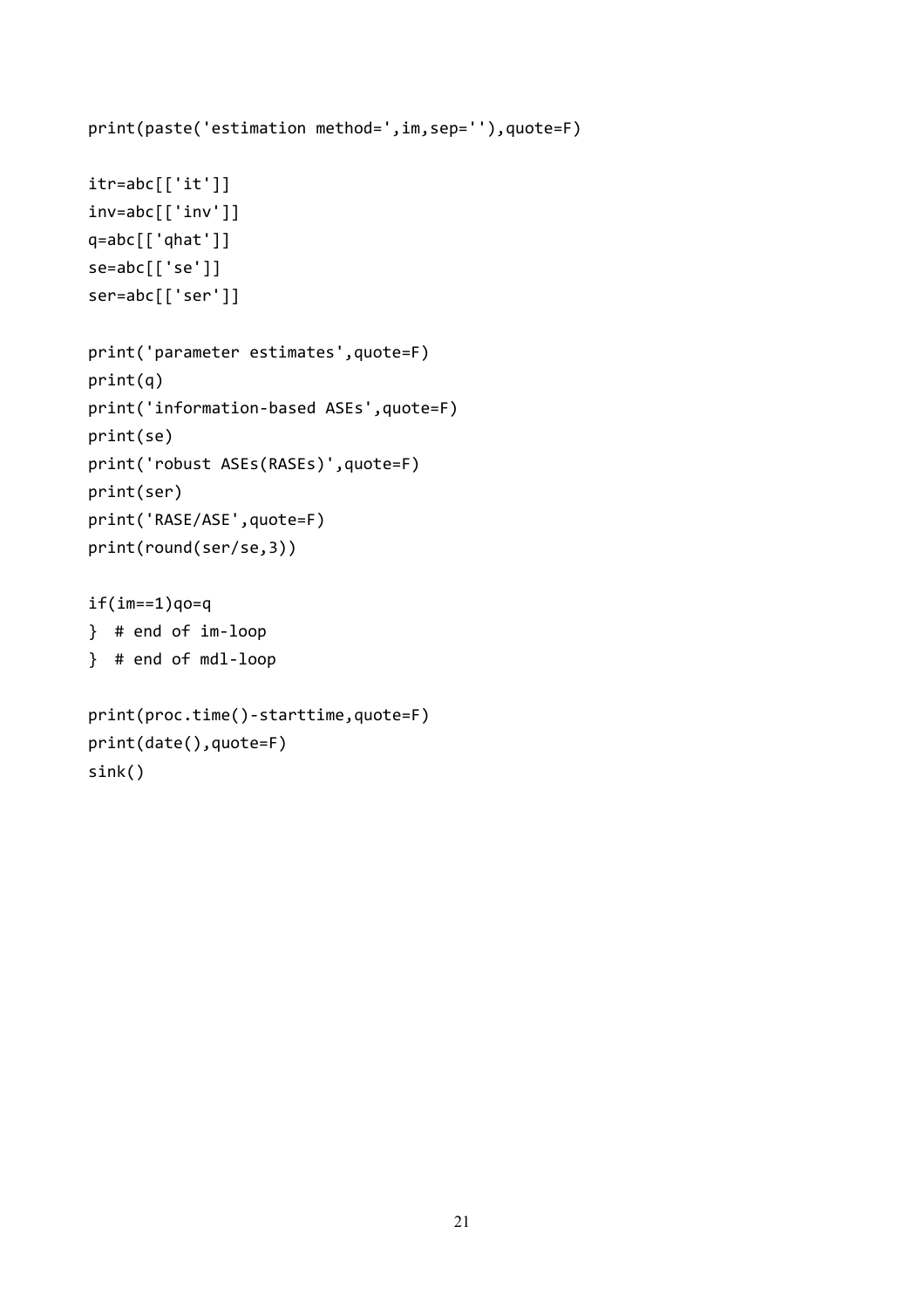### **Results using the program "mpe3a.R"**

[1] Thu Dec 06 10:42:19 2018

```
Robust asymptotic standard errors of the minimizing phi-divergence
estimators (MPEs) for log-linear models in a 2x2x2 table
under possible model misspecification
for a survey on alcohol(A), cigarette(C) and marijuana(M) use
for US high school seniors using the data
by Agresti (2013, p.346)
[1]
[1] total frequency=2276
[1] frequencies
, , M-Yes
     C-Yes C-No
A-Yes 911 44
A-No 3 2
, , M-No
    C-Yes C-No
A-Yes 538 456
A-No 43 279
[1] percentages
, , M-Yes
    C-Yes C-No
A-Yes 40.0 1.9
A-No 0.1 0.1
, , M-No
     C-Yes C-No
A-Yes 23.6 20.0
A-No 1.9 12.3
[1] The K(the number of catogories) by q(the number of parameters)
[1] design matrix for the saturated model
    [,1] [,2] [,3] [,4] [,5] [,6] [,7]
[1,] 1 1 1 1 1 1 1
```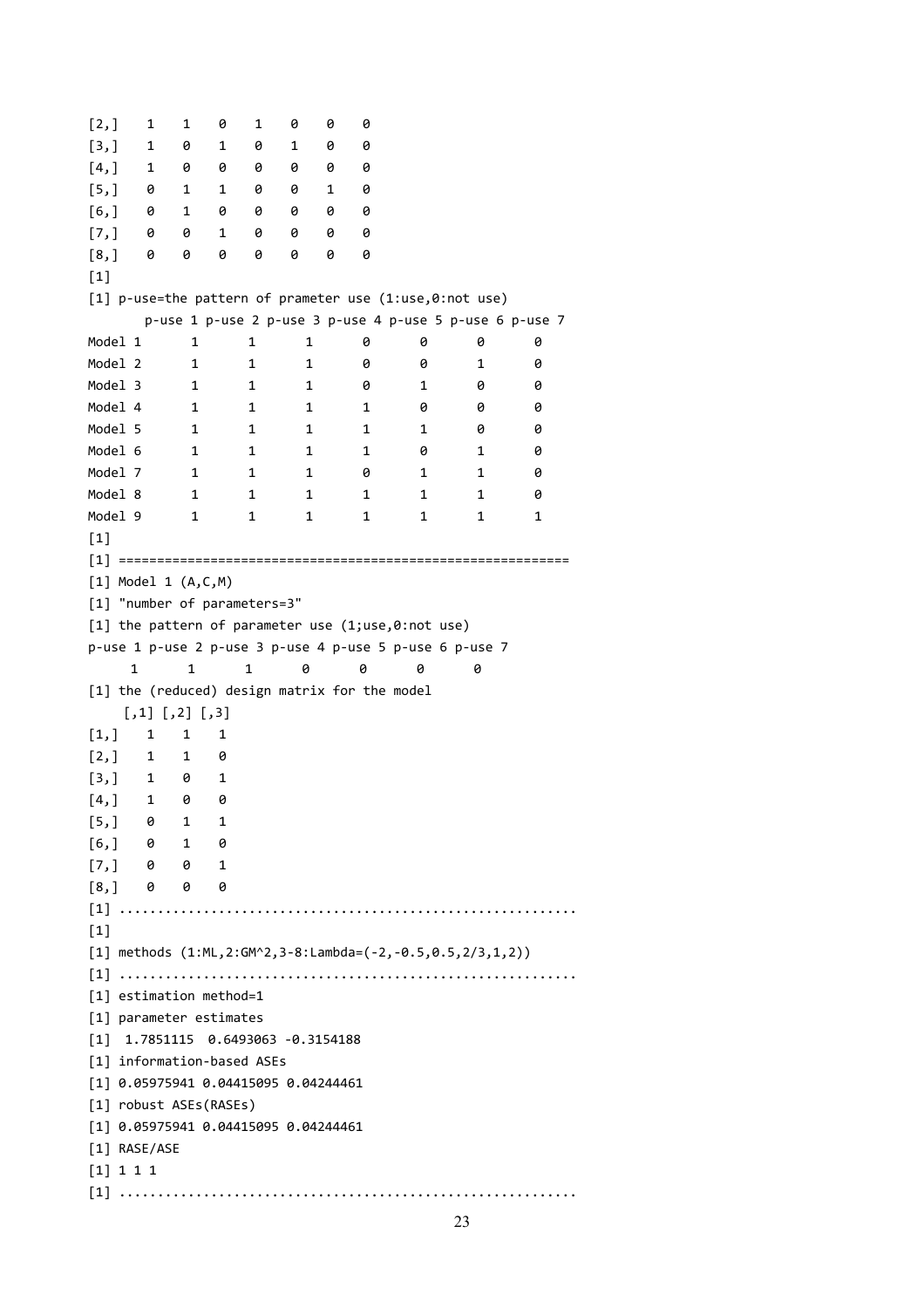```
[1] estimation method=2
[1] parameter estimates
[1] 3.62070082 1.47526026 -0.08688913
[1] information-based ASEs
[1] 0.13155570 0.05385366 0.04196175
[1] robust ASEs(RASEs)
[1] 0.28268430 0.11488380 0.08171046
[1] RASE/ASE
[1] 2.149 2.133 1.947
[1] ............................................................
[1] !!!! The following Hessian is singular!, iteration=6
            [,1] [,2] [,3]
[1,] 9.491213e-34 2.794404e-18 2.794404e-18
[2,] 2.794404e-18 -5.547459e-16 1.432653e-16
[3,] 2.794404e-18 1.432653e-16 2.096498e-201
[1] eigenvalues
[1] 3.513827e-17 -3.171054e-19 -5.895671e-16
[1] estimation method=3
[1] parameter estimates
[1] 42.02769 36.50708 232.45397
[1] information-based ASEs
[1] 0 0 0
[1] robust ASEs(RASEs)
[1] 0 0 0
[1] RASE/ASE
[1] NaN NaN NaN
[1] ............................................................
[1] estimation method=4
[1] parameter estimates
[1] 2.4459052 0.9183479 -0.3430608
[1] information-based ASEs
[1] 0.07737919 0.04641983 0.04254043
[1] robust ASEs(RASEs)
[1] 0.09906469 0.06414934 0.05833772
[1] RASE/ASE
[1] 1.280 1.382 1.371
[1] ............................................................
[1] estimation method=5
[1] parameter estimates
[1] 1.4513710 0.5302778 -0.2114558
[1] information-based ASEs
[1] 0.05345371 0.04340437 0.04215671
[1] robust ASEs(RASEs)
[1] 0.05608016 0.03719939 0.03748794
[1] RASE/ASE
[1] 1.049 0.857 0.889
[1] ............................................................
[1] estimation method=6
[1] parameter estimates
[1] 1.3764022 0.5053881 -0.1793792
```

```
24
```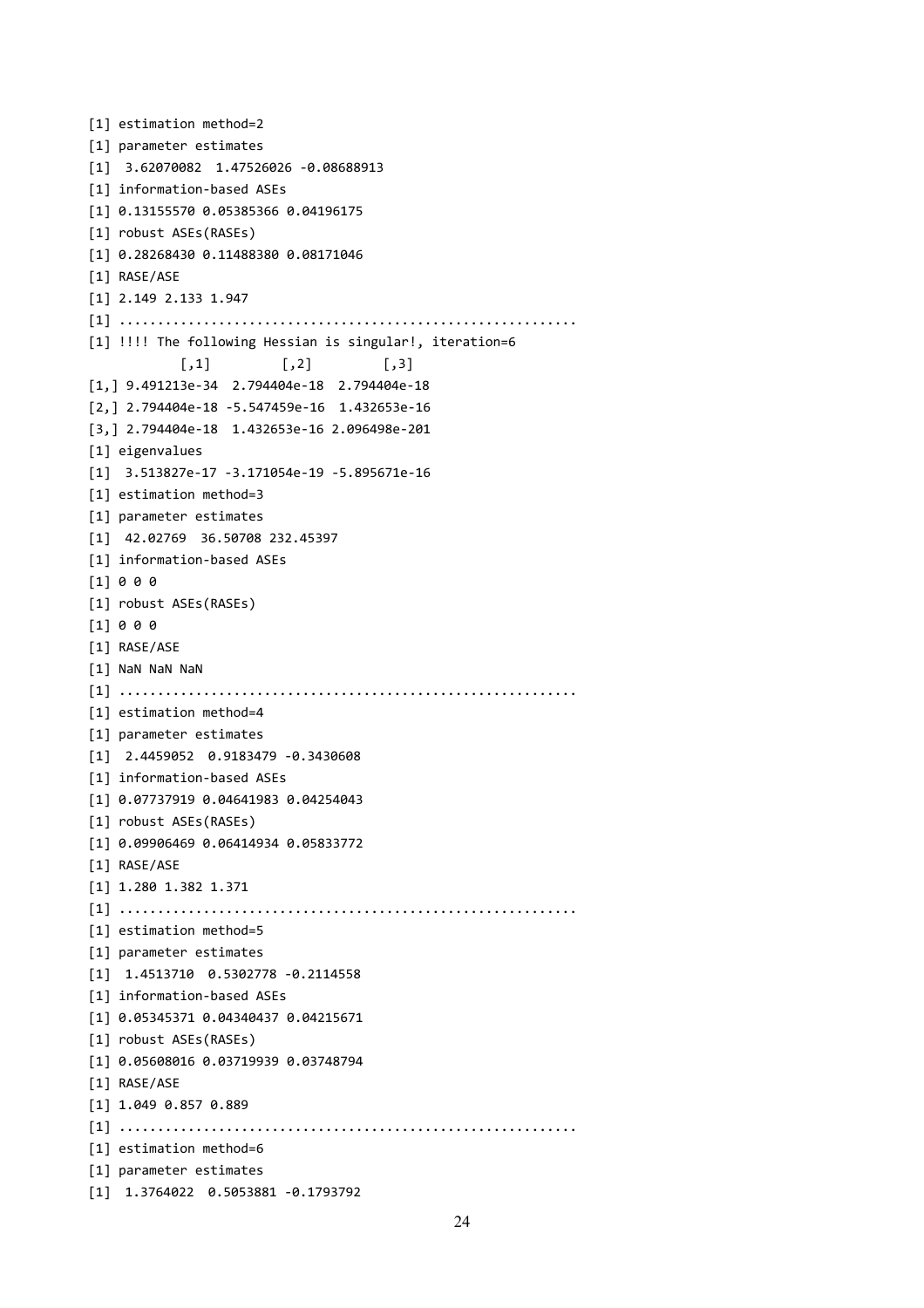```
[1] information-based ASEs
[1] 0.05224785 0.04326777 0.04209091
[1] robust ASEs(RASEs)
[1] 0.05582415 0.03591637 0.03668945
[1] RASE/ASE
[1] 1.068 0.830 0.872
[1] ............................................................
[1] estimation method=7
[1] parameter estimates
[1] 1.2585712 0.4680354 -0.1230820
[1] information-based ASEs
[1] 0.05050034 0.04307535 0.04200159
[1] robust ASEs(RASEs)
[1] 0.05564573 0.03415946 0.03560498
[1] RASE/ASE
[1] 1.102 0.793 0.848
[1] ............................................................
[1] estimation method=8
[1] parameter estimates
[1] 1.046233324 0.407716979 -0.005356147
[1] information-based ASEs
[1] 0.04779021 0.04279631 0.04192233
[1] robust ASEs(RASEs)
[1] 0.05589151 0.03184063 0.03395304
[1] RASE/ASE
[1] 1.170 0.744 0.810
[1][1] ===========================================================
[1] Model 2 (A,CM)
[1] "number of parameters=4"
[1] the pattern of parameter use (1;use,0:not use)
p-use 1 p-use 2 p-use 3 p-use 4 p-use 5 p-use 6 p-use 7
     1 1 1 0 0 1 0
[1] the (reduced) design matrix for the model
    [,1] [,2] [,3] [,4]
[1,] 1 1 1 1
[2,] 1 1 0 0
[3,] 1 0 1 0
[4,] 1 0 0 0
[5,] 0 1 1 1
[6,] 0 1 0 0
[7,] 0 0 1 0
[8,] 0 0 0 0
[1] ............................................................
[1][1] methods (1:ML,2:GM^2,3-8:Lambda=(-2,-0.5,0.5,2/3,1,2))
[1] ............................................................
[1] estimation method=1
[1] parameter estimates
[1] 1.7851115 -0.2351197 -2.7712291 3.2243089
```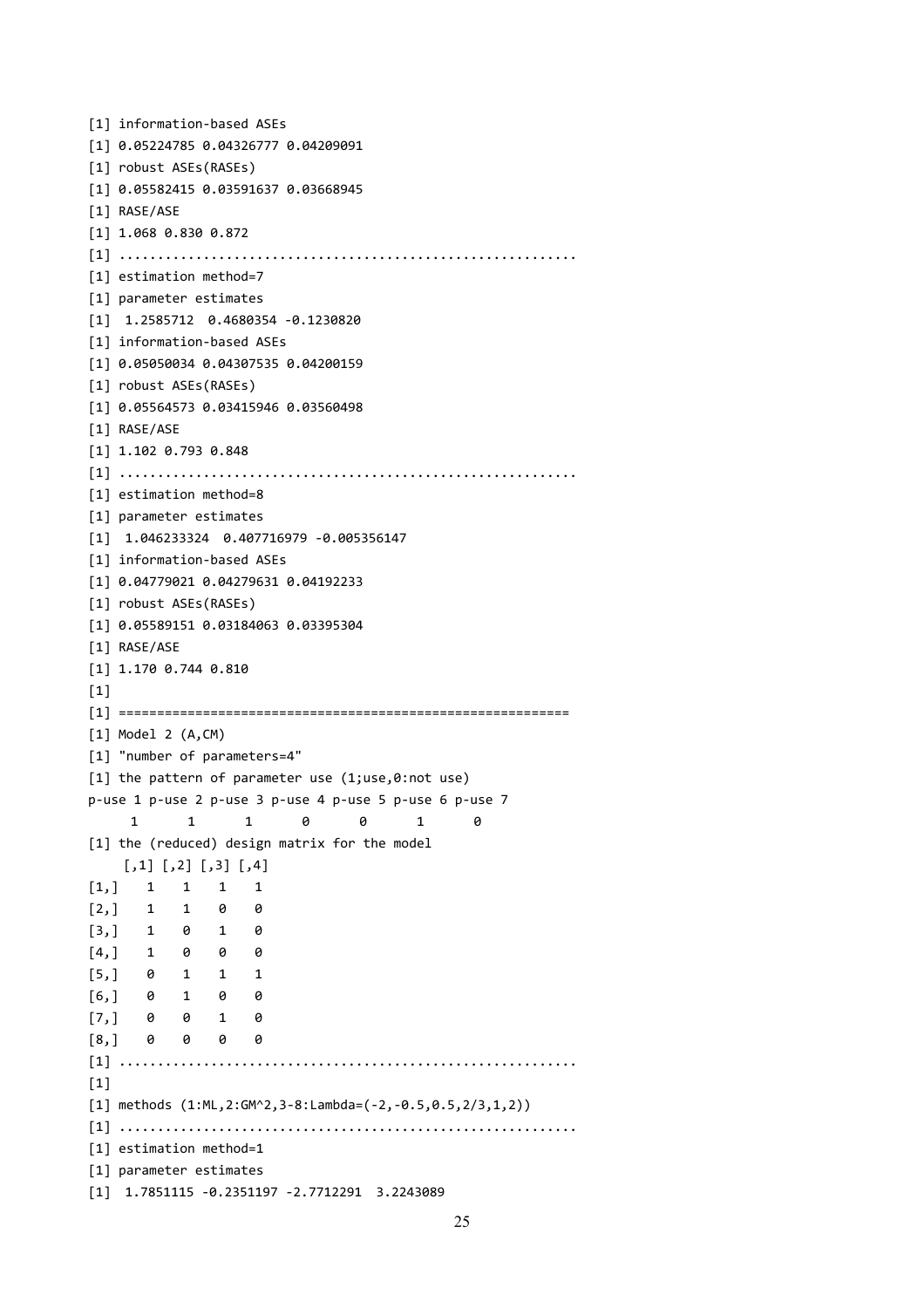```
[1] information-based ASEs
[1] 0.05975941 0.05551319 0.15198577 0.16098117
[1] robust ASEs(RASEs)
[1] 0.05975941 0.05551319 0.15198577 0.16098117
[1] RASE/ASE
[1] 1 1 1 1
[1] ............................................................
[1] estimation method=2
[1] parameter estimates
[1] 3.40224851 0.09977517 -2.42208118 2.84599037
[1] information-based ASEs
[1] 0.11869392 0.05700172 0.14465901 0.15323224
[1] robust ASEs(RASEs)
[1] 0.28544261 0.06544265 0.15681141 0.16392242
[1] RASE/ASE
[1] 2.405 1.148 1.084 1.070
[1] ............................................................
[1] !!!! The following Hessian is singular!, iteration=3
             [,1] [,2] [,3] [,4]
[1,] -0.0696625479 0.0001115558 -0.0019400632 -0.0019400632
[2,] 0.0001115558 -0.0046929124 -0.0001389803 -0.0001389803
[3,] -0.0019400632 -0.0001389803 -0.0764020430 -0.0764020430
[4,] -0.0019400632 -0.0001389803 -0.0764020430 -0.0764020430
[1] eigenvalues
[1] 3.252607e-19 -4.692447e-03 -6.957232e-02 -1.528948e-01
[1] estimation method=3
[1] parameter estimates
[1] 4.211925 7.435819 -62.668405 58.062392
[1] information-based ASEs
[1] 0 0 0 0
[1] robust ASEs(RASEs)
[1] 0 0 0 0
[1] RASE/ASE
[1] NaN NaN NaN NaN
[1] ............................................................
[1] estimation method=4
[1] parameter estimates
[1] 2.3010654 -0.1056044 -2.6500693 3.0413680
[1] information-based ASEs
[1] 0.07286796 0.05533851 0.14825942 0.15710751
[1] robust ASEs(RASEs)
[1] 0.08363237 0.05943445 0.15441332 0.16271760
[1] RASE/ASE
[1] 1.148 1.074 1.042 1.036
[1] ............................................................
[1] estimation method=5
[1] parameter estimates
[1] 1.5332992 -0.2750535 -2.7966206 3.2919142
[1] information-based ASEs
[1] 0.05485746 0.05587158 0.15307516 0.16213350
```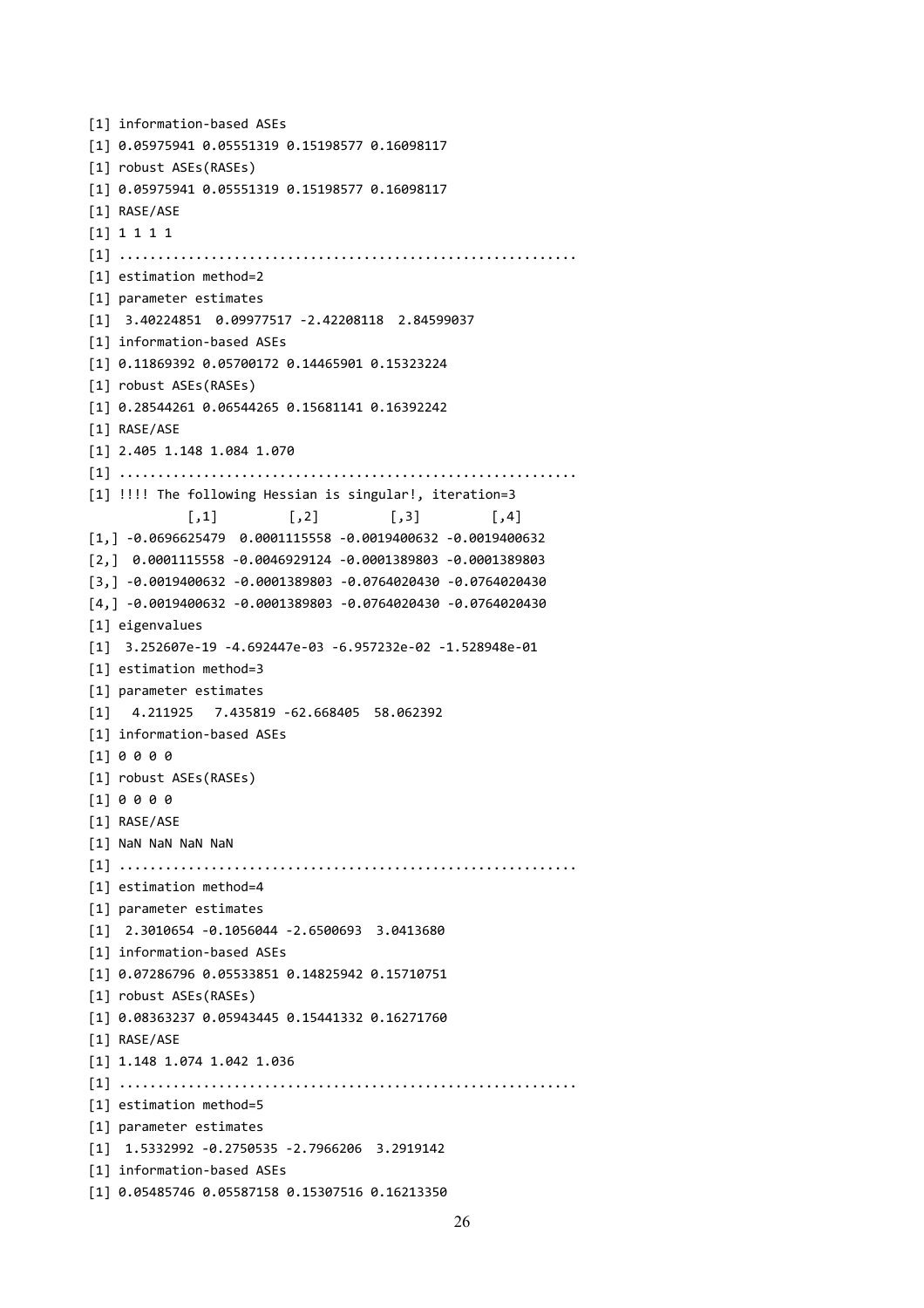```
[1] robust ASEs(RASEs)
[1] 0.05592170 0.05299905 0.15184018 0.16106101
[1] RASE/ASE
[1] 1.019 0.949 0.992 0.993
[1] ............................................................
[1] estimation method=6
[1] parameter estimates
[1] 1.4757195 -0.2787266 -2.7965153 3.2999774
[1] information-based ASEs
[1] 0.05386142 0.05595584 0.15313835 0.16220649
[1] robust ASEs(RASEs)
[1] 0.05524171 0.05238165 0.15205009 0.16127635
[1] RASE/ASE
[1] 1.026 0.936 0.993 0.994
[1] ............................................................
[1] estimation method=7
[1] parameter estimates
[1] 1.3832318 -0.2787648 -2.7909086 3.3050369
[1] information-based ASEs
[1] 0.05235464 0.05608109 0.15307457 0.16215053
[1] robust ASEs(RASEs)
[1] 0.05422613 0.05143172 0.15244168 0.16167401
[1] RASE/ASE
[1] 1.036 0.917 0.996 0.997
[1] ............................................................
[1] estimation method=8
[1] parameter estimates
[1] 1.2075357 -0.2562814 -2.7614993 3.2862846
[1] information-based ASEs
[1] 0.04979820 0.05627964 0.15247260 0.16152366
[1] robust ASEs(RASEs)
[1] 0.05213885 0.04987298 0.15274596 0.16206301
[1] RASE/ASE
[1] 1.047 0.886 1.002 1.003
[1][1] ===========================================================
[1] Model 3 (C,AM)
[1] "number of parameters=4"
[1] the pattern of parameter use (1;use,0:not use)
p-use 1 p-use 2 p-use 3 p-use 4 p-use 5 p-use 6 p-use 7
     1 1 1 0 1 0 0
[1] the (reduced) design matrix for the model
    [,1] [,2] [,3] [,4]
[1,] 1 1 1 1
[2, 1 \ 1 \ 1 \ 0 \ 0[3,] 1 0 1 1
[4,] 1 0 0 0
[5,] 0 1 1 0
[6,] 0 1 0 0
[7,] 0 0 1 0
```

```
27
```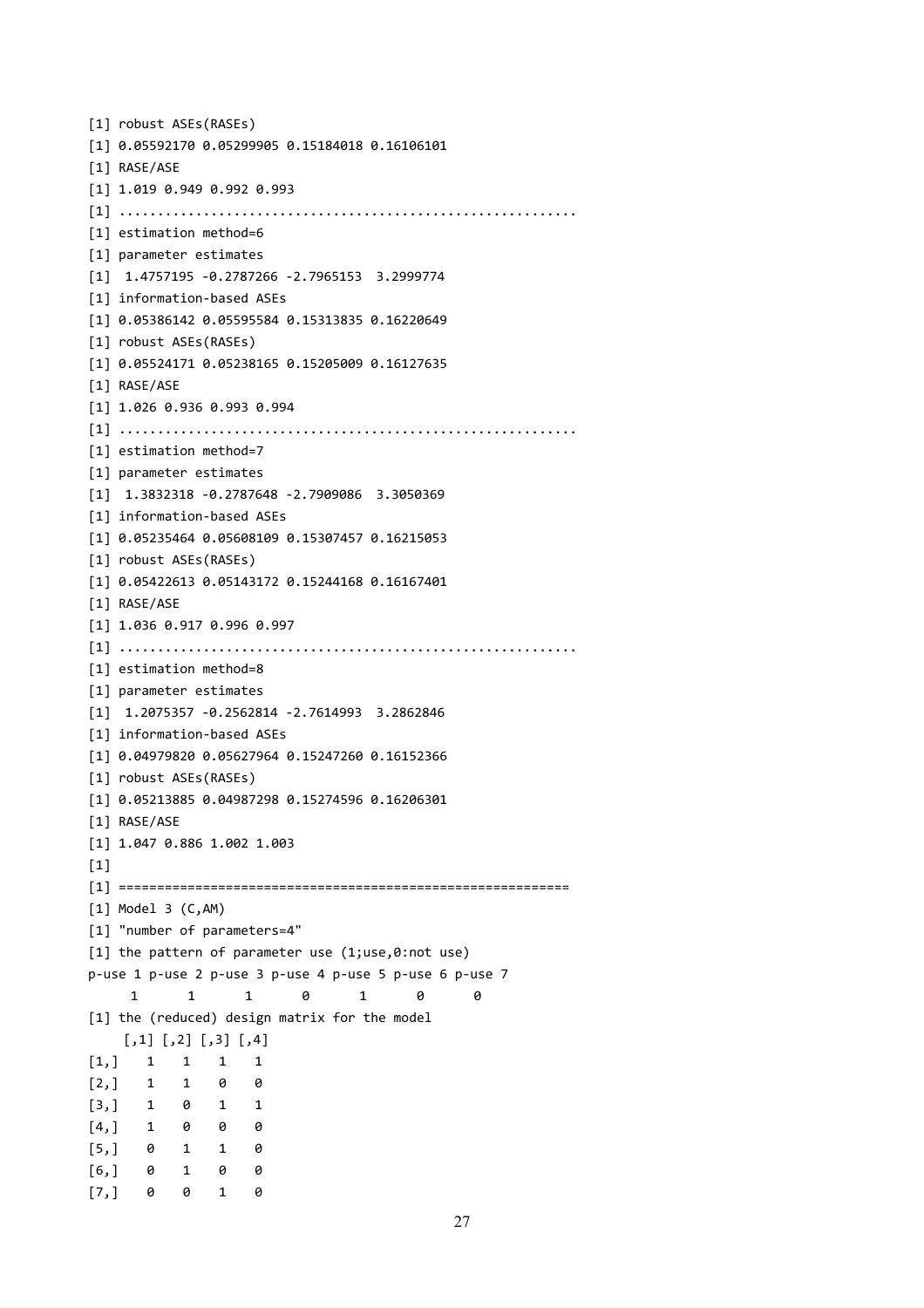```
[8,] 0 0 0 0
[1] ............................................................
[1]
[1] methods (1:ML,2:GM^2,3-8:Lambda=(-2,-0.5,0.5,2/3,1,2))
[1] ............................................................
[1] estimation method=1
[1] parameter estimates
[1] 1.1271857 0.6493063 -4.1651136 4.1250877
[1] information-based ASEs
[1] 0.06412196 0.04415095 0.45067236 0.45294452
[1] robust ASEs(RASEs)
[1] 0.06412196 0.04415095 0.45067235 0.45294450
[1] RASE/ASE
[1] 1 1 1 1
[1] ............................................................
[1] estimation method=2
[1] parameter estimates
[1] 2.106684 1.347147 -3.132103 3.067634
[1] information-based ASEs
[1] 0.09145557 0.05179729 0.42236054 0.42457389
[1] robust ASEs(RASEs)
[1] 0.1387445 0.1129191 0.4999101 0.4984764
[1] RASE/ASE
[1] 1.517 2.180 1.184 1.174
[1] ............................................................
[1] !!!! The following Hessian is singular!, iteration=8
             [,1] [,2] [,3] [,4]
[1,] -3.981748e-07 -9.525347e-20 3.140589e-07 -8.411584e-08
[2,] -9.525347e-20 2.184960e+02 -1.263444e-14 -1.572626e-19
[3,] 3.140589e-07 -1.263444e-14 -3.468130e-07 -9.613071e-17
[4,] -8.411584e-08 -1.572626e-19 -9.613071e-17 -8.411584e-08
[1] eigenvalues
[1] 2.184960e+02 -9.958067e-09 -1.252174e-07 -6.939282e-07
[1] estimation method=3
[1] parameter estimates
[1] 2.2605520 0.4054651 24.0481213 -25.3655070
[1] information-based ASEs
[1] 0 0 0 0
[1] robust ASEs(RASEs)
[1] 0 0 0 0
[1] RASE/ASE
[1] NaN NaN NaN NaN
[1] ............................................................
[1] estimation method=4
[1] parameter estimates
[1] 1.5103048 0.8576832 -3.7655976 3.6203349
[1] information-based ASEs
[1] 0.07126124 0.04583647 0.42872928 0.43103321
[1] robust ASEs(RASEs)
[1] 0.07919432 0.05908070 0.45573468 0.45743781
```

```
28
```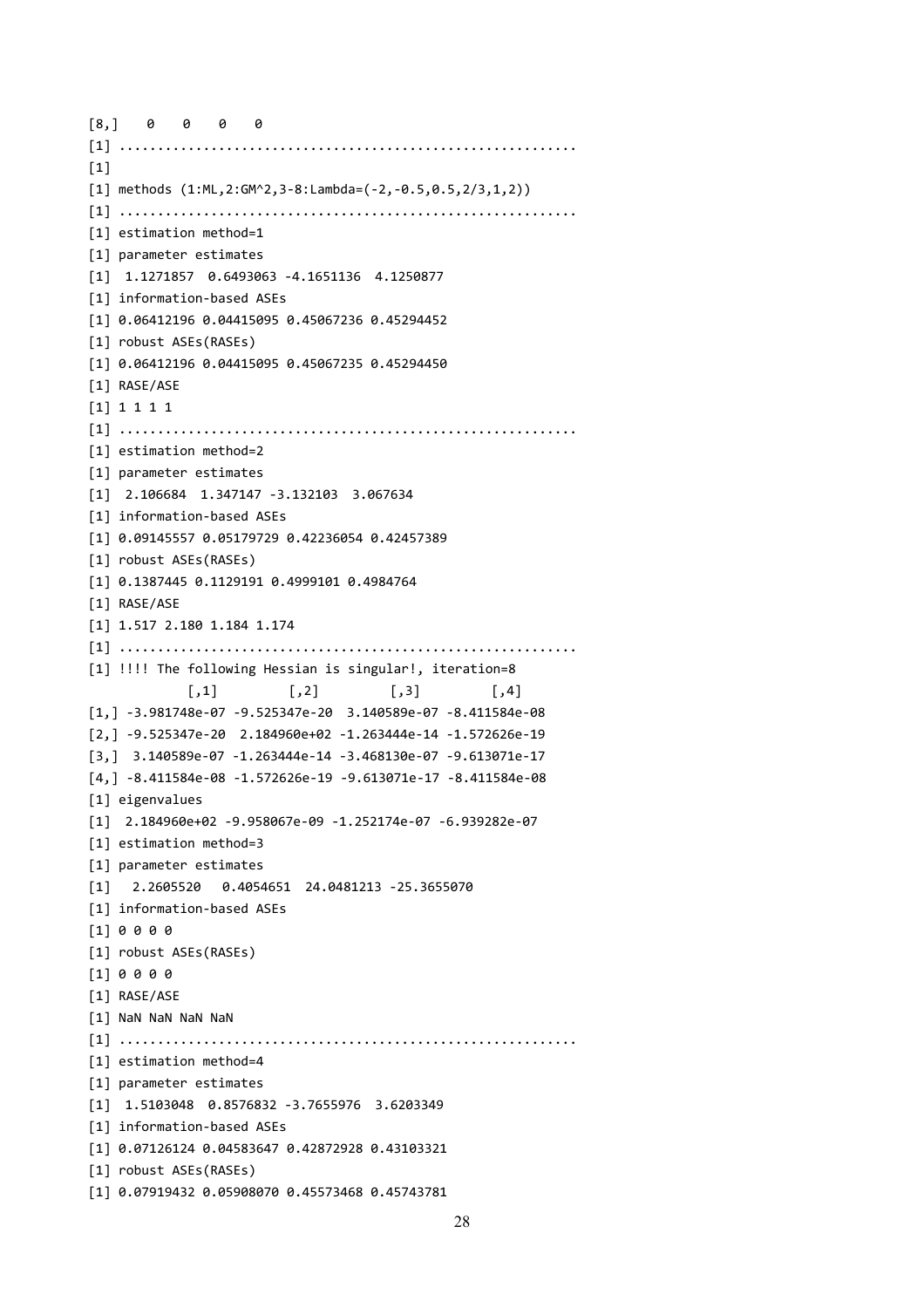```
[1] RASE/ASE
[1] 1.111 1.289 1.063 1.061
[1] ............................................................
[1] estimation method=5
[1] parameter estimates
[1] 0.9148656 0.5475605 -4.3852091 4.4504034
[1] information-based ASEs
[1] 0.06163574 0.04350317 0.46946715 0.47170316
[1] robust ASEs(RASEs)
[1] 0.06432889 0.03929165 0.45086202 0.45348532
[1] RASE/ASE
[1] 1.044 0.903 0.960 0.961
[1] ............................................................
[1] estimation method=6
[1] parameter estimates
[1] 0.8668759 0.5246981 -4.4348982 4.5284530
[1] information-based ASEs
[1] 0.06121019 0.04337316 0.47448745 0.47671443
[1] robust ASEs(RASEs)
[1] 0.06477607 0.03857981 0.45095993 0.45364686
[1] RASE/ASE
[1] 1.058 0.889 0.950 0.952
[1] ............................................................
[1] estimation method=7
[1] parameter estimates
[1] 0.7926992 0.4886477 -4.5116900 4.6526624
[1] information-based ASEs
[1] 0.06065383 0.04317967 0.48289679 0.48510947
[1] robust ASEs(RASEs)
[1] 0.06562382 0.03784033 0.45105026 0.45380997
[1] RASE/ASE
[1] 1.082 0.876 0.934 0.935
[1] ............................................................
[1] estimation method=8
[1] parameter estimates
[1] 0.6686971 0.4225198 -4.6399334 4.8724512
[1] information-based ASEs
[1] 0.06003456 0.04286117 0.49912282 0.50131064
[1] robust ASEs(RASEs)
[1] 0.06745441 0.03792329 0.45084606 0.45365032
[1] RASE/ASE
[1] 1.124 0.885 0.903 0.905
[1]
[1] ===========================================================
[1] Model 4 (M,AC)
[1] "number of parameters=4"
[1] the pattern of parameter use (1;use,0:not use)
p-use 1 p-use 2 p-use 3 p-use 4 p-use 5 p-use 6 p-use 7
     1 1 1 1 0 0 0
[1] the (reduced) design matrix for the model
```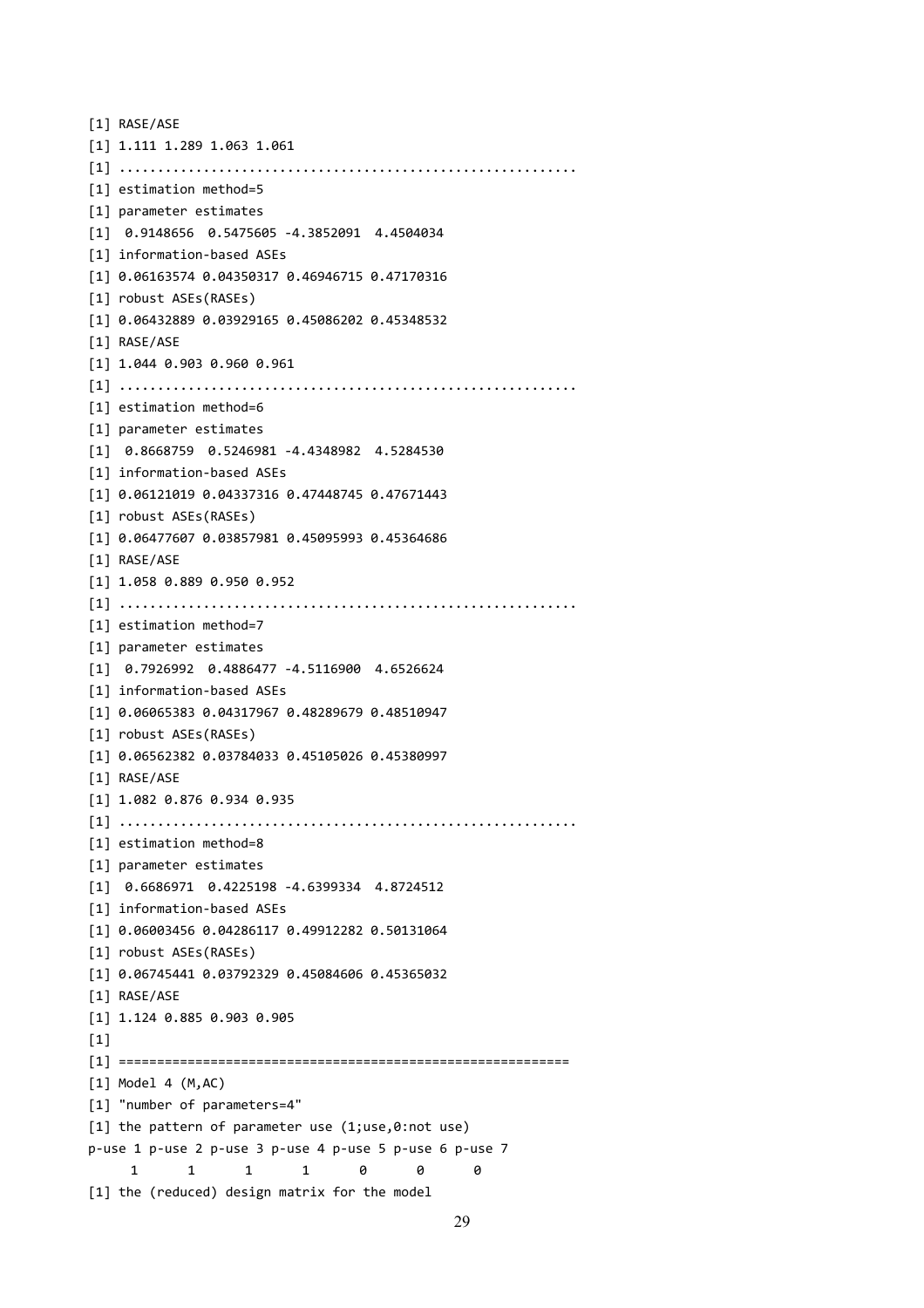```
[,1] [,2] [,3] [,4]
[1,] 1 1 1 1
[2,] 1 1 0 1
[3,] 1 0 1 0[4,] 1 0 0 0
[5,] 0 1 1 0
[6,] 0 1 0 0
[7,] 0 0 1 0
[8,] 0 0 0 0
[1] ............................................................
[1]
[1] methods (1:ML,2:GM^2,3-8:Lambda=(-2,-0.5,0.5,2/3,1,2))
[1] ............................................................
[1] estimation method=1
[1] parameter estimates
[1] 0.5762534 -1.8097133 -0.3154188 2.8737341
[1] information-based ASEs
[1] 0.07455682 0.15905298 0.04244461 0.16729609
[1] robust ASEs(RASEs)
[1] 0.07455682 0.15905298 0.04244461 0.16729609
[1] RASE/ASE
[1] 1 1 1 1
[1] ............................................................
[1] estimation method=2
[1] parameter estimates
[1] 1.6314458 -0.8720668 -0.2469873 2.2939163
[1] information-based ASEs
[1] 0.12066127 0.20322858 0.04224226 0.21037819
[1] robust ASEs(RASEs)
[1] 0.3602700 0.4377359 0.1096806 0.4124869
[1] RASE/ASE
[1] 2.986 2.154 2.596 1.961
[1] ............................................................
[1] !!!! The following Hessian is singular!, iteration=13
             \begin{bmatrix} 1 \\ 1 \end{bmatrix} \begin{bmatrix} 2 \\ 3 \end{bmatrix} \begin{bmatrix} 3 \end{bmatrix} \begin{bmatrix} 4 \end{bmatrix}[1,] -2.193640e-06 1.493926e-08 -4.482037e-16 -2.178701e-06
[2,] 1.493926e-08 -4.308265e-07 1.077543e-17 -2.845620e-14
[3,] -4.482037e-16 1.077543e-17 6.032793e+00 -4.481966e-16
[4,] -2.178701e-06 -2.845620e-14 -4.481966e-16 -2.178701e-06
[1] eigenvalues
[1] 6.032793e+00 -7.194313e-09 -4.310606e-07 -4.364913e-06
[1] estimation method=3
[1] parameter estimates
[1] -3.326420 19.287532 -2.662588 -14.305043
[1] information-based ASEs
[1] 0 0 0 0
[1] robust ASEs(RASEs)
[1] 0 0 0 0
[1] RASE/ASE
[1] NaN NaN NaN NaN
```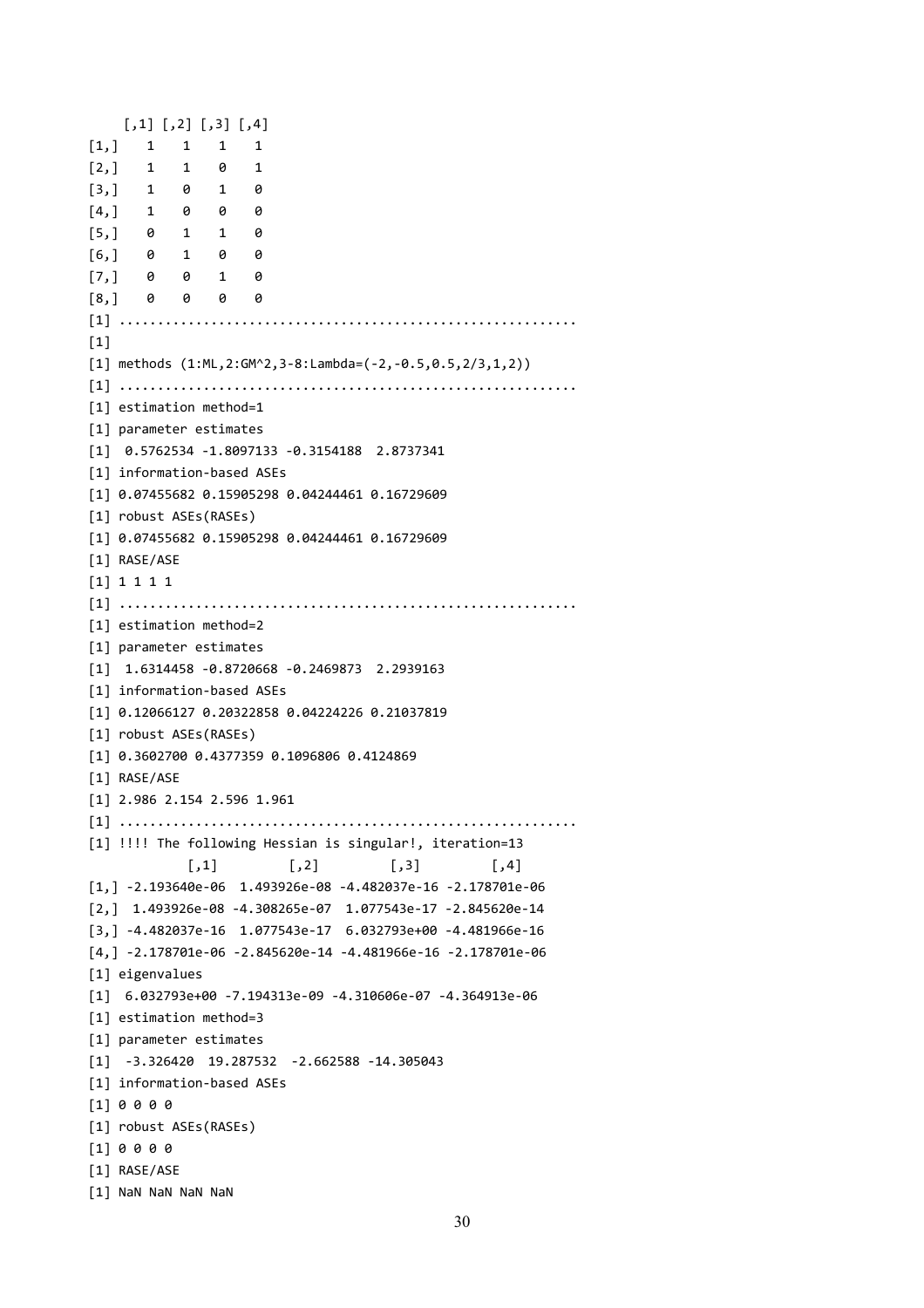[1] ............................................................ [1] estimation method=4 [1] parameter estimates [1] 0.8099698 -1.6128774 -0.4033236 2.7746509 [1] information-based ASEs [1] 0.08214896 0.16764309 0.04277751 0.17559115 [1] robust ASEs(RASEs) [1] 0.08775606 0.17766999 0.05441635 0.18662614 [1] RASE/ASE [1] 1.068 1.060 1.272 1.063 [1] ............................................................ [1] estimation method=5 [1] parameter estimates [1] 0.5128898 -1.8568149 -0.2313024 2.8302470 [1] information-based ASEs [1] 0.07134895 0.15353539 0.04220285 0.16186388 [1] robust ASEs(RASEs) [1] 0.07520578 0.16136632 0.03804372 0.16861910 [1] RASE/ASE [1] 1.054 1.051 0.901 1.042 [1] ............................................................ [1] estimation method=6 [1] parameter estimates [1] 0.5049230 -1.8621036 -0.2074611 2.8086844 [1] information-based ASEs [1] 0.07063586 0.15212139 0.04214793 0.16046066 [1] robust ASEs(RASEs) [1] 0.07541919 0.16210747 0.03716219 0.16915711 [1] RASE/ASE [1] 1.068 1.066 0.882 1.054 [1] ............................................................ [1] estimation method=7 [1] parameter estimates [1] 0.4967147 -1.8671780 -0.1656515 2.7660457 [1] information-based ASEs [1] 0.06950300 0.14977871 0.04206606 0.15812974 [1] robust ASEs(RASEs) [1] 0.07571069 0.16305092 0.03581640 0.16981202 [1] RASE/ASE [1] 1.089 1.089 0.851 1.074 [1] ............................................................ [1] estimation method=8 [1] parameter estimates [1] 0.49162992 -1.86987983 -0.07685628 2.66703317 [1] information-based ASEs [1] 0.06741072 0.14529992 0.04195314 0.15366765 [1] robust ASEs(RASEs) [1] 0.07597795 0.16377327 0.03323355 0.17001995 [1] RASE/ASE [1] 1.127 1.127 0.792 1.106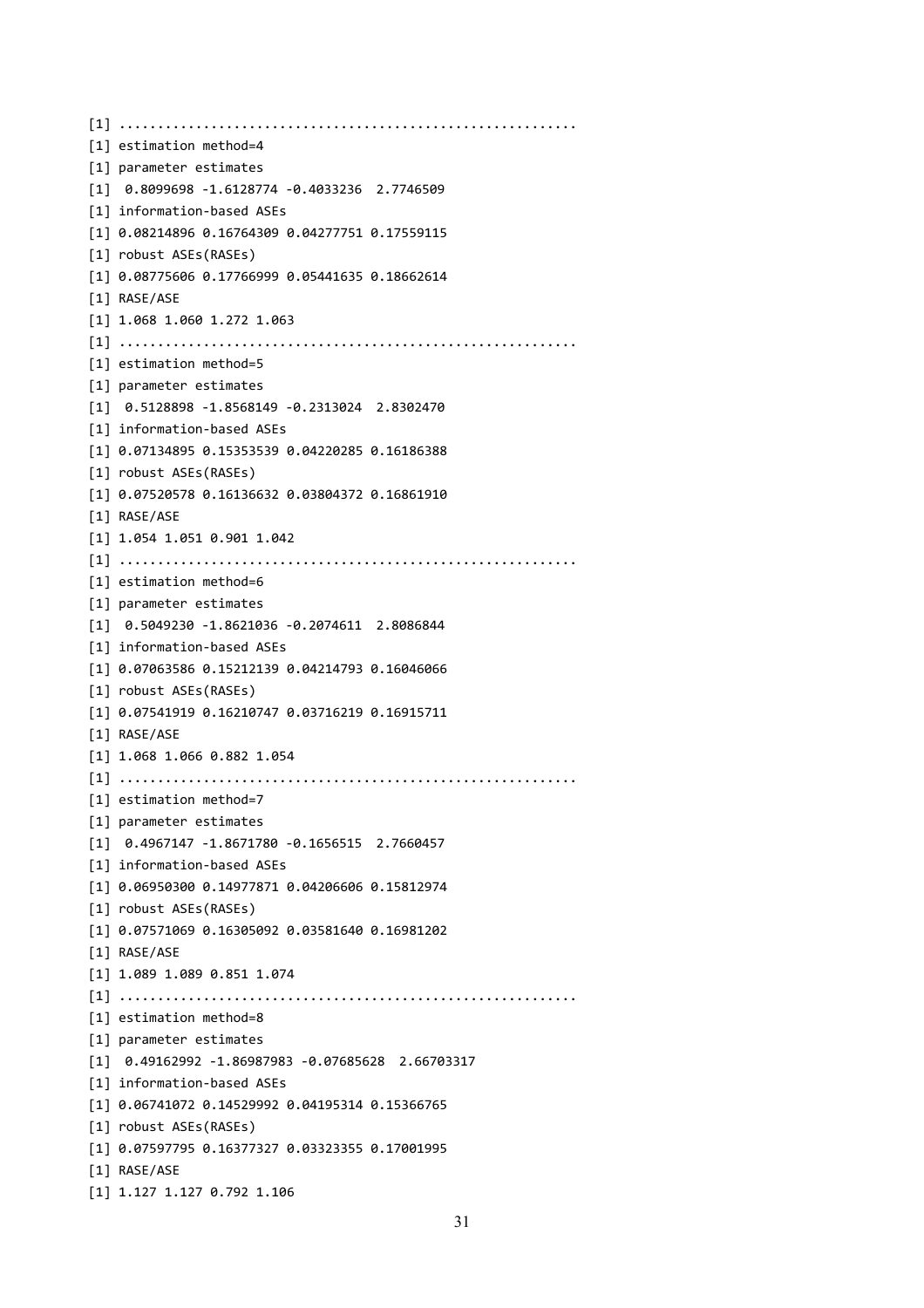$[1]$ [1] =========================================================== [1] Model 5 (AC,AM) [1] "number of parameters=5" [1] the pattern of parameter use (1;use,0:not use) p-use 1 p-use 2 p-use 3 p-use 4 p-use 5 p-use 6 p-use 7 1 1 1 1 1 0 0 [1] the (reduced) design matrix for the model  $\begin{bmatrix} 1 \\ 2 \end{bmatrix}$   $\begin{bmatrix} 2 \\ 3 \end{bmatrix}$   $\begin{bmatrix} 4 \\ 5 \end{bmatrix}$ [1,] 1 1 1 1 1  $[2,]$  1 1 0 1 0 [3,] 1 0 1 0 1  $[4,]$  1 0 0 0 0 [5,] 0 1 1 0 0 [6,] 0 1 0 0 0 [7,] 0 0 1 0 0 [8,] 0 0 0 0 0 [1] ............................................................  $[1]$ [1] methods (1:ML,2:GM^2,3-8:Lambda=(-2,-0.5,0.5,2/3,1,2)) [1] ............................................................ [1] estimation method=1 [1] parameter estimates [1] -0.08167244 -1.80971327 -4.16511363 2.87373412 4.12508776 [1] information-based ASEs [1] 0.0780971 0.1590530 0.4506724 0.1672961 0.4529445 [1] robust ASEs(RASEs) [1] 0.08341921 0.15905298 0.45067237 0.16729609 0.45294453 [1] RASE/ASE [1] 1.068 1.000 1.000 1.000 1.000 [1] ............................................................ [1] estimation method=2 [1] parameter estimates [1] -0.7432232 -1.8479935 -4.6283525 3.4903467 4.6904931 [1] information-based ASEs [1] 0.0834269 0.1519561 0.5322889 0.1641620 0.5342567 [1] robust ASEs(RASEs) [1] 0.1347046 0.1634865 0.6219219 0.1946395 0.6254193 [1] RASE/ASE [1] 1.615 1.076 1.168 1.186 1.171 [1] ............................................................ [1] !!!! The following Hessian is singular!, iteration=7  $[$ ,1]  $[$ ,2]  $[$ ,3]  $[$ ,4]  $[$ ,5] [1,] -1.290155e-05 9.618684e-07 9.799231e-09 -7.536576e-11 -2.284777e-12 [2,] 9.618684e-07 -2.039938e-05 -7.282805e-10 -1.943744e-05 2.465179e-12 [3,] 9.799231e-09 -7.282805e-10 -5.990683e-07 2.352082e-12 -5.892667e-07 [4,] -7.536576e-11 -1.943744e-05 2.352082e-12 -1.943744e-05 2.294826e-12 [5,] -2.284777e-12 2.465179e-12 -5.892667e-07 2.294826e-12 -5.892667e-07 [1] eigenvalues [1] -4.876704e-09 -4.387827e-07 -1.183450e-06 -1.291990e-05 -3.937970e-05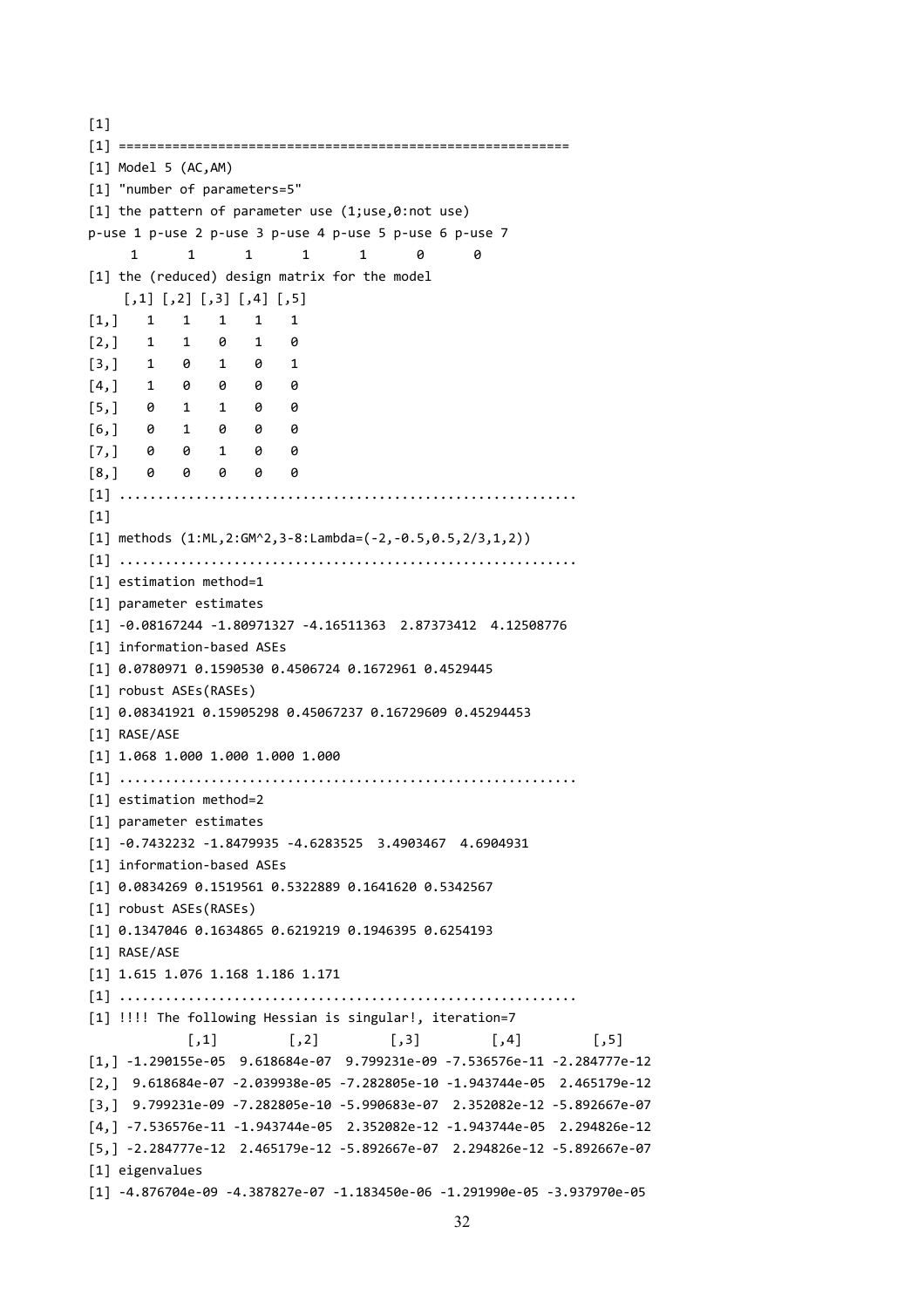```
[1] estimation method=3
[1] parameter estimates
[1] 13.637221 -2.518663 -7.181809 -10.630457 -9.463397
[1] information-based ASEs
[1] 0 0 0 0 0
[1] robust ASEs(RASEs)
[1] 0 0 0 0 0
[1] RASE/ASE
[1] NaN NaN NaN NaN NaN
[1] ............................................................
[1] estimation method=4
[1] parameter estimates
[1] -0.3138298 -1.8316042 -4.4321792 3.1076961 4.3858503
[1] information-based ASEs
[1] 0.07909004 0.15581548 0.49880917 0.16527515 0.50088362
[1] robust ASEs(RASEs)
[1] 0.09265513 0.16148501 0.51695891 0.17351200 0.51961269
[1] RASE/ASE
[1] 1.172 1.036 1.036 1.050 1.037
[1] ............................................................
[1] estimation method=5
[1] parameter estimates
[1] 0.05913331 -1.79188405 -3.89367230 2.71348876 3.89470083
[1] information-based ASEs
[1] 0.07803361 0.16146867 0.40392857 0.16903949 0.40644343
[1] robust ASEs(RASEs)
[1] 0.08080089 0.15687250 0.48345300 0.16417623 0.48525264
[1] RASE/ASE
[1] 1.035 0.972 1.197 0.971 1.194
[1] ............................................................
[1] estimation method=6
[1] parameter estimates
[1] 0.09352406 -1.78807130 -3.81292069 2.67219709 3.82910849
[1] information-based ASEs
[1] 0.07808069 0.16216416 0.39080111 0.16957493 0.39339542
[1] robust ASEs(RASEs)
[1] 0.08031267 0.15609411 0.49947647 0.16326557 0.50116052
[1] RASE/ASE
[1] 1.029 0.963 1.278 0.963 1.274
[1] ............................................................
[1] estimation method=7
[1] parameter estimates
[1] 0.1491953 -1.7835243 -3.6709297 2.6039786 3.7164104
[1] information-based ASEs
[1] 0.07820985 0.16344721 0.36870460 0.17059956 0.37144640
[1] robust ASEs(RASEs)
[1] 0.07957022 0.15461894 0.52480521 0.16162130 0.52633070
[1] RASE/ASE
[1] 1.017 0.946 1.423 0.947 1.417
[1] ............................................................
```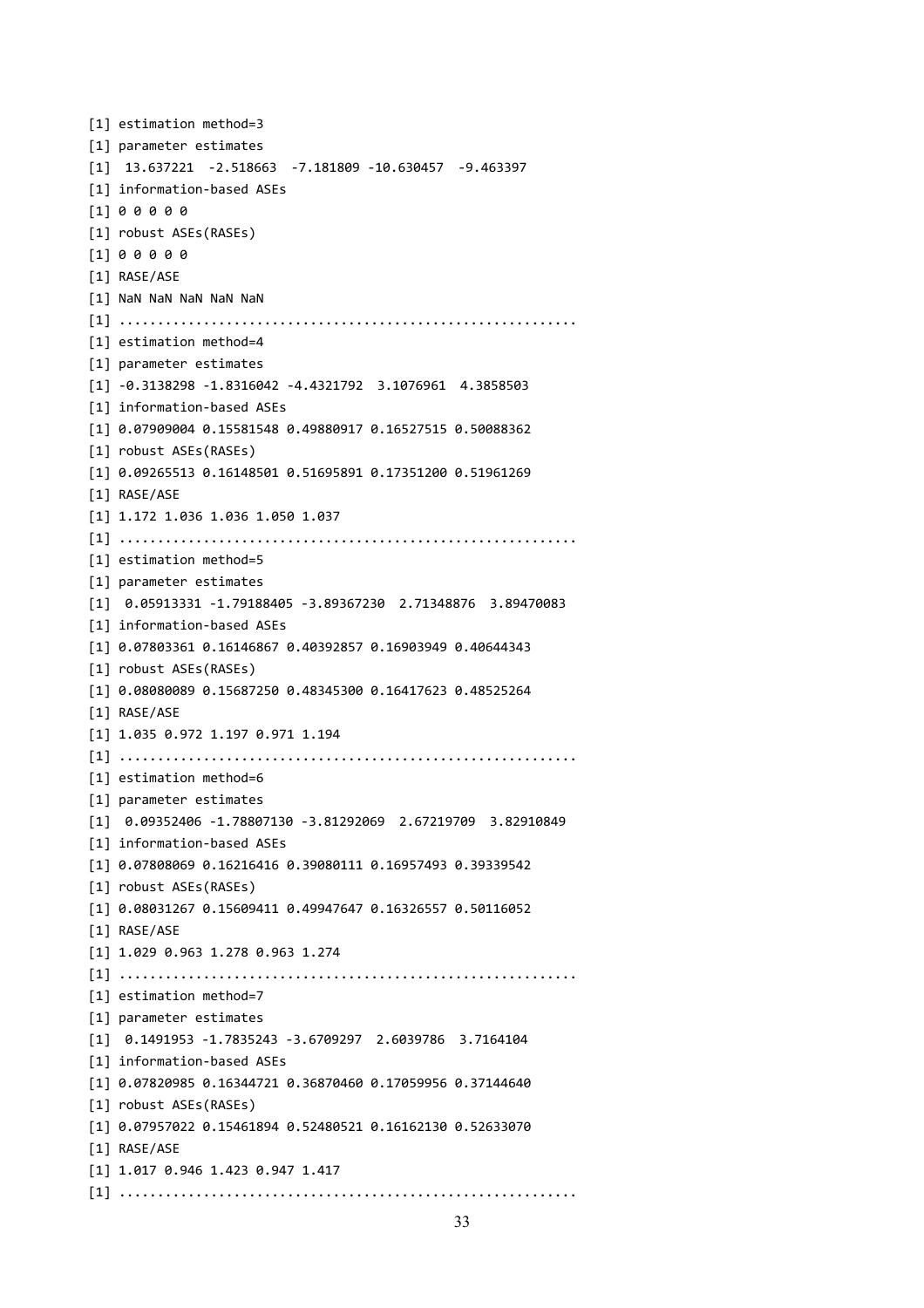```
[1] estimation method=8
[1] parameter estimates
[1] 0.2515631 -1.7843301 -3.3809681 2.4756117 3.4972851
[1] information-based ASEs
[1] 0.07863296 0.16658667 0.32769003 0.17325901 0.33076344
[1] robust ASEs(RASEs)
[1] 0.07827543 0.15198863 0.55261916 0.15870356 0.55395581
[1] RASE/ASE
[1] 0.995 0.912 1.686 0.916 1.675
[1][1] ===========================================================
[1] Model 6 (AC,CM)
[1] "number of parameters=5"
[1] the pattern of parameter use (1;use,0:not use)
p-use 1 p-use 2 p-use 3 p-use 4 p-use 5 p-use 6 p-use 7
      1 1 1 1 0 1 0
[1] the (reduced) design matrix for the model
    \begin{bmatrix} 1 \\ 2 \end{bmatrix} \begin{bmatrix} 2 \\ 3 \end{bmatrix} \begin{bmatrix} 4 \\ 4 \end{bmatrix} \begin{bmatrix} 5 \\ 1 \end{bmatrix}[1,] 1 1 1 1 1
[2, 1 \ 1 \ 1 \ 0 \ 1 \ 0[3,] 1 0 1 0 0
[4,] 1 0 0 0 0
[5,] 0 1 1 0 1
[6,] 0 1 0 0 0
[7,] 0 0 1 0 0
[8,] 0 0 0 0 0
[1] ............................................................
[1]
[1] methods (1:ML,2:GM^2,3-8:Lambda=(-2,-0.5,0.5,2/3,1,2))
[1] ............................................................
[1] estimation method=1
[1] parameter estimates
[1] 0.5762534 -2.6941394 -2.7712291 2.8737341 3.2243089
[1] information-based ASEs
[1] 0.07455682 0.16257385 0.15198577 0.16729609 0.16098117
[1] robust ASEs(RASEs)
[1] 0.07455682 0.16867486 0.15198577 0.16729609 0.16098117
[1] RASE/ASE
[1] 1.000 1.038 1.000 1.000 1.000
[1] ............................................................
[1] estimation method=2
[1] parameter estimates
[1] 0.5867064 -3.7661408 -3.2674343 3.9190234 3.7592763
[1] information-based ASEs
[1] 0.07476418 0.25666594 0.19054343 0.25963278 0.19784751
[1] robust ASEs(RASEs)
[1] 0.07893518 0.38500977 0.27880730 0.37952182 0.28431162
[1] RASE/ASE
[1] 1.056 1.500 1.463 1.462 1.437
[1] ............................................................
```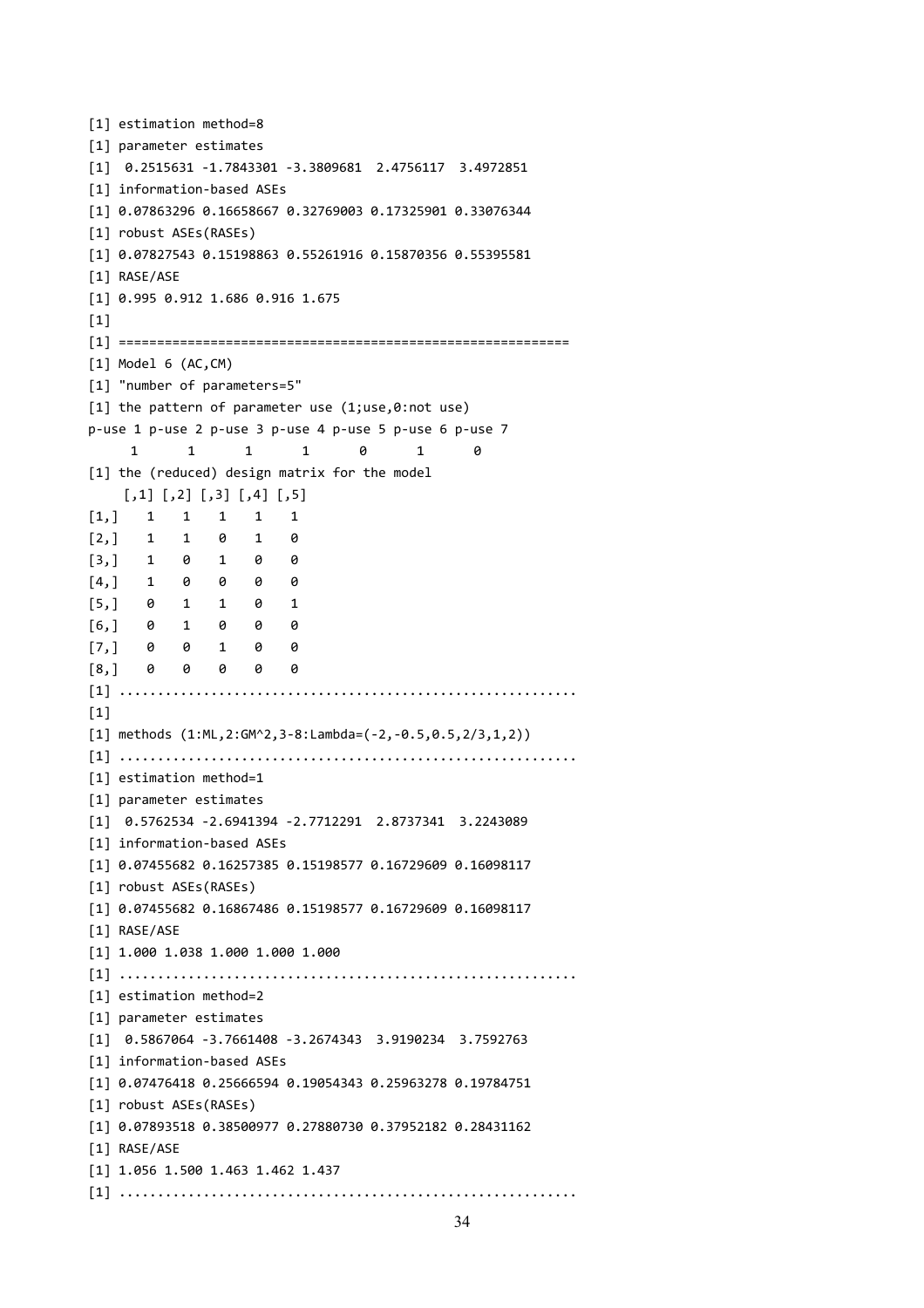```
[1] estimation method=3
[1] parameter estimates
[1] 0.5300749 -4.5844949 -4.0438607 4.7404595 4.5628822
[1] information-based ASEs
[1] 0.07452326 0.36693100 0.27659477 0.36908580 0.28168682
[1] robust ASEs(RASEs)
[1] 0.0827107 0.5770305 0.6525872 0.5741721 0.6548953
[1] RASE/ASE
[1] 1.110 1.573 2.359 1.556 2.325
[1] ............................................................
[1] estimation method=4
[1] parameter estimates
[1] 0.589673 -3.135789 -2.961575 3.304283 3.425468
[1] information-based ASEs
[1] 0.0746865 0.1955481 0.1654277 0.1994526 0.1737497
[1] robust ASEs(RASEs)
[1] 0.07634255 0.20669261 0.16909582 0.20400869 0.17761494
[1] RASE/ASE
[1] 1.022 1.057 1.022 1.023 1.022
[1] ............................................................
[1] estimation method=5
[1] parameter estimates
[1] 0.5612236 -2.4482495 -2.6570020 2.6309742 3.1138446
[1] information-based ASEs
[1] 0.07444836 0.14701924 0.14466211 0.15224486 0.15408738
[1] robust ASEs(RASEs)
[1] 0.07405539 0.16765607 0.15252408 0.16815772 0.16125501
[1] RASE/ASE
[1] 0.995 1.140 1.054 1.105 1.047
[1] ............................................................
[1] estimation method=6
[1] parameter estimates
[1] 0.556848 -2.393284 -2.629807 2.576190 3.088984
[1] information-based ASEs
[1] 0.07441907 0.14378091 0.14299525 0.14912270 0.15252645
[1] robust ASEs(RASEs)
[1] 0.07402519 0.16750570 0.15293945 0.16860471 0.16161049
[1] RASE/ASE
[1] 0.995 1.165 1.070 1.131 1.060
[1] ............................................................
[1] estimation method=7
[1] parameter estimates
[1] 0.5492365 -2.3084704 -2.5864044 2.4911810 3.0505026
[1] information-based ASEs
[1] 0.07436986 0.13894437 0.14039411 0.14446742 0.15009749
[1] robust ASEs(RASEs)
[1] 0.07404363 0.16702877 0.15358176 0.16917652 0.16217897
[1] RASE/ASE
[1] 0.996 1.202 1.094 1.171 1.080
[1] ............................................................
```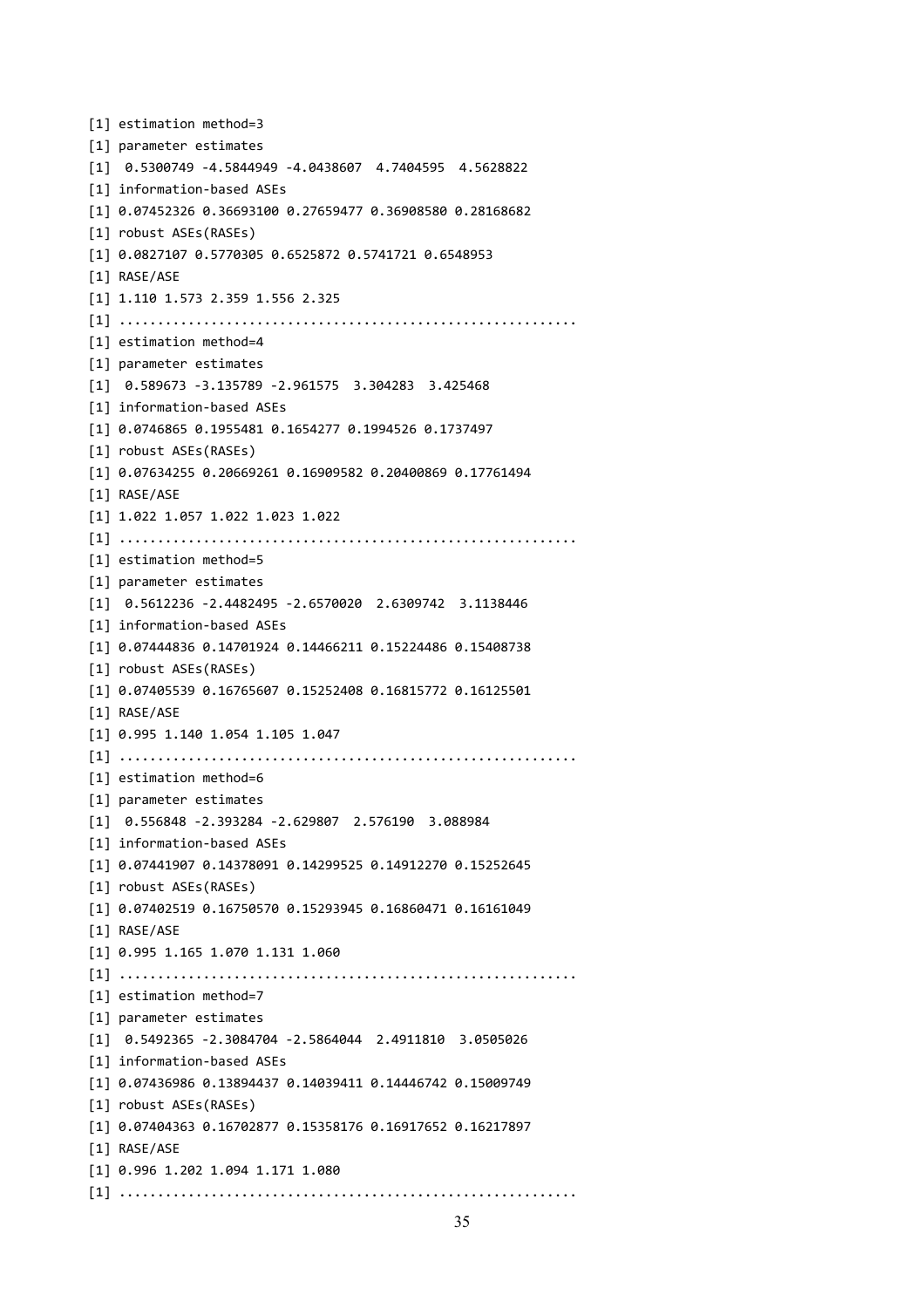```
[1] estimation method=8
[1] parameter estimates
[1] 0.5336424 -2.1638004 -2.5083417 2.3445205 2.9851442
[1] information-based ASEs
[1] 0.07427613 0.13112717 0.13589607 0.13696303 0.14591926
[1] robust ASEs(RASEs)
[1] 0.07427614 0.16568140 0.15455259 0.17003058 0.16310429
[1] RASE/ASE
[1] 1.000 1.264 1.137 1.241 1.118
[1][1] ===========================================================
[1] Model 7 (AM,CM)
[1] "number of parameters=5"
[1] the pattern of parameter use (1;use,0:not use)
p-use 1 p-use 2 p-use 3 p-use 4 p-use 5 p-use 6 p-use 7
      1 1 1 0 1 1 0
[1] the (reduced) design matrix for the model
    \begin{bmatrix} 1 \\ 2 \end{bmatrix} \begin{bmatrix} 2 \\ 3 \end{bmatrix} \begin{bmatrix} 4 \\ 4 \end{bmatrix} \begin{bmatrix} 5 \\ 1 \end{bmatrix}[1,] 1 1 1 1 1
[2, 1 \ 1 \ 1 \ 0 \ 0 \ 0[3,] 1 0 1 1 0
[4,] 1 0 0 0 0
[5,] 0 1 1 0 1
[6,] 0 1 0 0 0
[7,] 0 0 1 0 0
[8,] 0 0 0 0 0
[1] ............................................................
[1]
[1] methods (1:ML,2:GM^2,3-8:Lambda=(-2,-0.5,0.5,2/3,1,2))
[1] ............................................................
[1] estimation method=1
[1] parameter estimates
[1] 1.1271857 -0.2351197 -6.6209236 4.1250875 3.2243089
[1] information-based ASEs
[1] 0.06412196 0.05551319 0.47371264 0.45294446 0.16098117
[1] robust ASEs(RASEs)
[1] 0.06412196 0.05551319 0.49045848 0.45294440 0.16098117
[1] RASE/ASE
[1] 1.000 1.000 1.035 1.000 1.000
[1] ............................................................
[1] estimation method=2
[1] parameter estimates
[1] 1.3866267 -0.2416015 -6.7152864 4.2072392 3.2622248
[1] information-based ASEs
[1] 0.07006960 0.05645955 0.54223632 0.52434585 0.16024436
[1] robust ASEs(RASEs)
[1] 0.08956285 0.06642767 0.58682340 0.56031784 0.16773061
[1] RASE/ASE
[1] 1.278 1.177 1.082 1.069 1.047
[1] ............................................................
```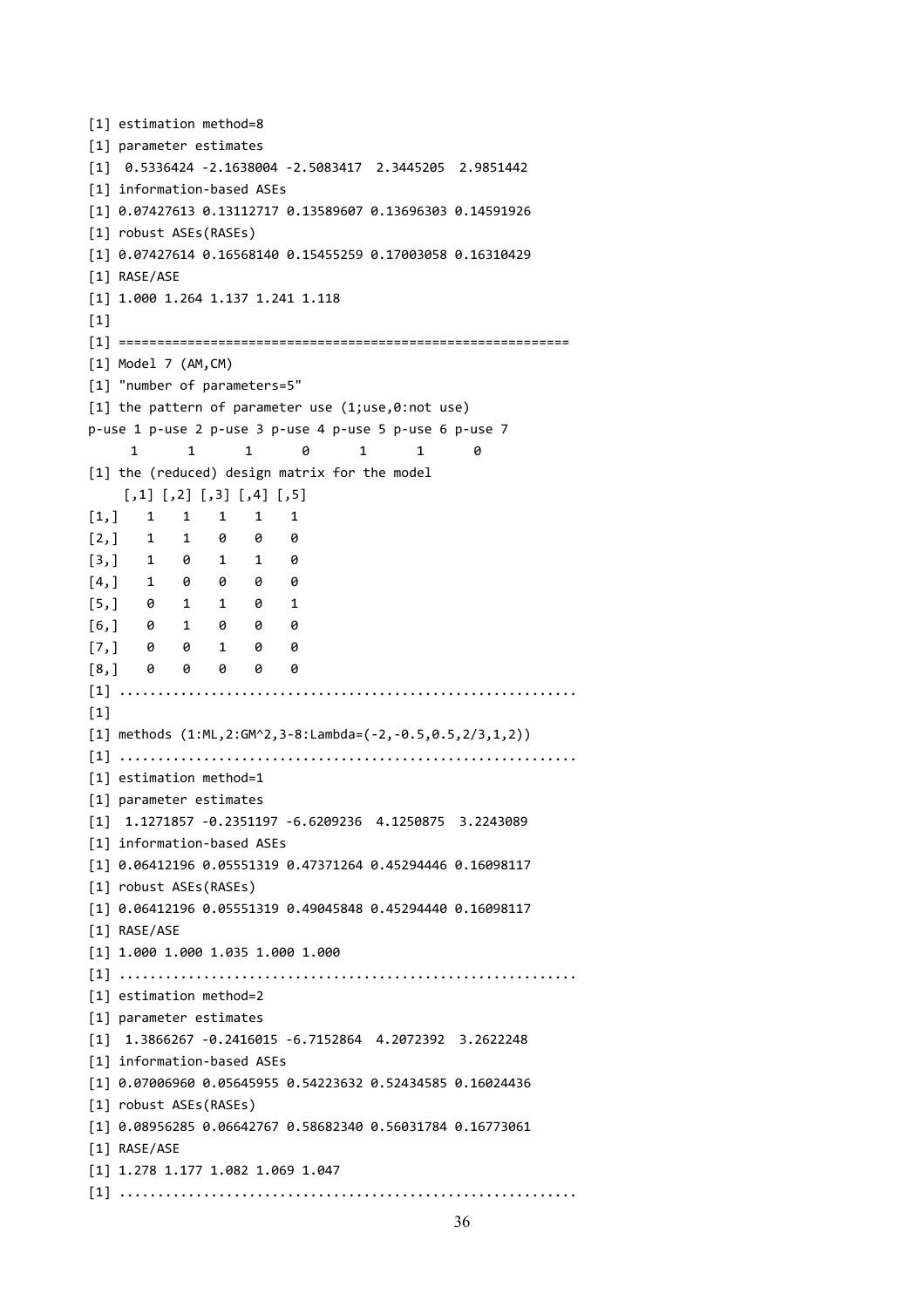```
[1] estimation method=3
[1] parameter estimates
[1] 1.8303925 -0.0723899 -6.2842636 3.8415783 3.0994144
[1] information-based ASEs
[1] 0.08244917 0.05694385 0.55372571 0.53659661 0.15823225
[1] robust ASEs(RASEs)
[1] 0.1670253 0.0841692 0.6275273 0.6002464 0.1758406
[1] RASE/ASE
[1] 2.026 1.478 1.133 1.119 1.111
[1] ............................................................
[1] estimation method=4
[1] parameter estimates
[1] 1.2398450 -0.2539314 -6.7515457 4.2382149 3.2643174
[1] information-based ASEs
[1] 0.06658249 0.05600861 0.51959139 0.50069074 0.16103558
[1] robust ASEs(RASEs)
[1] 0.07130090 0.05997769 0.53645793 0.50753728 0.16423027
[1] RASE/ASE
[1] 1.071 1.071 1.032 1.014 1.020
[1] ............................................................
[1] estimation method=5
[1] parameter estimates
[1] 1.0368174 -0.2030364 -6.3573661 3.8954172 3.1628244
[1] information-based ASEs
[1] 0.06232453 0.05507772 0.41464904 0.39110344 0.16015877
[1] robust ASEs(RASEs)
[1] 0.06193008 0.05301371 0.57731932 0.52125495 0.16031239
[1] RASE/ASE
[1] 0.994 0.963 1.392 1.333 1.001
[1] ............................................................
[1] estimation method=6
[1] parameter estimates
[1] 1.0107805 -0.1914056 -6.2615709 3.8115026 3.1420482
[1] information-based ASEs
[1] 0.06183944 0.05495403 0.39637964 0.37180503 0.15987018
[1] robust ASEs(RASEs)
[1] 0.06172081 0.05254417 0.61758515 0.55671323 0.16034489
[1] RASE/ASE
[1] 0.998 0.956 1.558 1.497 1.003
[1] ............................................................
[1] estimation method=7
[1] parameter estimates
[1] 0.9641650 -0.1683224 -6.0830305 3.6543965 3.1041640
[1] information-based ASEs
[1] 0.06100846 0.05473966 0.36524822 0.33862770 0.15943861
[1] robust ASEs(RASEs)
[1] 0.06164986 0.05197494 0.67821597 0.61152081 0.16005457
[1] RASE/ASE
[1] 1.011 0.949 1.857 1.806 1.004
[1] ............................................................
```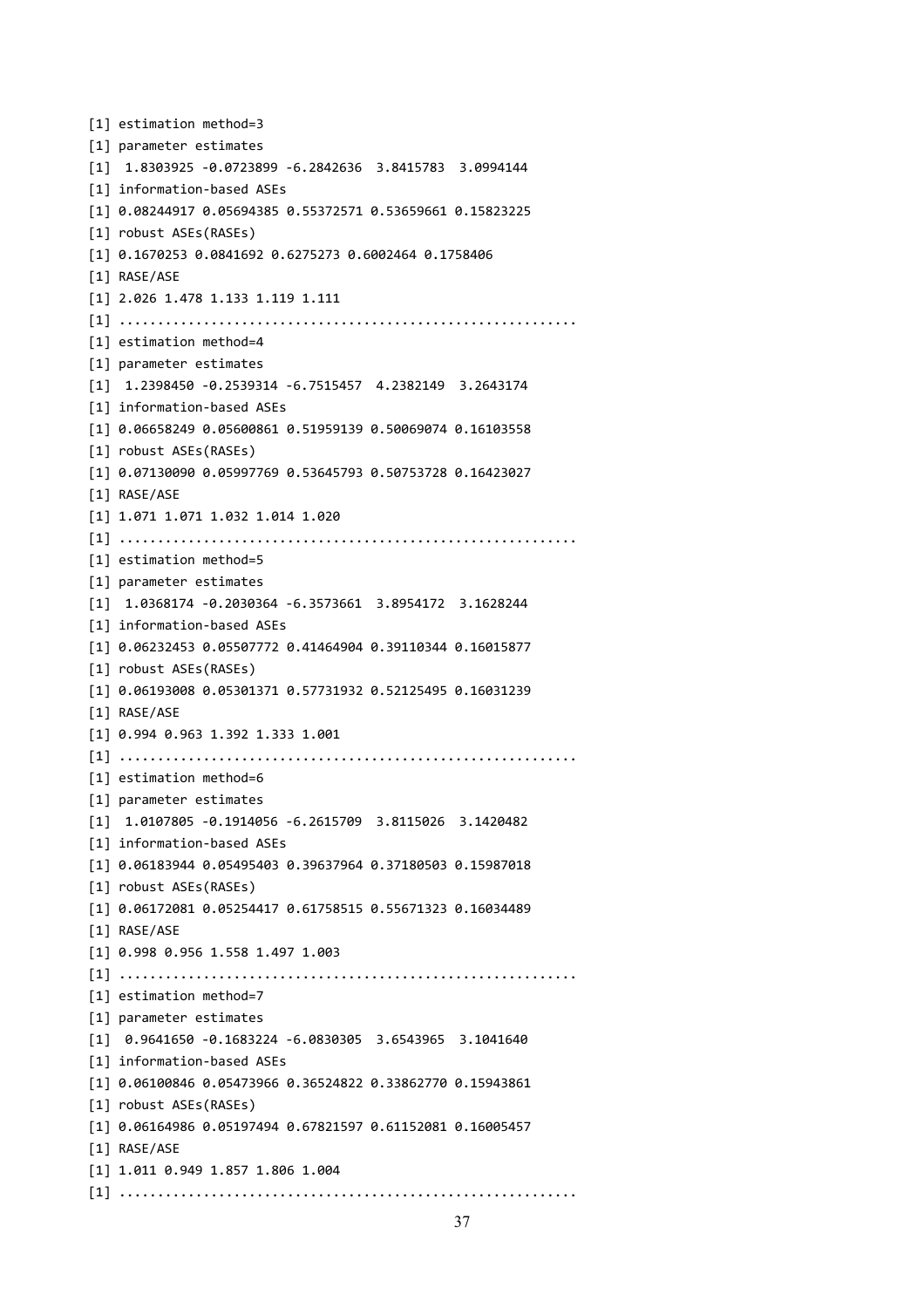```
[1] estimation method=8
[1] parameter estimates
[1] 0.8603861 -0.1084225 -5.7126489 3.3258146 3.0251793
[1] information-based ASEs
[1] 0.05932593 0.05430971 0.31019036 0.27844951 0.15928362
[1] robust ASEs(RASEs)
[1] 0.06219327 0.05166710 0.72958879 0.65836744 0.15845056
[1] RASE/ASE
[1] 1.048 0.951 2.352 2.364 0.995
[1][1] ===========================================================
[1] Model 8 (AC,AM,CM)
[1] "number of parameters=6"
[1] the pattern of parameter use (1;use,0:not use)
p-use 1 p-use 2 p-use 3 p-use 4 p-use 5 p-use 6 p-use 7
     1 1 1 1 1 1 0
[1] the (reduced) design matrix for the model
    [,1] [,2] [,3] [,4] [,5] [,6]
[1,] 1 1 1 1 1 1
[2, 1 \ 1 \ 1 \ 0 \ 1 \ 0 \ 0[3,] 1 0 1 0 1 0
[4,] 1 0 0 0 0 0
[5,] 0 1 1 0 0 1
[6,] 0 1 0 0 0 0
[7,] 0 0 1 0 0 0
[8,] 0 0 0 0 0 0
[1] ............................................................
[1]
[1] methods (1:ML,2:GM^2,3-8:Lambda=(-2,-0.5,0.5,2/3,1,2))
[1] ............................................................
[1] estimation method=1
[1] parameter estimates
[1] 0.487719 -1.886669 -5.309042 2.054534 2.986014 2.847889
[1] information-based ASEs
[1] 0.0757672 0.1626970 0.4751970 0.1740643 0.4646780 0.1638394
[1] robust ASEs(RASEs)
[1] 0.07578959 0.16422965 0.48432895 0.17565960 0.46773287 0.16352188
[1] RASE/ASE
[1] 1.000 1.009 1.019 1.009 1.007 0.998
[1] ............................................................
[1] estimation method=2
[1] parameter estimates
[1] 0.488160 -1.884680 -5.345490 2.052237 3.020513 2.850064
[1] information-based ASEs
[1] 0.07577525 0.16264703 0.48244025 0.17403877 0.47198534 0.16402133
[1] robust ASEs(RASEs)
[1] 0.07582508 0.16430701 0.49894061 0.17581954 0.48237421 0.16403440
[1] RASE/ASE
[1] 1.001 1.010 1.034 1.010 1.022 1.000
[1] ............................................................
```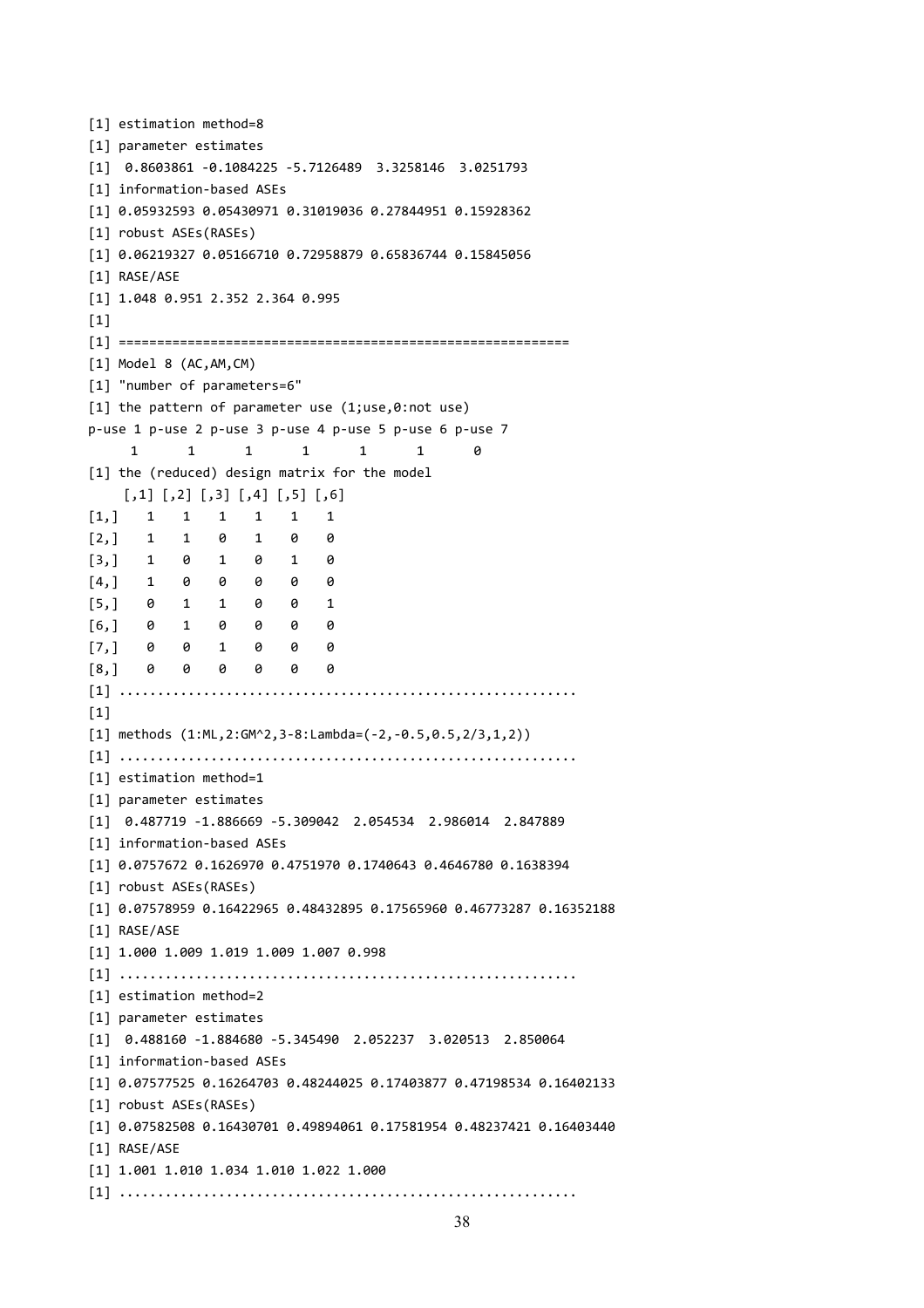[1] estimation method=3 [1] parameter estimates [1] 0.4886384 -1.8824705 -5.3779379 2.0496918 3.0508872 2.8523821 [1] information-based ASEs [1] 0.07578315 0.16257455 0.48889114 0.17398931 0.47848148 0.16420149 [1] robust ASEs(RASEs) [1] 0.07588175 0.16454615 0.53138496 0.17619115 0.51303139 0.16478538 [1] RASE/ASE [1] 1.001 1.012 1.087 1.013 1.072 1.004 [1] ............................................................ [1] estimation method=4 [1] parameter estimates [1] 0.4879297 -1.8857265 -5.3276442 2.0534444 3.0036786 2.8489344 [1] information-based ASEs [1] 0.07577119 0.16267610 0.47889498 0.17405568 0.46841072 0.16392916 [1] robust ASEs(RASEs) [1] 0.07580485 0.16425456 0.48832981 0.17572004 0.47200461 0.16374754 [1] RASE/ASE [1] 1.000 1.010 1.020 1.010 1.008 0.999 [1] ............................................................ [1] estimation method=5 [1] parameter estimates [1] 0.487538 -1.887461 -5.289985 2.055452 2.967778 2.846976 [1] information-based ASEs [1] 0.07576342 0.16270743 0.47140271 0.17406279 0.46084303 0.16375502 [1] robust ASEs(RASEs) [1] 0.07577665 0.16419849 0.48805353 0.17559809 0.47084925 0.16333279 [1] RASE/ASE [1] 1.000 1.009 1.035 1.009 1.022 0.997 [1] ............................................................ [1] estimation method=6 [1] parameter estimates [1] 0.4874857 -1.8876847 -5.2835860 2.0557127 2.9616197 2.8467083 [1] information-based ASEs [1] 0.07576222 0.16270830 0.47012675 0.17405977 0.45955217 0.16372856 [1] robust ASEs(RASEs) [1] 0.07577229 0.16418059 0.49101098 0.17556991 0.47358366 0.16327215 [1] RASE/ASE [1] 1.000 1.009 1.044 1.009 1.031 0.997 [1] ............................................................ [1] estimation method=7 [1] parameter estimates [1] 0.4873947 -1.8880663 -5.2707852 2.0561576 2.9492452 2.8462355 [1] information-based ASEs [1] 0.07575993 0.16270589 0.46757118 0.17404979 0.45696473 0.16367868 [1] robust ASEs(RASEs) [1] 0.07576292 0.16412775 0.49927527 0.17549491 0.48145360 0.16314772 [1] RASE/ASE [1] 1.000 1.009 1.068 1.008 1.054 0.997 [1] ............................................................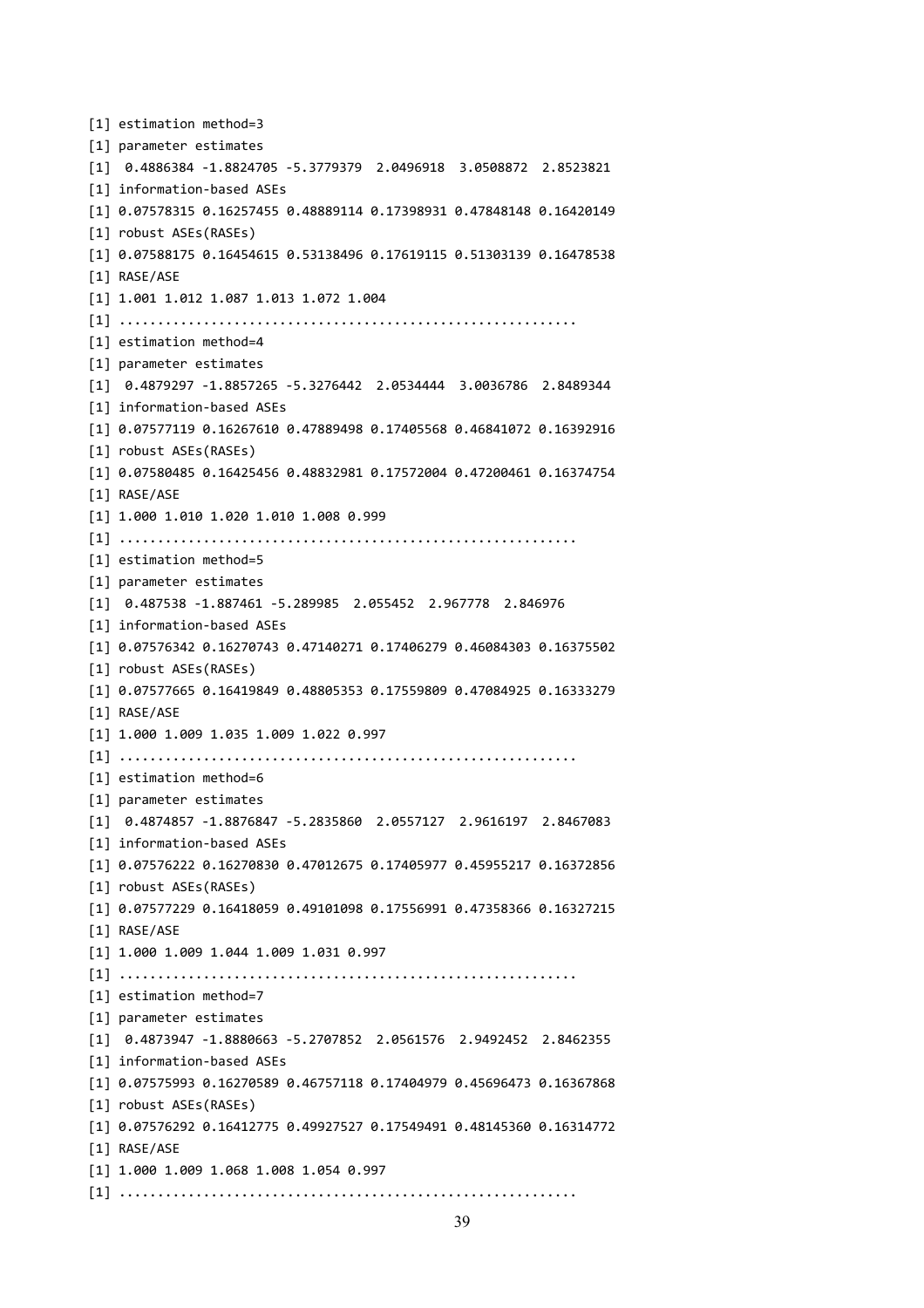```
[1] estimation method=8
[1] parameter estimates
[1] 0.4872396 -1.8886492 -5.2331209 2.0568476 2.9123670 2.8453705
[1] information-based ASEs
[1] 0.07575415 0.16266522 0.46002223 0.17398853 0.44930482 0.16355740
[1] robust ASEs(RASEs)
[1] 0.0757276 0.1638260 0.5378484 0.1751104 0.5200499 0.1627182
[1] RASE/ASE
[1] 1.000 1.007 1.169 1.006 1.157 0.995
[1][1] ===========================================================
[1] Model 9 (ACM)(saturated model)
[1] "number of parameters=7"
[1] the pattern of parameter use (1;use,0:not use)
p-use 1 p-use 2 p-use 3 p-use 4 p-use 5 p-use 6 p-use 7
     1 1 1 1 1 1 1
[1] the (reduced) design matrix for the model
    [,1] [,2] [,3] [,4] [,5] [,6] [,7]
[1,] 1 1 1 1 1 1 1
[2,] 1 1 0 1 0 0 0
[3,] 1 0 1 0 1 0 0
[4,] 1 0 0 0 0 0 0
[5,] 0 1 1 0 0 1 0
[6,] 0 1 0 0 0 0 0
[7,] 0 0 1 0 0 0 0
[8,] 0 0 0 0 0 0 0
[1] ............................................................
[1]
[1] methods (1:ML,2:GM^2,3-8:Lambda=(-2,-0.5,0.5,2/3,1,2))
[1] ............................................................
[1] estimation method=1
[1] parameter estimates
[1] 0.4912810 -1.8700117 -4.9380646 2.0353774 2.5997614 2.2754768
[7] 0.5895107
[1] information-based ASEs
[1] 0.07600797 0.16382931 0.70963669 0.17576052 0.72698314 0.92745532
[7] 0.94236408
[1] robust ASEs(RASEs)
[1] 0.07600797 0.16382931 0.70963669 0.17576052 0.72698314 0.92745532
[7] 0.94236408
[1] RASE/ASE
[1] 1 1 1 1 1 1 1
[1] ............................................................
[1] estimation method=2
[1] parameter estimates
[1] 0.4912810 -1.8700117 -4.9380646 2.0353774 2.5997614 2.2754768
[7] 0.5895107
[1] information-based ASEs
[1] 0.07600797 0.16382931 0.70963669 0.17576052 0.72698314 0.92745532
[7] 0.94236408
```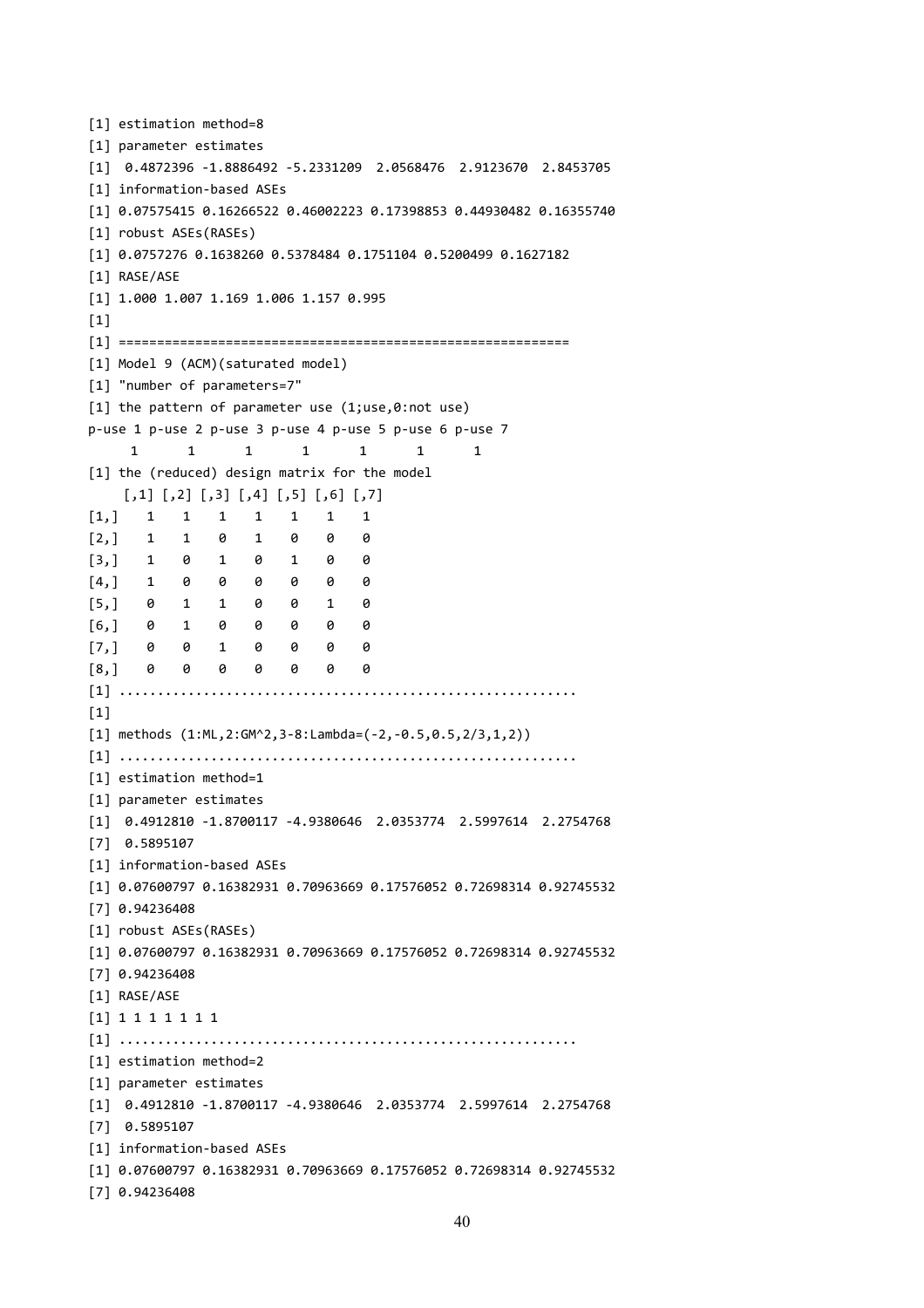```
[1] robust ASEs(RASEs)
[1] 0.07600797 0.16382931 0.70963669 0.17576052 0.72698314 0.92745532
[7] 0.94236408
[1] RASE/ASE
[1] 1 1 1 1 1 1 1
[1] ............................................................
[1] estimation method=3
[1] parameter estimates
[1] 0.4912810 -1.8700117 -4.9380646 2.0353774 2.5997614 2.2754768
[7] 0.5895107
[1] information-based ASEs
[1] 0.07600797 0.16382931 0.70963669 0.17576052 0.72698314 0.92745532
[7] 0.94236408
[1] robust ASEs(RASEs)
[1] 0.07600797 0.16382931 0.70963669 0.17576052 0.72698314 0.92745532
[7] 0.94236408
[1] RASE/ASE
[1] 1 1 1 1 1 1 1
[1] ............................................................
[1] estimation method=4
[1] parameter estimates
[1] 0.4912810 -1.8700117 -4.9380646 2.0353774 2.5997614 2.2754768
[7] 0.5895107
[1] information-based ASEs
[1] 0.07600797 0.16382931 0.70963669 0.17576052 0.72698314 0.92745532
[7] 0.94236408
[1] robust ASEs(RASEs)
[1] 0.07600797 0.16382931 0.70963669 0.17576052 0.72698314 0.92745532
[7] 0.94236408
[1] RASE/ASE
[1] 1 1 1 1 1 1 1
[1] ............................................................
[1] estimation method=5
[1] parameter estimates
[1] 0.4912810 -1.8700117 -4.9380646 2.0353774 2.5997614 2.2754768
[7] 0.5895107
[1] information-based ASEs
[1] 0.07600797 0.16382931 0.70963669 0.17576052 0.72698314 0.92745532
[7] 0.94236408
[1] robust ASEs(RASEs)
[1] 0.07600797 0.16382931 0.70963669 0.17576052 0.72698314 0.92745532
[7] 0.94236408
[1] RASE/ASE
[1] 1 1 1 1 1 1 1
[1] ............................................................
[1] estimation method=6
[1] parameter estimates
[1] 0.4912810 -1.8700117 -4.9380646 2.0353774 2.5997614 2.2754768
[7] 0.5895107
[1] information-based ASEs
```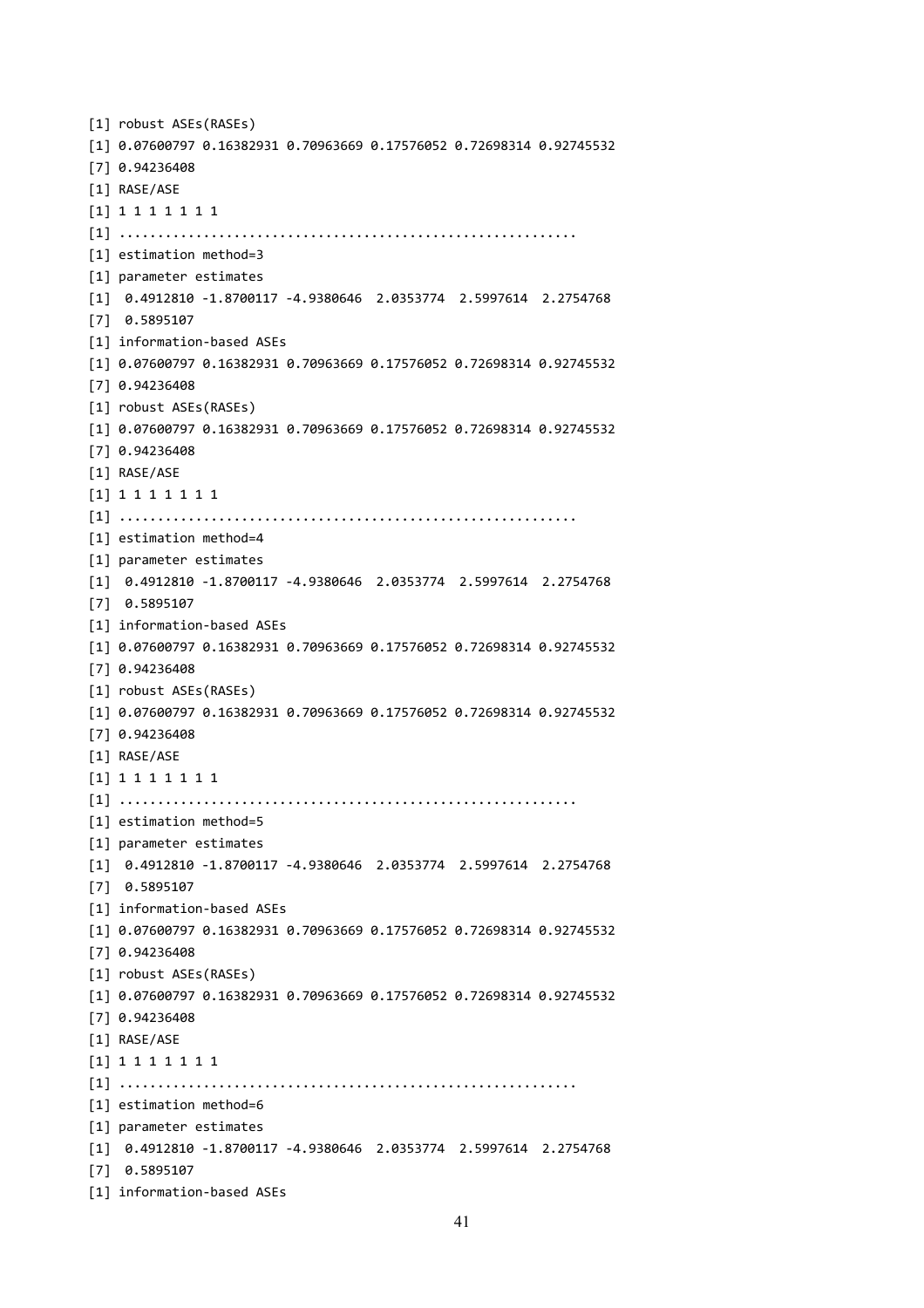[1] 0.07600797 0.16382931 0.70963669 0.17576052 0.72698314 0.92745532 [7] 0.94236408 [1] robust ASEs(RASEs) [1] 0.07600797 0.16382931 0.70963669 0.17576052 0.72698314 0.92745532 [7] 0.94236408 [1] RASE/ASE [1] 1 1 1 1 1 1 1 [1] ............................................................ [1] estimation method=7 [1] parameter estimates [1] 0.4912810 -1.8700117 -4.9380646 2.0353774 2.5997614 2.2754768 [7] 0.5895107 [1] information-based ASEs [1] 0.07600797 0.16382931 0.70963669 0.17576052 0.72698314 0.92745532 [7] 0.94236408 [1] robust ASEs(RASEs) [1] 0.07600797 0.16382931 0.70963669 0.17576052 0.72698314 0.92745532 [7] 0.94236408 [1] RASE/ASE [1] 1 1 1 1 1 1 1 [1] ............................................................ [1] estimation method=8 [1] parameter estimates [1] 0.4912810 -1.8700117 -4.9380646 2.0353774 2.5997614 2.2754768 [7] 0.5895107 [1] information-based ASEs [1] 0.07600797 0.16382931 0.70963669 0.17576052 0.72698314 0.92745532 [7] 0.94236408 [1] robust ASEs(RASEs) [1] 0.07600797 0.16382931 0.70963669 0.17576052 0.72698314 0.92745532 [7] 0.94236408 [1] RASE/ASE [1] 1 1 1 1 1 1 1 user system elapsed 2.31 0.04 2.35 [1] Thu Dec 06 10:42:21 2018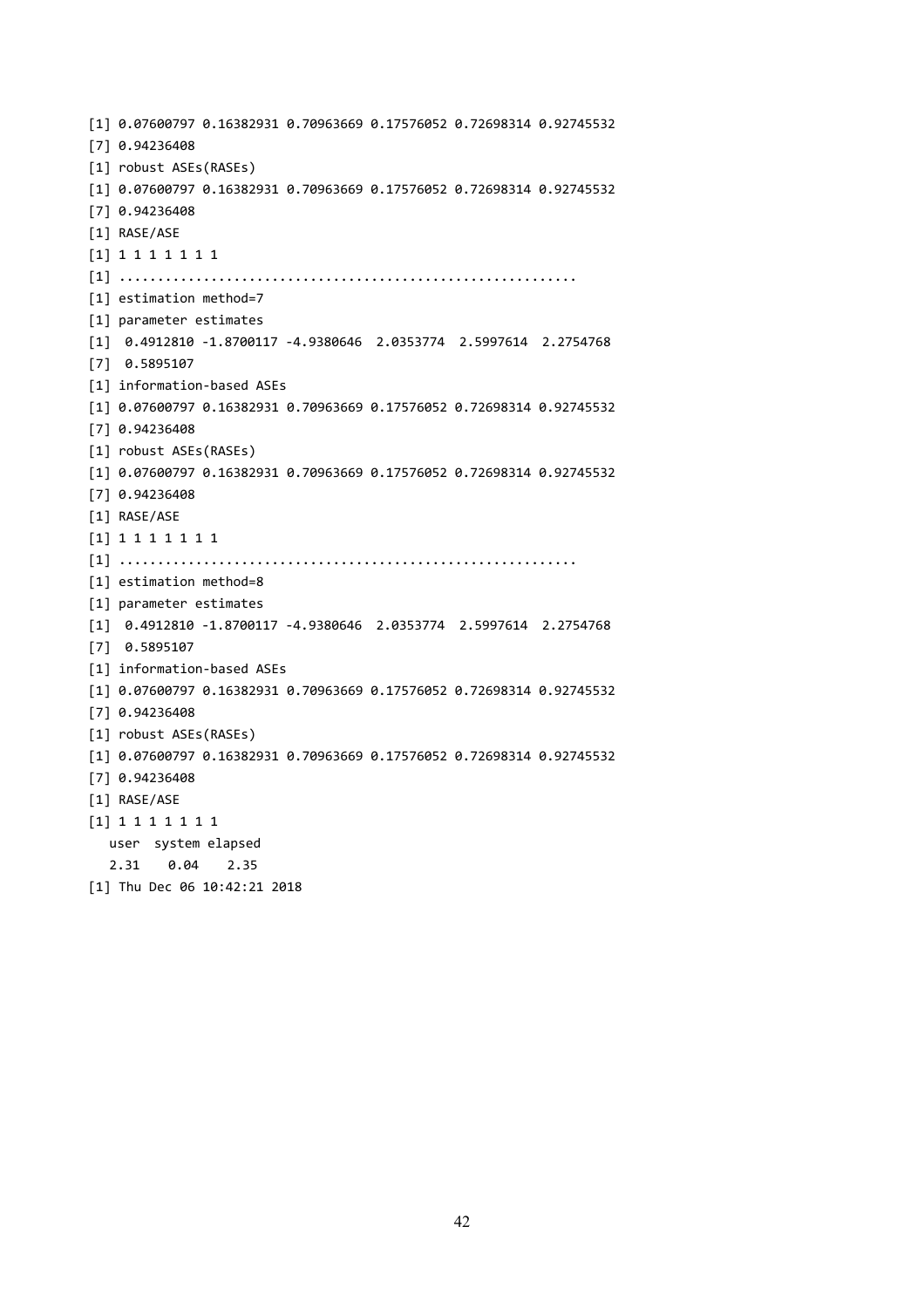```
The program "mpe2a.R"
```

```
#
# Robust asymptotic standard errors of the minimizing phi-divergence
# estimators (MPEs) for log-linear models including the linear-by-
# linear model in a two-way contingency table with two sets
# of ordinal categories under possible model misspecification
#
# <mpe2a.R> April 16, 2018
#
# Use as: R prompt >source('file_name').
# The results will be given in 'r.u'.
#
starttime=proc.time()
sink ('r.u')
print(date(),quote=F)
###### function mpese
mpese=function(n,pr,al,w,qo,iq,ik,im,imax){
if(im==1){
print('methods (1:ML,2:GM^2,3-8:Lambda=(-2,-0.5,0.5,2/3,1,2))',quote=F)
print('............................................................',quote=F)
}
delta=1e-8
q=qo
inv=0
se=rep(0,iq)
ser=rep(0,iq)
for (it in 1:(imax+1)){
if(it>imax){
print(paste('!!!! no convergence, the number of iterations=',
          it,sep=''),quote=F)
return(list(qhat=q,it=it,inv=inv,se=se,ser=ser))
}
```

```
pi=exp(w%*%q)
```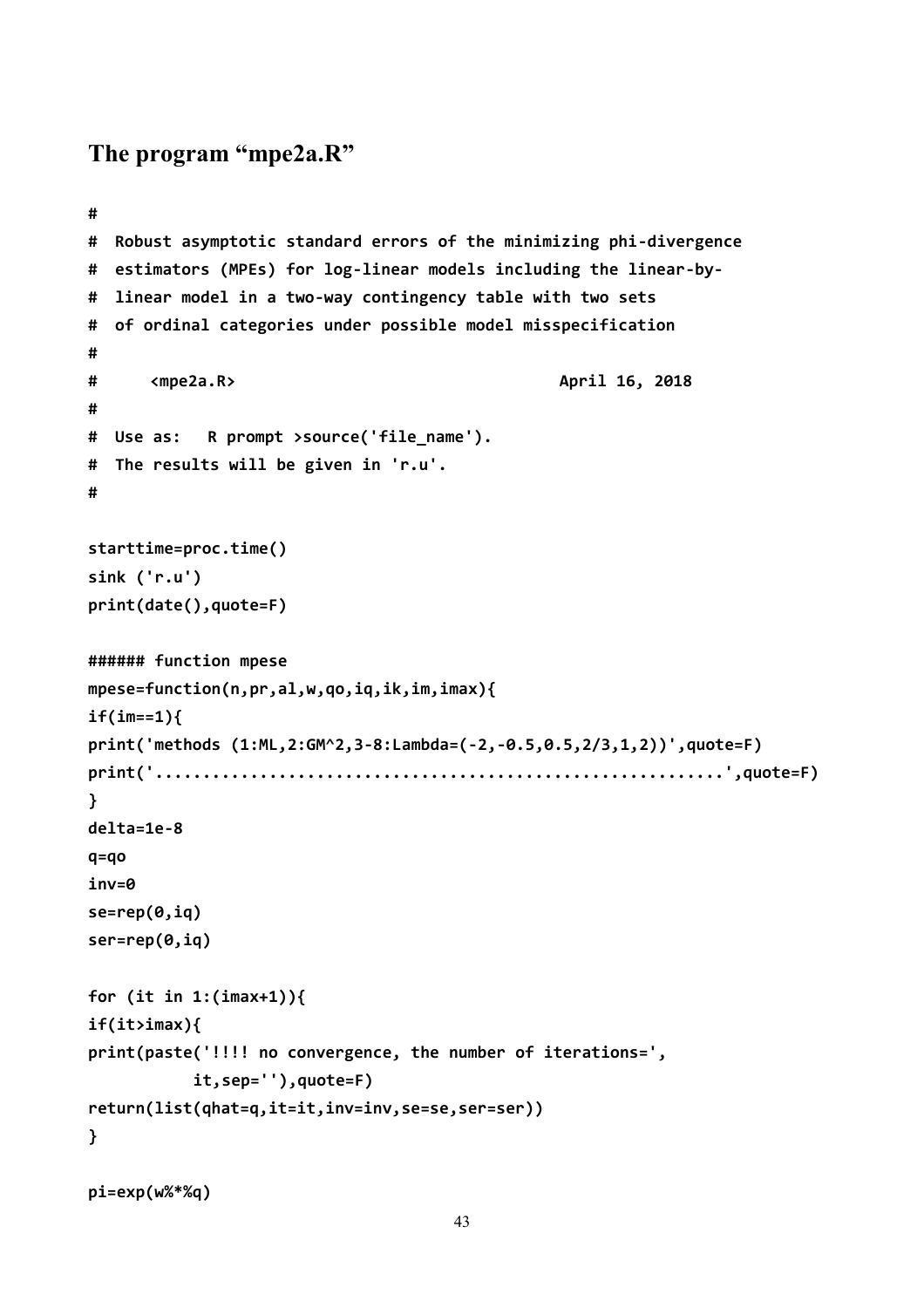```
pi=pi[,1,drop=T] # vectorized for later use
                 # as 'diag(pi,nrow=length(pi))'
pi=pi/sum(pi)
wp=t(w)%*%pi
wp=wp[,1,drop=T] # vectorized for later use
                 # as 'wp%o%wp+...'
pq=matrix(0,ik,iq)
for (i in 1:ik){
for (j in 1:iq){
pq[i,j]=(w[i,j]-wp[j])*pi[i]
};}
pq2=array(0,c(ik,iq,iq))
for (i in 1:ik){
for (j1 in 1:iq){
for (j2 in 1:iq){
pq2[i,j1,j2]=(w[i,j1]-wp[j1])*pq[i,j2]
for (i1 in 1:ik){
pq2[i,j1,j2]=pq2[i,j1,j2]-w[i1,j1]*pq[i1,j2]*pi[i]
};};};}
g=rep(0,iq)
h=matrix(0,iq,iq)
for (i in 1:iq){
if(im==1)g[i]=-sum(pr/pi*pq[,i]) # note the minus sign
if(im==2)g[i]=sum((log(pi/pr)+1)*pq[,i])
if(im>=3 && im<=8)g[i]=sum(-al[im-2]*(pr/pi)^(al[im-2]+1)*pq[,i])
for (j in 1:i){
if(im==1)h[i,j]=-sum(-pr/pi^2*pq[,i]*pq[,j]+pr/pi*pq2[,i,j]) # note the
                                                      # minus sign
if(im==2)h[i,j]=sum(1/pi*pq[,i]*pq[,j]+(log(pi/pr)+1)*pq2[,i,j])
if(im>=3 && im<=8)h[i,j]=sum(al[im-2]*(al[im-2]+1)*pr^(al[im-2]+1)
/pi^(al[im-2]+2)*pq[,i]*pq[,j]-al[im-2]*(pr/pi)^(al[im-2]+1)*pq2[,i,j])
h[j,i]=h[i,j]
};}
```

```
44
```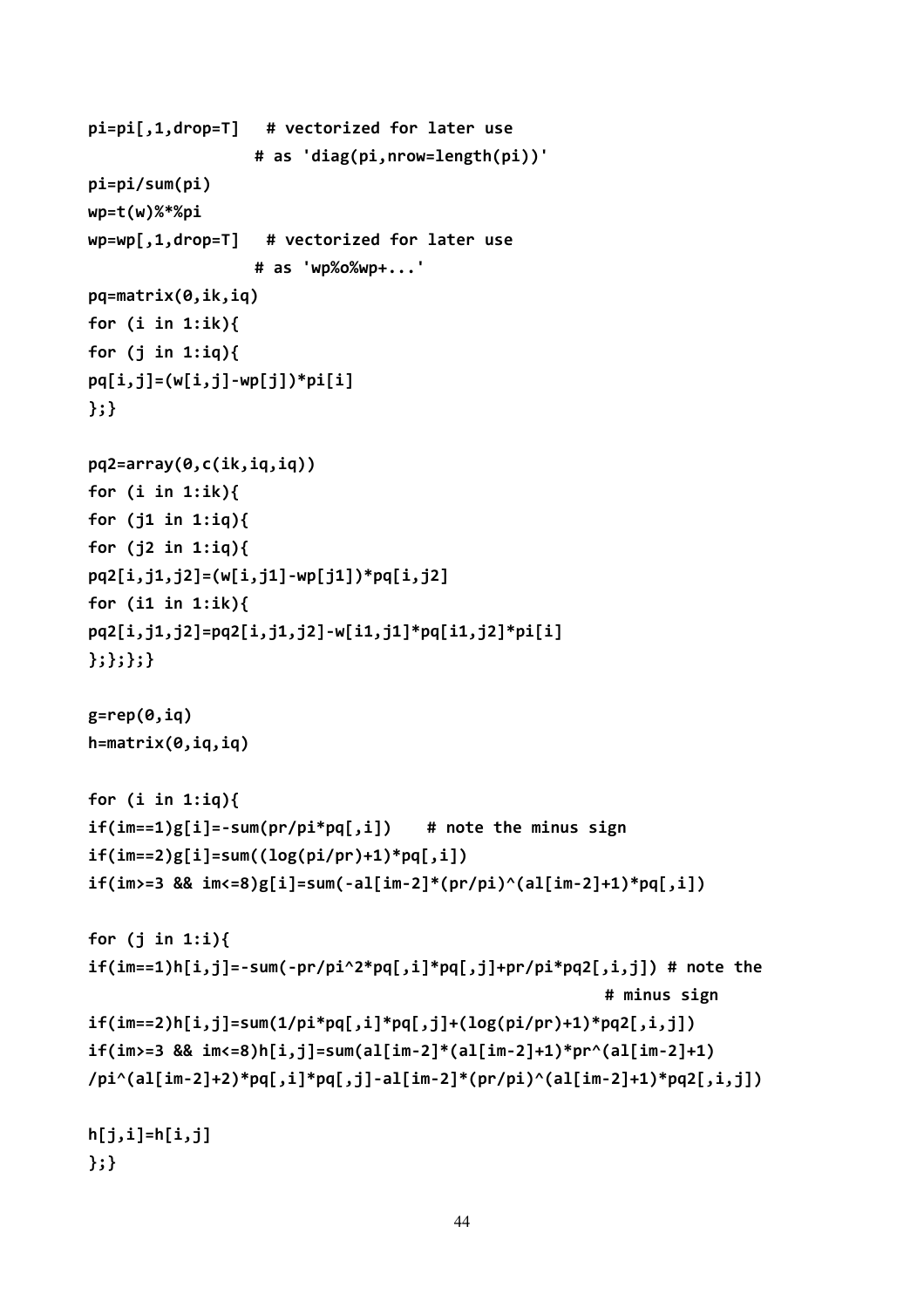```
aaa=eigen(h,symmetric=T)[['values']] # not -h
if(min(abs(aaa))<delta){
print(paste('!!!! The following Hessian is singular!, iteration=',
     it,sep=''),quote=F)
print(h)
print('eigenvalues',quote=F)
print(aaa)
inv=1
return(list(qhat=q,it=it,inv=inv,se=se,ser=ser))
}
h1=h
h=solve(h)
if(max(abs(g))<delta){
fi=-wp%o%wp+t(w)%*%diag(pi,nrow=length(pi))%*%w
fi=solve(fi)
se=sqrt(fi[row(fi)==col(fi)]/n)
gp=matrix(0,iq,ik)
for (i in 1:iq){
for (k in 1:ik){
if(im==1)gp[i,k]=-1/pi[k]*pq[k,i] # note the minus sign
if(im==2)gp[i,k]=-1/pr[k]*pq[k,i]
if(im>=3 && im<=8)gp[i,k]=-al[im-2]*(al[im-2]+1)*
          pr[k]^al[im-2]/pi[k]^(al[im-2]+1)*pq[k,i]
};}
qp=-h%*%gp
qpi=qp%*%pr
qpi=qpi[,1,drop=T] # vectorized
fir=-qpi%o%qpi+qp%*%diag(pr,nrow=length(pr))%*%t(qp)
ser=sqrt(fir[row(fir)==col(fir)]/n)
```
**q=as.vector(q) # vectorized for ease of presentation**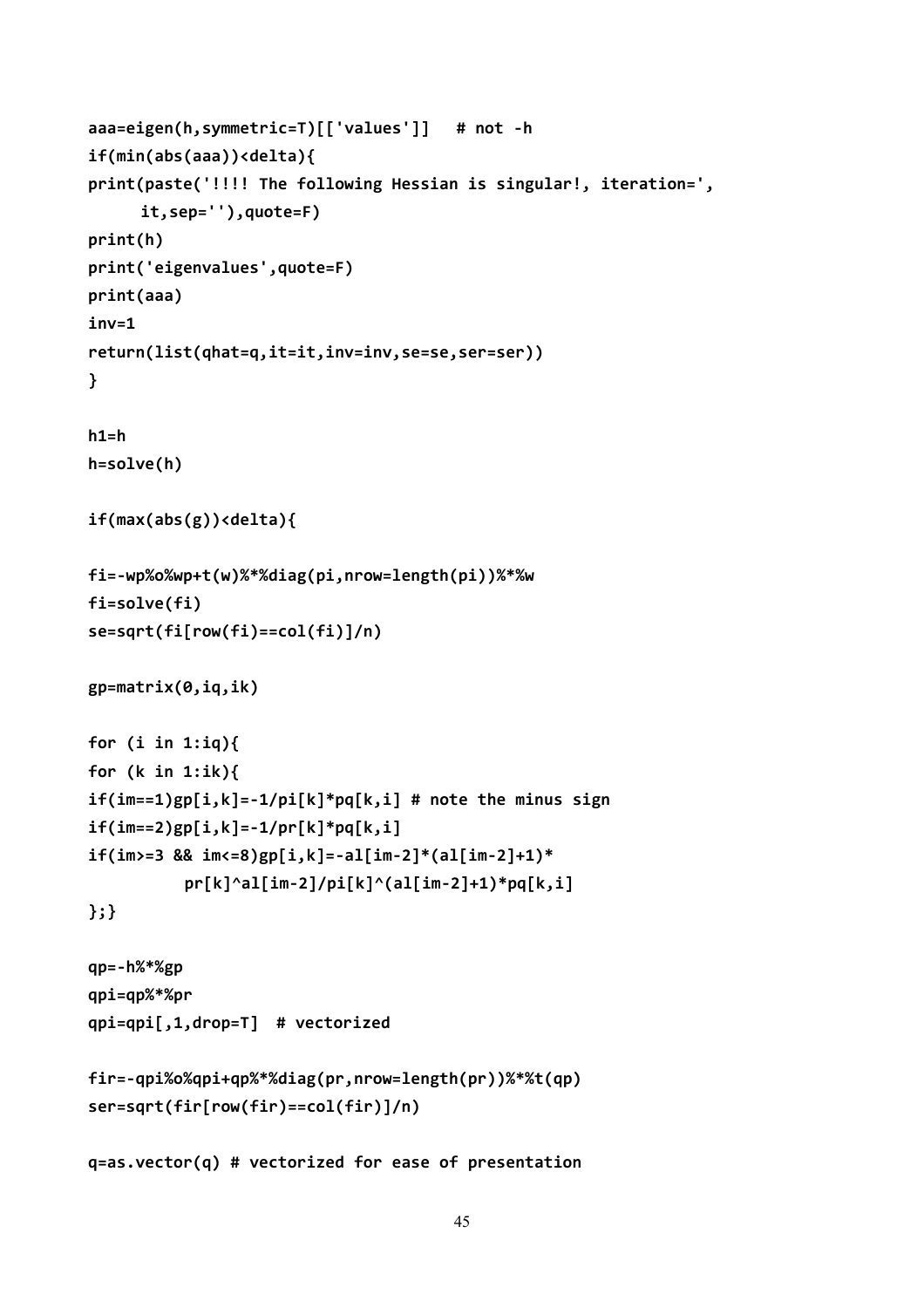```
return(list(qhat=q,it=it,inv=inv,se=se,ser=ser))
} # end of if(max(abs(g))<delta)
iout=0
if(iout==1){
print(paste('###### iteration=',it,sep=''),quote=F)
print('q(parameters),g(gradients)',quote=F)
print(q)
print(g)
print('Hessian',quote=F)
print(h1)
}
q=q-h%*%g
q=as.vector(q) # vectorized for ease of presentation
} # end of it-loop
} # end of function mpese
######
al=c(-2,-0.5,0.5,2/3,1,2) # powers in power divergences
                         # except those for G^2(ML) and GM^2
cat('¥n
Robust asymptotic standard errors of the minimizing phi-divergence ¥n
estimators (MPEs) for log-linear models including the linear-by- ¥n
linear model in a two-way contingency table with two sets ¥n
of ordinal categories under possible model misspecification ¥n
on opinions about premarital sex (X) and teenage birth control (Y) ¥n
using the data by Agresti (2013, p.386) ¥n')
i0=4 # the number of row categories
j0=4 # the number of column categories
ik=i0*j0 # the number of categories
fn=c(81, 68, 60, 38, # a vectorized contingency table
    24, 26, 29, 14, # of Agresti (2013, p.386)
    18, 41, 74, 42,
```

```
46
```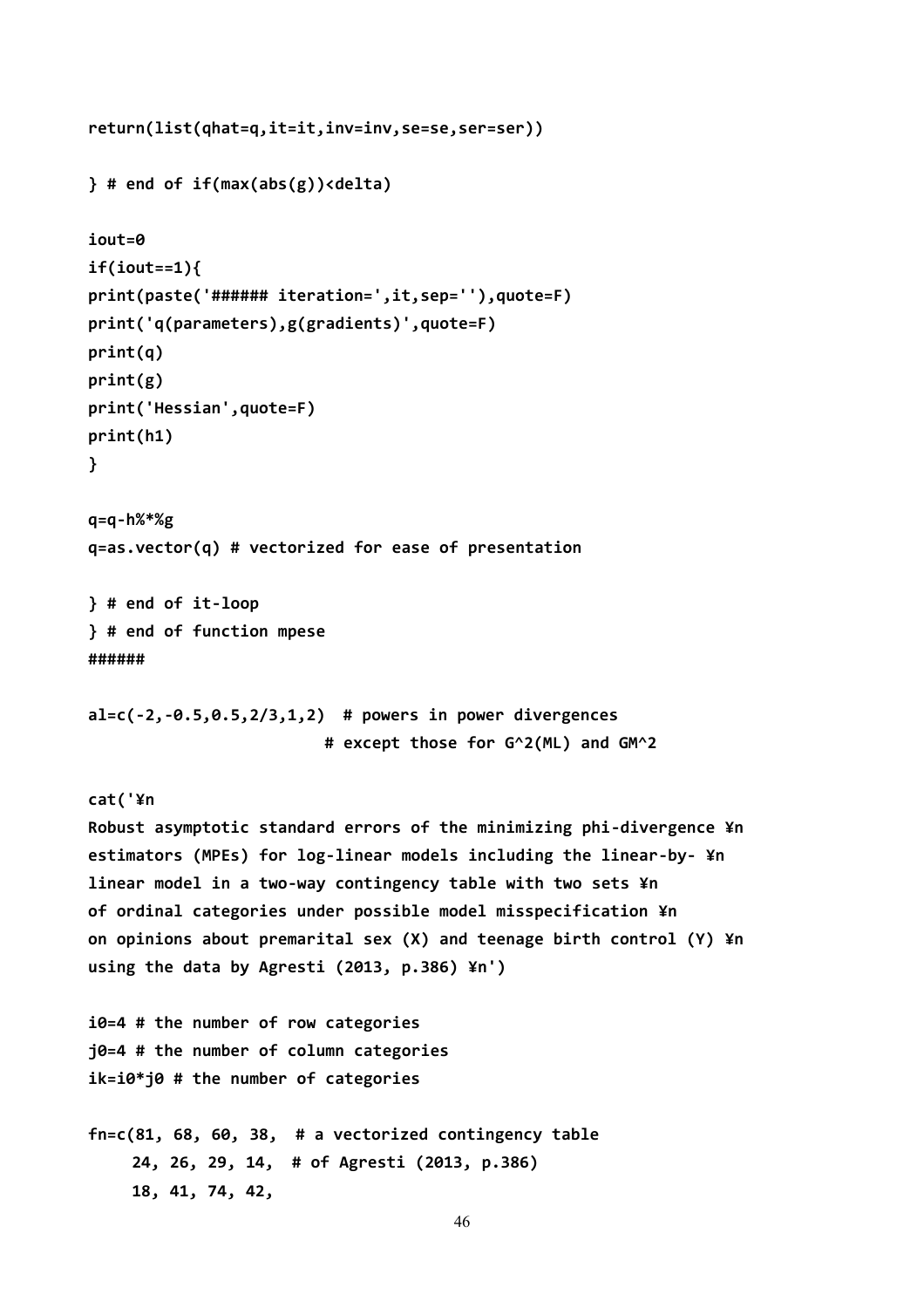```
36, 57,161,157)
n=sum(fn)
pr=fn/n
ft=matrix(fn,4,4,byrow=T,dimnames=list(paste('X',1:4,sep=''),
                                    paste('Y',1:4,sep='')))
print(' ',quote=F)
print(paste('total frequency=',n,sep=''),quote=F)
print('frequencies',quote=F)
print(ft)
print('percentages',quote=F)
print(round(ft/n*100,1))
print('row marginal(%)',quote=F)
print(round(apply(ft/n*100,1,sum),1))
print('column marginal(%)',quote=F)
print(round(apply(ft/n*100,2,sum),1))
ws1=c(1,0,0,1,0,0,0,1,0,0,0,0,0,0,0,0, # The vectorized design
     1,0,0,0,1,0,0,0,1,0,0,0,0,0,0,0, # matrix for the linear-by-
     1,0,0,0,0,1,0,0,0,1,0,0,0,0,0,0, # linear and saturated models
     1,0,0,0,0,0,0,0,0,0,0,0,0,0,0,0, # (the 7th column is null,
     0,1,0,1,0,0,0,0,0,0,1,0,0,0,0,0, # which will be filled by
     0,1,0,0,1,0,0,0,0,0,0,1,0,0,0,0, # the linear-by-linear
     0,1,0,0,0,1,0,0,0,0,0,0,1,0,0,0, # model)
     0,1,0,0,0,0,0,0,0,0,0,0,0,0,0,0,
     0,0,1,1,0,0,0,0,0,0,0,0,0,1,0,0,
     0,0,1,0,1,0,0,0,0,0,0,0,0,0,1,0,
     0,0,1,0,0,1,0,0,0,0,0,0,0,0,0,1,
     0,0,1,0,0,0,0,0,0,0,0,0,0,0,0,0,
     0,0,0,1,0,0,0,0,0,0,0,0,0,0,0,0,
     0,0,0,0,1,0,0,0,0,0,0,0,0,0,0,0,
     0,0,0,0,0,1,0,0,0,0,0,0,0,0,0,0,
     0,0,0,0,0,0,0,0,0,0,0,0,0,0,0,0)
ws=matrix(data=ws1,16,16,byrow=T)
print(' ',quote=F)
print('The K(the number of catogories) by K',quote=F)
```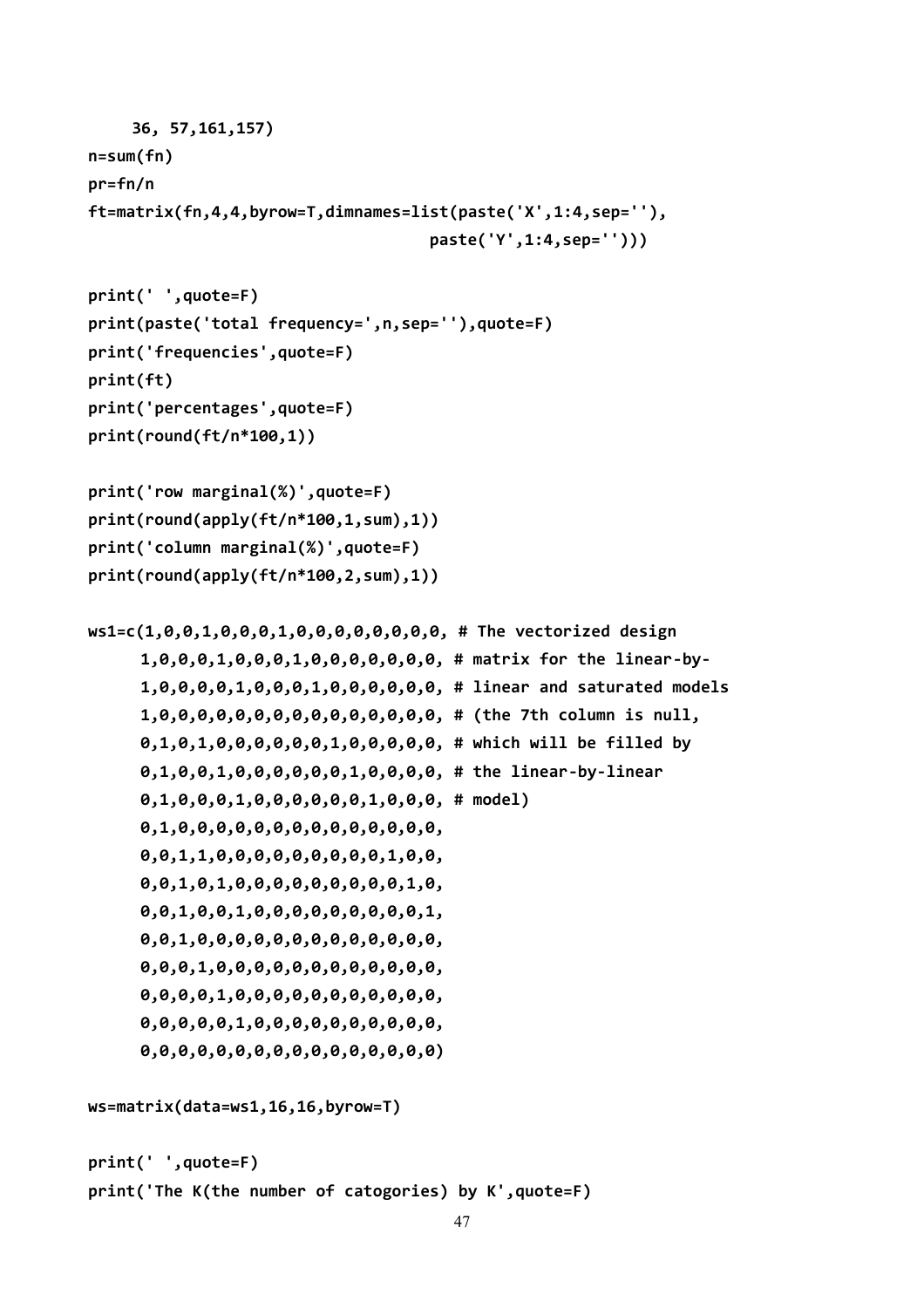```
print('design matrix for the linear-by-linear and saturated models',
     quote=F)
print('(the 7th column is null, which will be filled by the',quote=F)
print('linear-by-linear model)',quote=F)
print(ws)
an=c('Model 1 (X,Y)','Model 2A (X,Y,linA)','Model 2B (X,Y,linB)',
    'Model 3 (XY)(saturated)')
wd1=c(1,1,1,1,1,1,0,0,0,0,0,0,0,0,0,0, # Model 1
         1,1,1,1,1,1,1,0,0,0,0,0,0,0,0,0, # Model 2A
         1,1,1,1,1,1,1,0,0,0,0,0,0,0,0,0, # Model 2B
         1,1,1,1,1,1,0,1,1,1,1,1,1,1,1,1) # Model 3(saturated)
wd=matrix(wd1,4,16,byrow=T,
        dimnames=list(an,paste('p-use ',1:16,sep='')))
print(' ',quote=F)
print('p-use=the pattern of prameter use (1:use,0:not use)',quote=F)
print(wd)
print(' ',quote=F)
ua=c(1,2,3,4)
va=ua
print('unstandadized u for Model (X,Y,linA)',quote=F)
print(ua)
print('unstandardized v for Model (X,Y,linA)',quote=F)
print(va)
print('unstandardized u*v¥' for Model (X,Y,linA)',quote=F)
print(round(ua%o%va,3))
pr1=apply(ft/n,1,sum)
pr2=apply(ft/n,2,sum)
ua=(ua-sum(ua*pr1))/sqrt(sum(ua^2*pr1)-sum(ua*pr1)^2)
va=(va-sum(va*pr2))/sqrt(sum(va^2*pr2)-sum(va*pr2)^2)
print('standardized u for Model (X,Y,linA)',quote=F)
print(round(ua,3))
print('standardized v for Model (X,Y,linA)',quote=F)
print(round(va,3))
print('standardized u*v¥' for Model (X,Y,linA)',quote=F)
print(round(ua%o%va,3))
```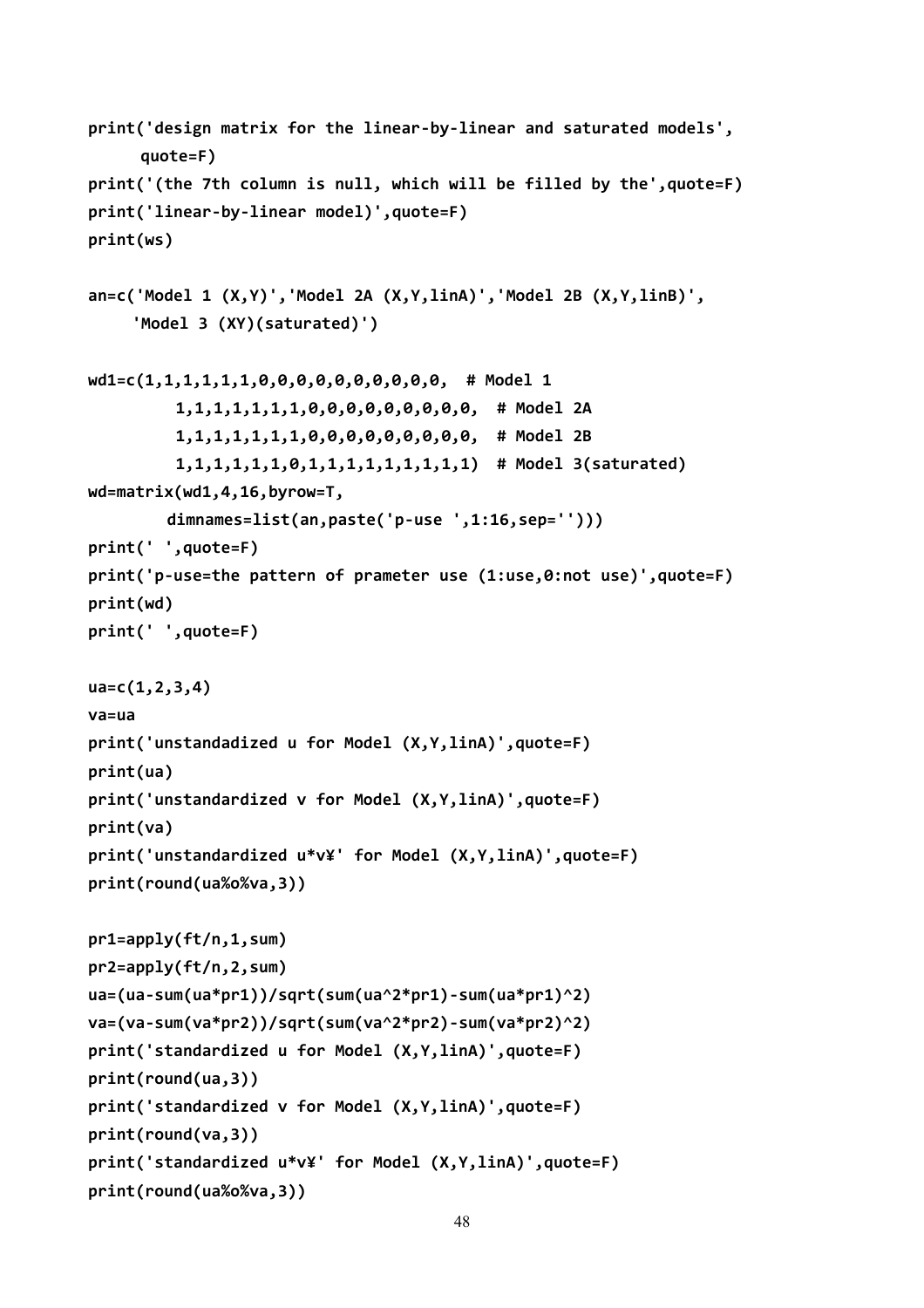```
ub=c(1,2,4,5)
vb=ub
print(' ',quote=F)
print('unstandadized u for Model (X,Y,linB)',quote=F)
print(ub)
print('unstandardized v for Model (X,Y,linB)',quote=F)
print(vb)
print('unstandardized u*v¥' for Model (X,Y,linB)',quote=F)
print(round(ub%o%vb,3))
ub=(ub-sum(ub*pr1))/sqrt(sum(ub^2*pr1)-sum(ub*pr1)^2)
vb=(vb-sum(vb*pr2))/sqrt(sum(vb^2*pr2)-sum(vb*pr2)^2)
print('standardized u for Model (X,Y,linB)',quote=F)
print(round(ub,3))
print('standardized v for Model (X,Y,linB)',quote=F)
print(round(vb,3))
print('standardized u*v¥' for Model (X,Y,linB)',quote=F)
print(round(ub%o%vb,3))
imax=200
for (mdl in 1:4){
print(' ',quote=F)
print('===========================================================',quote=F)
print(an[mdl],quote=F)
iw=wd[mdl,]
iq=sum(iw)
print(paste('number of parameters=',iq,sep=''),qoute=F)
print('the pattern of parameter use (1;use,0:not use)',quote=F)
print(wd[mdl,])
if(mdl==2)ws[,i0+j0-1]=as.vector(va%o%ua) # not ua%o%va
if(mdl==3)ws[,i0+j0-1]=as.vector(vb%o%ub) # not ub%o%vb
iw=iw*1:ik
iw=iw[iw>0]
w=ws[,iw]
print('the (reduced) design matrix for the model',quote=F)
```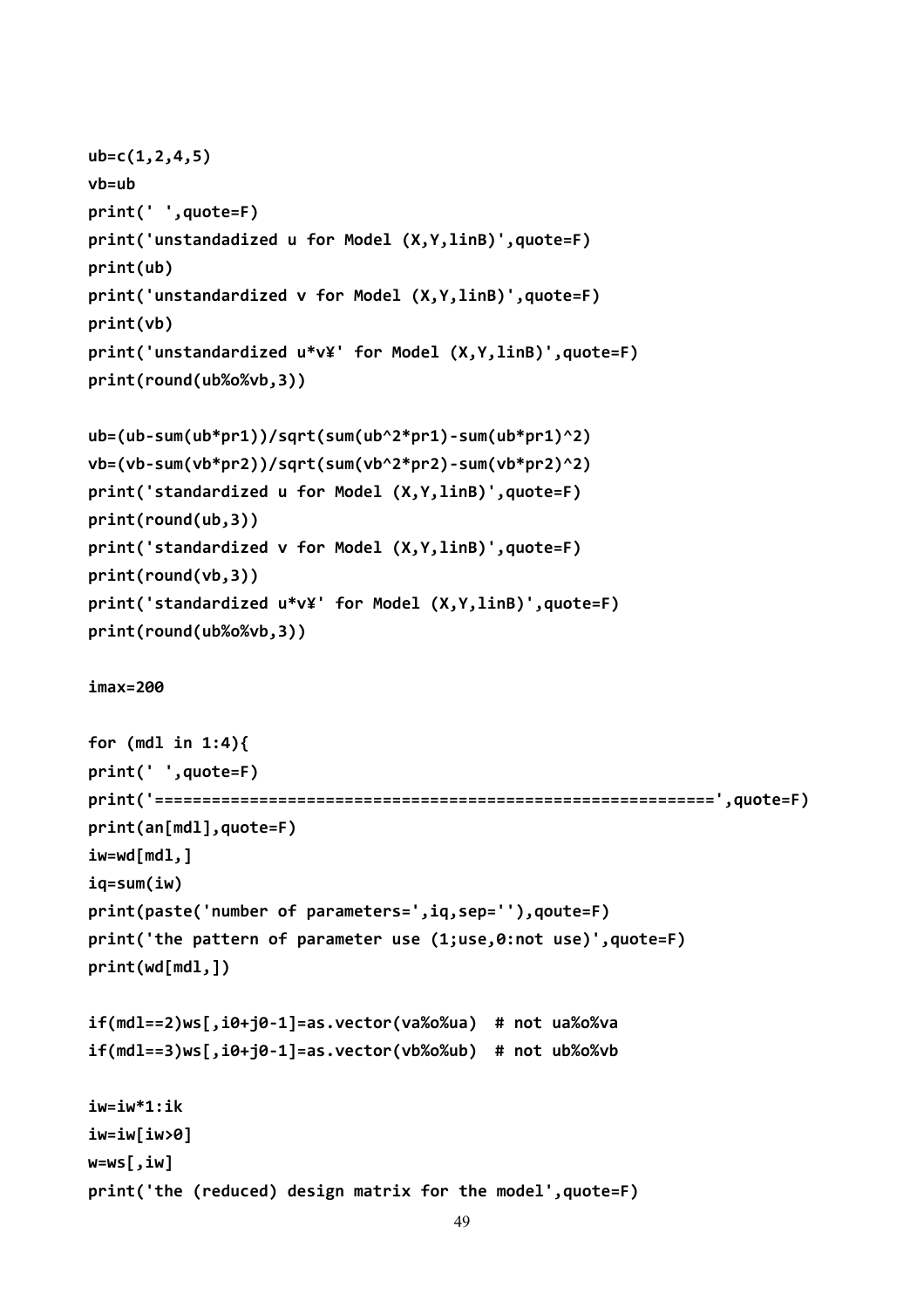```
print(round(w,3))
qo=rep(0,iq) # arbitrary initial values for MLEs
for (im in 1:8){
print('............................................................',quote=F)
abc=mpese(n,pr,al,w,qo,iq,ik,im,imax)
print(paste('estimation method=',im,sep=''),quote=F)
itr=abc[['it']]
inv=abc[['inv']]
q=abc[['qhat']]
se=abc[['se']]
ser=abc[['ser']]
print('parameter estimates',quote=F)
print(q)
print('information-based ASEs',quote=F)
print(se)
print('robust ASEs(RASEs)',quote=F)
print(ser)
print('RASE/ASE',quote=F)
print(round(ser/se,3))
if(im==1)qo=q
} # end of im-loop
} # end of mdl-loop
print(proc.time()-starttime,quote=F)
print(date(),quote=F)
sink()
```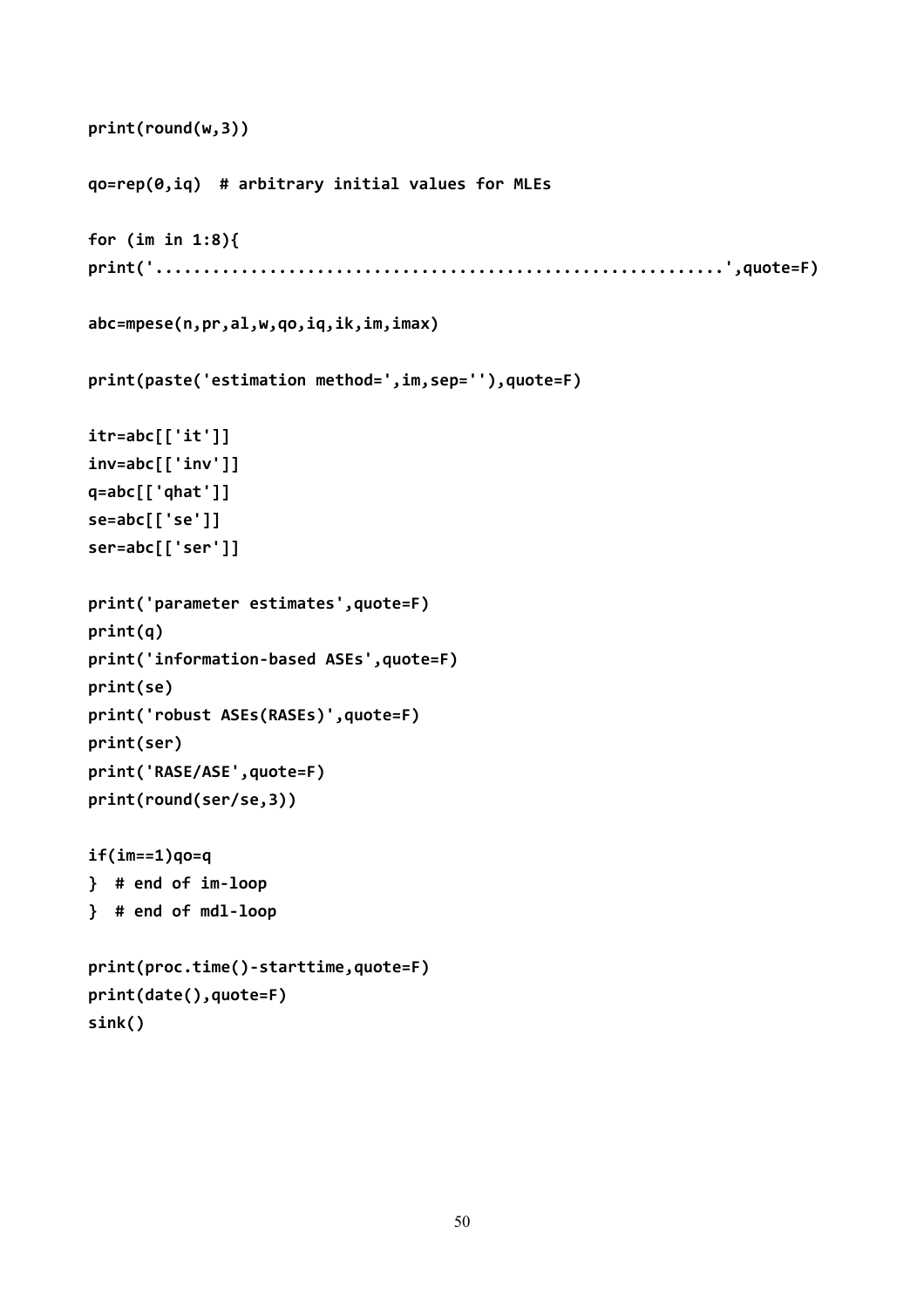### **Results using the program "mpe2a.R"**

[1] Thu Dec 06 10:38:49 2018

```
Robust asymptotic standard errors of the minimizing phi-divergence
estimators (MPEs) for log-linear models including the linear-by-
linear model in a two-way contingency table with two sets
of ordinal categories under possible model misspecification
on opinions about premarital sex (X) and teenage birth control (Y)
using the data by Agresti (2013, p.386)
[1]
[1] total frequency=926
[1] frequencies
  Y1 Y2 Y3 Y4
X1 81 68 60 38
X2 24 26 29 14
X3 18 41 74 42
X4 36 57 161 157
[1] percentages
  Y1 Y2 Y3 Y4
X1 8.7 7.3 6.5 4.1
X2 2.6 2.8 3.1 1.5
X3 1.9 4.4 8.0 4.5
X4 3.9 6.2 17.4 17.0
[1] row marginal(%)
 X1 X2 X3 X4
26.7 10.0 18.9 44.4
[1] column marginal(%)
 Y1 Y2 Y3 Y4
17.2 20.7 35.0 27.1
[1]
[1] The K(the number of catogories) by K
[1] design matrix for the linear-by-linear and saturated models
[1] (the 7th column is null, which will be filled by the
[1] linear-by-linear model)
    [,1] [,2] [,3] [,4] [,5] [,6] [,7] [,8] [,9] [,10] [,11] [,12] [,13]
 [1,] 1 0 0 1 0 0 0 1 0 0 0 0 0
 [2,] 1 0 0 0 1 0 0 0 1 0 0 0 0
 [3,] 1 0 0 0 0 1 0 0 0 1 0 0 0
 [4,] 1 0 0 0 0 0 0 0 0 0 0 0 0
 [5,] 0 1 0 1 0 0 0 0 0 0 1 0 0
 [6,] 0 1 0 0 1 0 0 0 0 0 0 1 0
```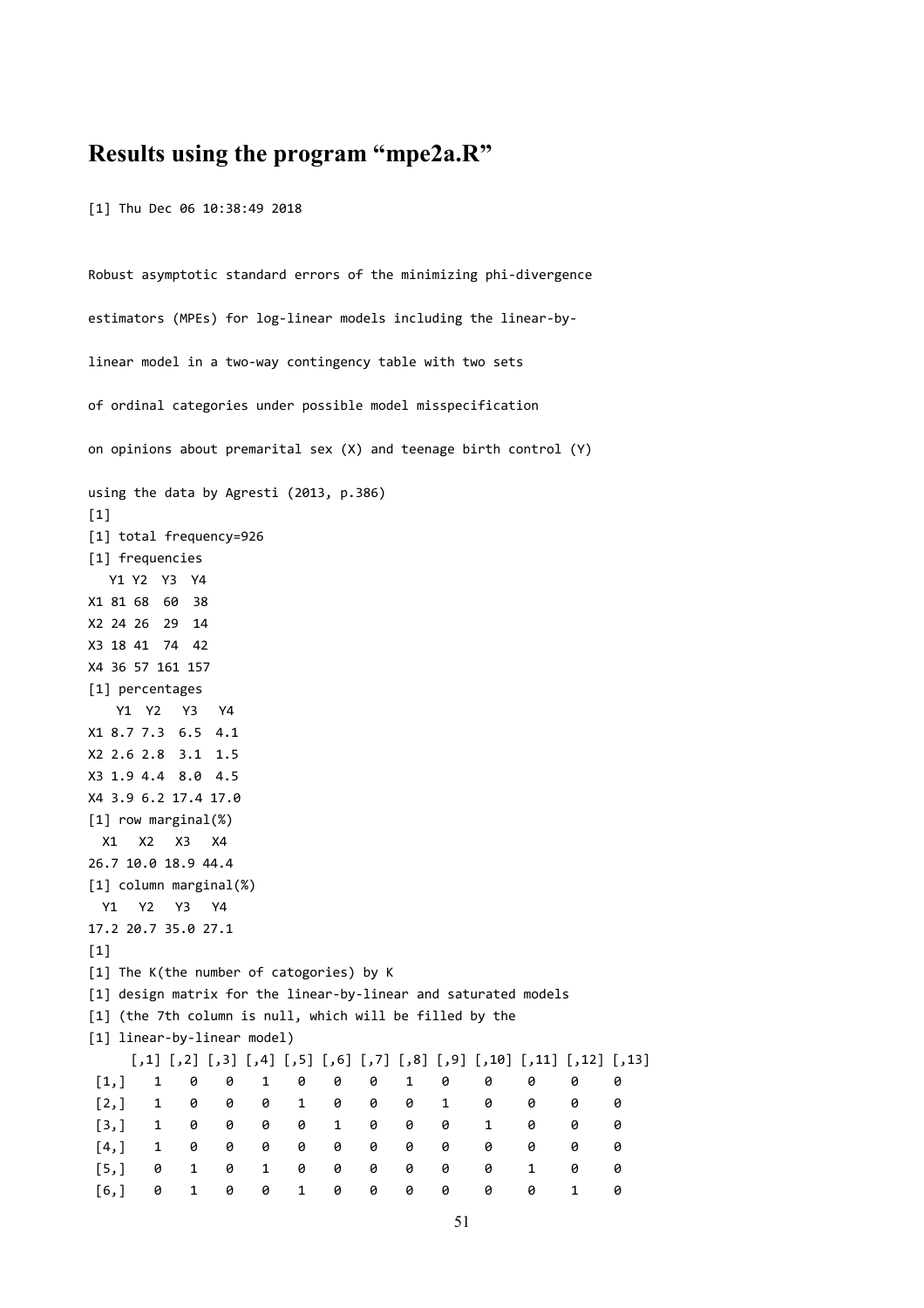| [7,]                                                       | 0                                                       | $\mathbf{1}$ | 0       | 0 | 0 | 1 | 0 | 0 | 0 | 0                                   | 0                                                  | 0 | 1 |
|------------------------------------------------------------|---------------------------------------------------------|--------------|---------|---|---|---|---|---|---|-------------------------------------|----------------------------------------------------|---|---|
| [8,]                                                       | 0                                                       | $\mathbf 1$  | 0       | 0 | 0 | 0 | 0 | 0 | 0 | 0                                   | 0                                                  | 0 | 0 |
| [9,]                                                       | 0                                                       | 0            | 1       | 1 | 0 | 0 | 0 | 0 | 0 | 0                                   | 0                                                  | 0 | 0 |
| [10, ]                                                     | 0                                                       | 0            | 1       | 0 | 1 | 0 | 0 | 0 | 0 | 0                                   | 0                                                  | 0 | 0 |
| $[11,]$                                                    | 0                                                       | 0            | 1       | 0 | 0 | 1 | 0 | 0 | 0 | 0                                   | 0                                                  | 0 | 0 |
| [12,]                                                      | 0                                                       | 0            | 1       | 0 | 0 | 0 | 0 | 0 | 0 | 0                                   | 0                                                  | 0 | 0 |
| [13,]                                                      | 0                                                       | 0            | 0       | 1 | 0 | 0 | 0 | 0 | 0 | 0                                   | 0                                                  | 0 | 0 |
| $[14,]$                                                    | 0                                                       | 0            | 0       | 0 | 1 | 0 | 0 | 0 | 0 | 0                                   | 0                                                  | 0 | 0 |
| $[15,]$                                                    | 0                                                       | 0            | 0       | 0 | 0 | 1 | 0 | 0 | 0 | 0                                   | 0                                                  | 0 | 0 |
| $[16, ]$                                                   | 0                                                       | 0            | 0       | 0 | 0 | 0 | 0 | 0 | 0 | 0                                   | 0                                                  | 0 | 0 |
|                                                            | $[,14]$                                                 | $[,15]$      | $[,16]$ |   |   |   |   |   |   |                                     |                                                    |   |   |
| $[1,]$                                                     | 0                                                       | 0            | 0       |   |   |   |   |   |   |                                     |                                                    |   |   |
| [2,]                                                       | 0                                                       | 0            | 0       |   |   |   |   |   |   |                                     |                                                    |   |   |
| $[3,]$                                                     | 0                                                       | 0            | 0       |   |   |   |   |   |   |                                     |                                                    |   |   |
| [4,]                                                       | 0                                                       | 0            | 0       |   |   |   |   |   |   |                                     |                                                    |   |   |
| $[5,]$                                                     | 0                                                       | 0            | 0       |   |   |   |   |   |   |                                     |                                                    |   |   |
| [6,]                                                       | 0                                                       | 0            | 0       |   |   |   |   |   |   |                                     |                                                    |   |   |
| [7,]                                                       | 0                                                       | 0            | 0       |   |   |   |   |   |   |                                     |                                                    |   |   |
| [8,]                                                       | 0                                                       | 0            | 0       |   |   |   |   |   |   |                                     |                                                    |   |   |
| [9,]                                                       | 1                                                       | 0            | 0       |   |   |   |   |   |   |                                     |                                                    |   |   |
| $[10,]$                                                    | 0                                                       | 1            | 0       |   |   |   |   |   |   |                                     |                                                    |   |   |
| [11,]                                                      | 0                                                       | 0            | 1       |   |   |   |   |   |   |                                     |                                                    |   |   |
| [12,]                                                      | 0                                                       | 0            | 0       |   |   |   |   |   |   |                                     |                                                    |   |   |
| [13,]                                                      | 0                                                       | 0            | 0       |   |   |   |   |   |   |                                     |                                                    |   |   |
| $[14,]$                                                    | 0                                                       | 0            | 0       |   |   |   |   |   |   |                                     |                                                    |   |   |
| [15,]                                                      | 0                                                       | 0            | 0       |   |   |   |   |   |   |                                     |                                                    |   |   |
| $[16, ]$                                                   | 0                                                       | 0            | 0       |   |   |   |   |   |   |                                     |                                                    |   |   |
| $[1]$                                                      |                                                         |              |         |   |   |   |   |   |   |                                     |                                                    |   |   |
|                                                            | [1] p-use=the pattern of prameter use (1:use,0:not use) |              |         |   |   |   |   |   |   |                                     |                                                    |   |   |
|                                                            |                                                         |              |         |   |   |   |   |   |   |                                     | p-use 1 p-use 2 p-use 3 p-use 4 p-use 5 p-use 6    |   |   |
|                                                            | Model $1 (X,Y)$                                         |              |         |   | 1 |   | 1 | 1 |   | 1                                   | 1                                                  |   | 1 |
|                                                            | Model 2A (X, Y, linA)                                   |              |         |   | 1 |   | 1 |   | 1 | 1                                   | 1                                                  |   | 1 |
|                                                            | Model 2B (X, Y, linB)                                   |              |         |   | 1 |   | 1 |   | 1 | 1                                   | 1                                                  |   | 1 |
|                                                            | Model 3 (XY)(saturated)                                 |              |         |   | 1 |   | 1 |   | 1 | 1                                   | 1                                                  |   | 1 |
|                                                            |                                                         |              |         |   |   |   |   |   |   |                                     | p-use 7 p-use 8 p-use 9 p-use 10 p-use 11 p-use 12 |   |   |
|                                                            | Model $1 (X,Y)$                                         |              |         |   | 0 |   | 0 | 0 |   | 0                                   | 0                                                  |   | 0 |
|                                                            | Model 2A (X, Y, linA)                                   |              |         |   | 1 |   | 0 |   | 0 | 0                                   | 0                                                  |   | 0 |
|                                                            | Model 2B (X, Y, linB)                                   |              |         |   | 1 |   | 0 |   | 0 | 0                                   | 0                                                  |   | 0 |
|                                                            | Model 3 (XY)(saturated)                                 |              |         |   | 0 |   | 1 |   | 1 | 1                                   | 1                                                  |   | 1 |
|                                                            |                                                         |              |         |   |   |   |   |   |   | p-use 13 p-use 14 p-use 15 p-use 16 |                                                    |   |   |
|                                                            | Model $1 (X,Y)$                                         |              |         |   | 0 |   | 0 |   | 0 | 0                                   |                                                    |   |   |
|                                                            | Model 2A (X, Y, linA)                                   |              |         |   |   | 0 | 0 |   | 0 |                                     | 0                                                  |   |   |
|                                                            | Model 2B (X, Y, linB)                                   |              |         |   |   | 0 | 0 |   | 0 |                                     | 0                                                  |   |   |
|                                                            | Model 3 (XY)(saturated)                                 |              |         |   |   | 1 | 1 |   | 1 |                                     | 1                                                  |   |   |
| $[1]$                                                      |                                                         |              |         |   |   |   |   |   |   |                                     |                                                    |   |   |
|                                                            |                                                         |              |         |   |   |   |   |   |   |                                     |                                                    |   |   |
| [1] unstandadized u for Model (X, Y, linA)                 |                                                         |              |         |   |   |   |   |   |   |                                     |                                                    |   |   |
| [1] 1 2 3 4                                                |                                                         |              |         |   |   |   |   |   |   |                                     |                                                    |   |   |
| [1] unstandardized v for Model (X, Y, linA)<br>[1] 1 2 3 4 |                                                         |              |         |   |   |   |   |   |   |                                     |                                                    |   |   |
|                                                            |                                                         |              |         |   |   |   |   |   |   |                                     |                                                    |   |   |
| [1] unstandardized u*v' for Model (X, Y, linA)             |                                                         |              |         |   |   |   |   |   |   |                                     |                                                    |   |   |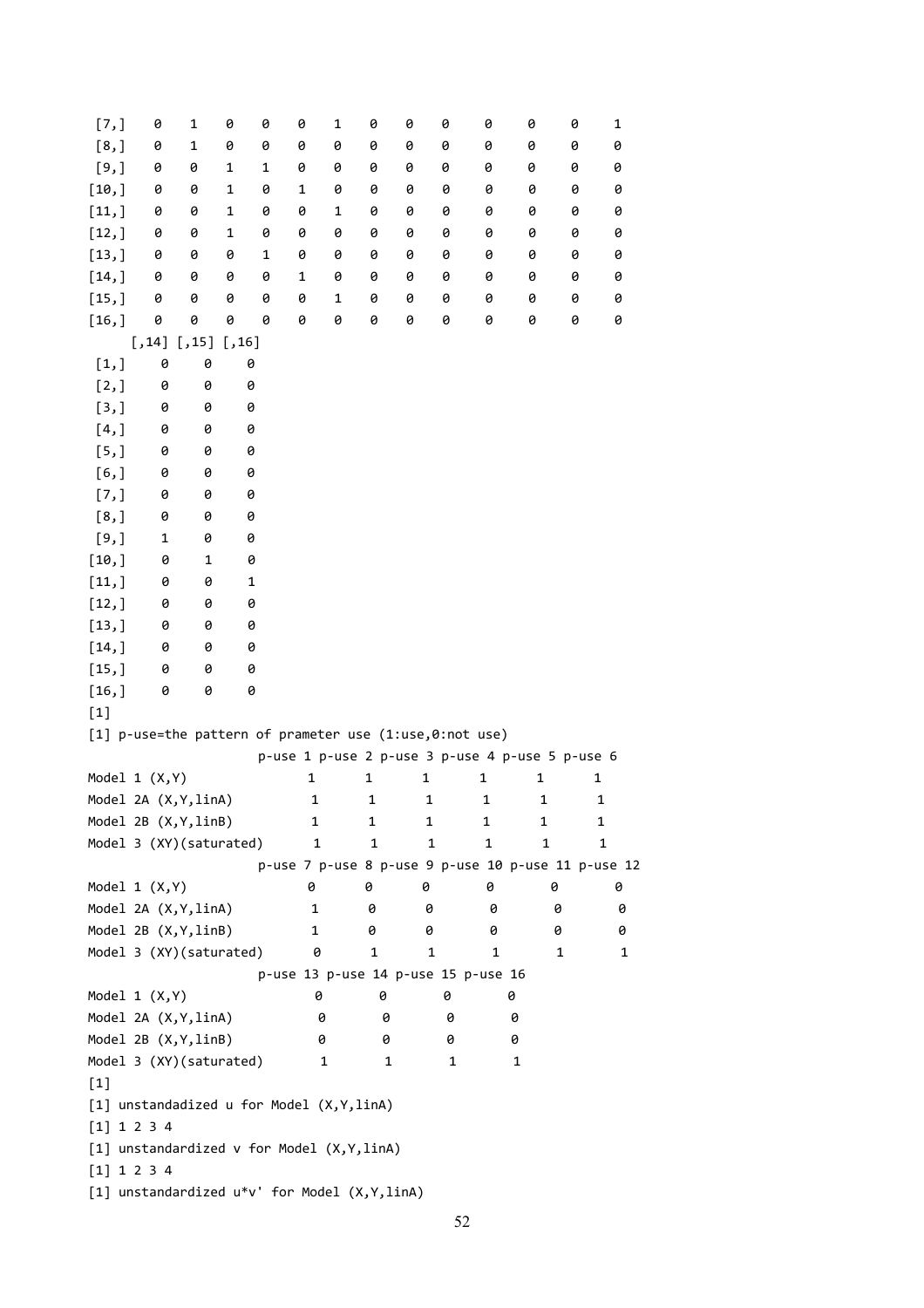```
[,1] [,2] [,3] [,4]
[1,] 1 2 3 4
[2,] 2 4 6 8
[3,] 3 6 9 12
[4,] 4 8 12 16
[1] standardized u for Model (X,Y,linA)
[1] -1.442 -0.645 0.151 0.948
[1] standardized v for Model (X,Y,linA)
[1] -1.650 -0.691 0.268 1.227
[1] standardized u*v' for Model (X,Y,linA)
     \begin{bmatrix} 1 \\ 2 \end{bmatrix} \begin{bmatrix} 3 \\ 4 \end{bmatrix}[1,] 2.380 0.996 -0.387 -1.770
[2,] 1.065 0.446 -0.173 -0.792
[3,] -0.250 -0.105 0.041 0.186
[4,] -1.565 -0.655 0.254 1.164
[1][1] unstandadized u for Model (X,Y,linB)
[1] 1 2 4 5
[1] unstandardized v for Model (X,Y,linB)
[1] 1 2 4 5
[1] unstandardized u*v' for Model (X,Y,linB)
    [,1] [,2] [,3] [,4]
[1,] 1 2 4 5
[2,] 2 4 8 10
[3,] 4 8 16 20
[4,] 5 10 20 25
[1] standardized u for Model (X,Y,linB)
[1] -1.426 -0.842 0.325 0.909
[1] standardized v for Model (X,Y,linB)
[1] -1.574 -0.902 0.443 1.115
[1] standardized u*v' for Model (X,Y,linB)
     [,1] [,2] [,3] [,4][1,] 2.244 1.286 -0.631 -1.590
[2,] 1.326 0.759 -0.373 -0.939
[3,] -0.512 -0.293 0.144 0.363
[4,] -1.431 -0.820 0.403 1.014
[1][1] ===========================================================
[1] Model 1 (X,Y)
[1] "number of parameters=6"
[1] the pattern of parameter use (1;use,0:not use)
p-use 1 p-use 2 p-use 3 p-use 4 p-use 5 p-use 6 p-use 7 p-use 8
      1 1 1 1 1 1 0 0
p-use 9 p-use 10 p-use 11 p-use 12 p-use 13 p-use 14 p-use 15 p-use 16
      0 0 0 0 0 0 0 0
[1] the (reduced) design matrix for the model
     [,1] [,2] [,3] [,4] [,5] [,6]
[1,] 1 0 0 1 0 0
[2,] 1 0 0 0 1 0
[3,] 1 0 0 0 0 1
```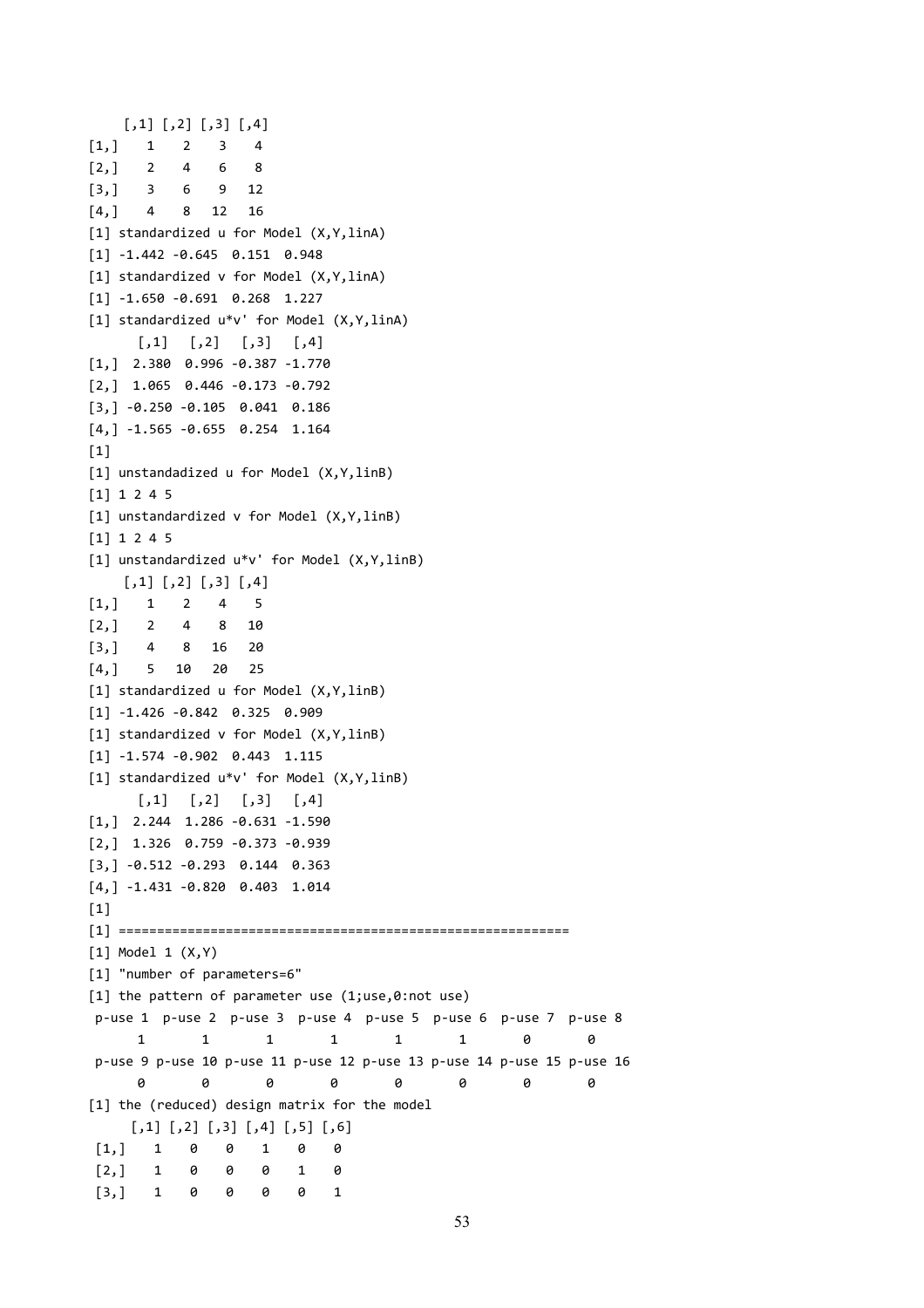| [4,]                |                 | 1 | 0                      | 0                          | 0 | 0            | 0                                         |                                                                               |  |                                                                                    |
|---------------------|-----------------|---|------------------------|----------------------------|---|--------------|-------------------------------------------|-------------------------------------------------------------------------------|--|------------------------------------------------------------------------------------|
|                     | [5,]            | 0 | $\mathbf{1}$           | 0                          | 1 | 0            | 0                                         |                                                                               |  |                                                                                    |
| [6, ]               |                 | 0 | $\mathbf{1}$           | 0                          | 0 | 1            | 0                                         |                                                                               |  |                                                                                    |
| $\left[7, \right]$  |                 | 0 | 1                      | 0                          | 0 | 0            | 1                                         |                                                                               |  |                                                                                    |
| [8,]                |                 | 0 | $\mathbf{1}$           | 0                          | 0 | 0            | 0                                         |                                                                               |  |                                                                                    |
| [9,]                |                 | 0 | 0                      | 1                          | 1 | 0            | 0                                         |                                                                               |  |                                                                                    |
| [10,]               |                 | 0 | 0                      | 1                          | 0 | 1            | 0                                         |                                                                               |  |                                                                                    |
|                     | [11,]           | 0 | 0                      | 1                          | 0 | 0            | 1                                         |                                                                               |  |                                                                                    |
| [12,]               |                 | 0 | 0                      | 1                          | 0 | 0            | 0                                         |                                                                               |  |                                                                                    |
|                     | [13, 9]         |   | 0                      | 0                          | 1 | 0            | 0                                         |                                                                               |  |                                                                                    |
| $\lceil 14, \rceil$ | - 0             |   | 0                      | 0                          | 0 | $\mathbf{1}$ | 0                                         |                                                                               |  |                                                                                    |
| [15,]               | - 0             |   | 0                      | 0                          | 0 | 0            | 1                                         |                                                                               |  |                                                                                    |
|                     | $[16, $ 0       |   | 0                      | 0                          | 0 | 0            | 0                                         |                                                                               |  |                                                                                    |
|                     |                 |   |                        |                            |   |              |                                           |                                                                               |  |                                                                                    |
|                     |                 |   |                        |                            |   |              |                                           | [1] methods $(1:ML, 2:GM^2, 3-8:Lambdaeda=(-2, -0.5, 0.5, 2/3, 1, 2))$        |  |                                                                                    |
| $\lceil 1 \rceil$   |                 |   |                        |                            |   |              |                                           |                                                                               |  |                                                                                    |
|                     |                 |   |                        | [1] estimation method=1    |   |              |                                           |                                                                               |  |                                                                                    |
|                     |                 |   |                        | [1] parameter estimates    |   |              |                                           |                                                                               |  |                                                                                    |
|                     |                 |   |                        |                            |   |              |                                           |                                                                               |  | $\lceil 1 \rceil$ -0.5092049 -1.4859937 -0.8538072 -0.4565487 -0.2679576 0.2552906 |
|                     |                 |   |                        | [1] information-based ASEs |   |              |                                           |                                                                               |  |                                                                                    |
|                     |                 |   |                        |                            |   |              |                                           |                                                                               |  | [1] 0.08050884 0.11482934 0.09026281 0.10135764 0.09587699 0.08408617              |
|                     |                 |   |                        | [1] robust ASEs(RASEs)     |   |              |                                           |                                                                               |  |                                                                                    |
|                     |                 |   |                        |                            |   |              |                                           |                                                                               |  | $[1]$ 0.08050884 0.11482934 0.09026281 0.10135764 0.09587699 0.08408617            |
|                     | [1] RASE/ASE    |   |                        |                            |   |              |                                           |                                                                               |  |                                                                                    |
|                     |                 |   |                        |                            |   |              |                                           |                                                                               |  |                                                                                    |
|                     | [1] 1 1 1 1 1 1 |   |                        |                            |   |              |                                           |                                                                               |  |                                                                                    |
|                     |                 |   |                        |                            |   |              |                                           |                                                                               |  |                                                                                    |
|                     |                 |   |                        | [1] estimation method=2    |   |              |                                           |                                                                               |  |                                                                                    |
|                     |                 |   |                        | [1] parameter estimates    |   |              |                                           |                                                                               |  |                                                                                    |
|                     |                 |   |                        |                            |   |              |                                           |                                                                               |  | [1] -0.5900943 -1.5132182 -0.8172789 -0.5905505 -0.2549424 0.3108265               |
|                     |                 |   |                        | [1] information-based ASEs |   |              |                                           |                                                                               |  |                                                                                    |
|                     |                 |   |                        |                            |   |              |                                           |                                                                               |  | [1] 0.08192023 0.11515865 0.08838669 0.10577443 0.09558068 0.08313713              |
|                     |                 |   | [1] robust ASEs(RASEs) |                            |   |              |                                           |                                                                               |  |                                                                                    |
|                     |                 |   |                        |                            |   |              |                                           |                                                                               |  | [1] 0.09514767 0.12698725 0.09383876 0.12440861 0.10599820 0.08884008              |
|                     | [1] RASE/ASE    |   |                        |                            |   |              |                                           |                                                                               |  |                                                                                    |
|                     |                 |   |                        |                            |   |              | $[1]$ 1.161 1.103 1.062 1.176 1.109 1.069 |                                                                               |  |                                                                                    |
|                     |                 |   |                        |                            |   |              |                                           |                                                                               |  |                                                                                    |
|                     |                 |   |                        | [1] estimation method=3    |   |              |                                           |                                                                               |  |                                                                                    |
|                     |                 |   |                        | [1] parameter estimates    |   |              |                                           |                                                                               |  |                                                                                    |
|                     |                 |   |                        |                            |   |              |                                           |                                                                               |  | $\lceil 1 \rceil$ -0.7159232 -1.5999395 -0.7950218 -0.7619474 -0.3011114 0.3526301 |
|                     |                 |   |                        | [1] information-based ASEs |   |              |                                           |                                                                               |  |                                                                                    |
|                     |                 |   |                        |                            |   |              |                                           |                                                                               |  | [1] 0.08394540 0.11735047 0.08623481 0.11098265 0.09600212 0.08169733              |
|                     |                 |   |                        | [1] robust ASEs(RASEs)     |   |              |                                           |                                                                               |  |                                                                                    |
|                     |                 |   |                        |                            |   |              |                                           | $\lceil 1 \rceil$ 0.1206917 0.1567767 0.0986794 0.1645183 0.1291253 0.0974380 |  |                                                                                    |
|                     | [1] RASE/ASE    |   |                        |                            |   |              |                                           |                                                                               |  |                                                                                    |
|                     |                 |   |                        |                            |   |              | [1] 1.438 1.336 1.144 1.482 1.345 1.193   |                                                                               |  |                                                                                    |
|                     |                 |   |                        |                            |   |              |                                           |                                                                               |  |                                                                                    |
|                     |                 |   |                        | [1] estimation method=4    |   |              |                                           |                                                                               |  |                                                                                    |
|                     |                 |   |                        | [1] parameter estimates    |   |              |                                           |                                                                               |  |                                                                                    |
|                     |                 |   |                        |                            |   |              |                                           |                                                                               |  | $[1]$ -0.5425720 -1.4928240 -0.8356766 -0.5161433 -0.2564579 0.2832485             |
|                     |                 |   |                        | [1] information-based ASEs |   |              |                                           |                                                                               |  |                                                                                    |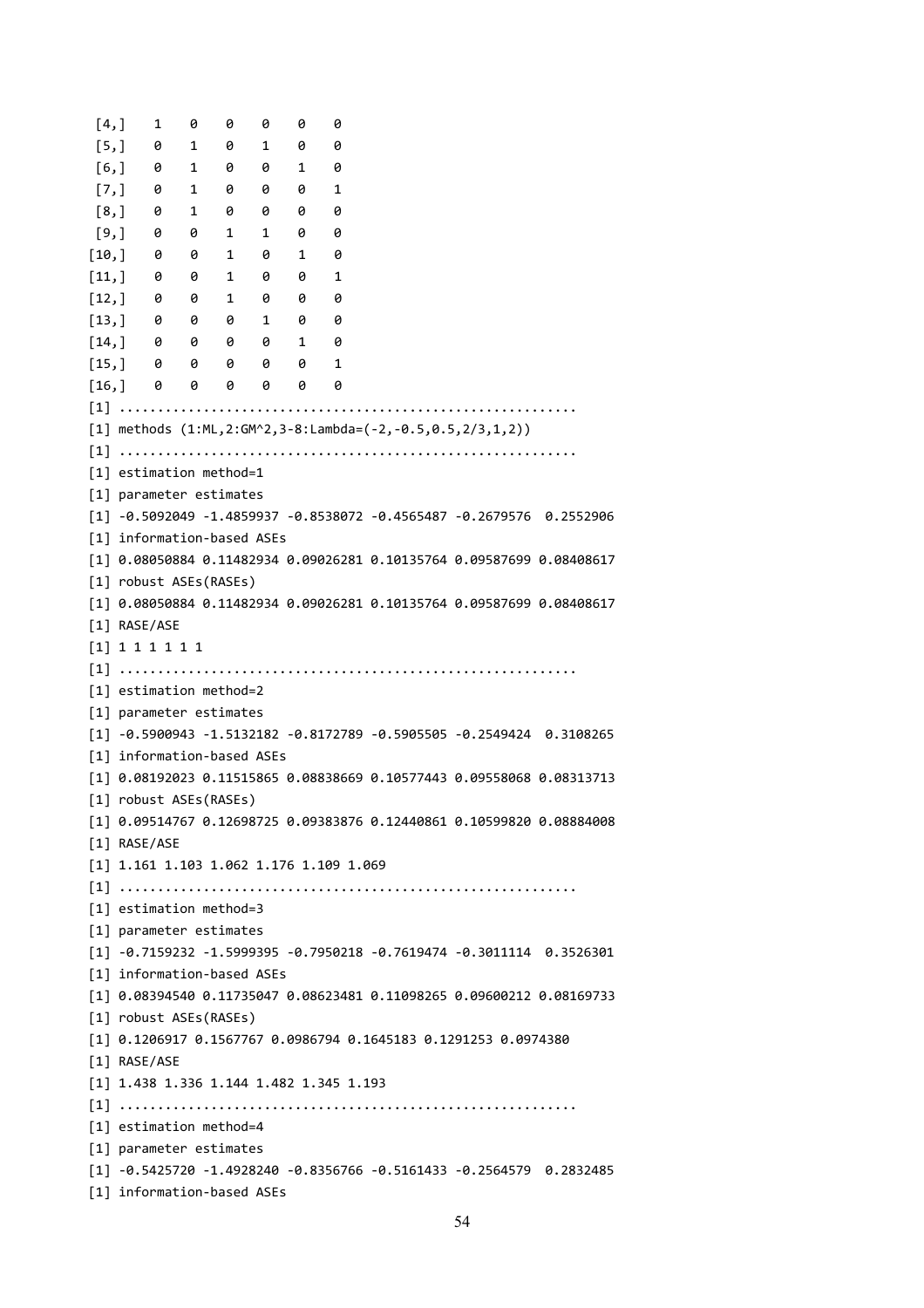[1] 0.08111389 0.11480501 0.08942373 0.10336824 0.09567980 0.08367823 [1] robust ASEs(RASEs) [1] 0.08625639 0.11879942 0.09158328 0.10933041 0.09964655 0.08552722 [1] RASE/ASE [1] 1.063 1.035 1.024 1.058 1.041 1.022 [1] ............................................................ [1] estimation method=5 [1] parameter estimates [1] -0.4875521 -1.4873785 -0.8688151 -0.4101978 -0.2826759 0.2297618 [1] information-based ASEs [1] 0.08008370 0.11505980 0.09087097 0.09975734 0.09610047 0.08440270 [1] robust ASEs(RASEs) [1] 0.07682780 0.11382946 0.09007916 0.09843038 0.09411921 0.08439530 [1] RASE/ASE [1] 0.959 0.989 0.991 0.987 0.979 1.000 [1] ............................................................ [1] estimation method=6 [1] parameter estimates [1] -0.4823368 -1.4888431 -0.8729089 -0.3972004 -0.2874998 0.2220574 [1] information-based ASEs [1] 0.07997520 0.11515828 0.09102568 0.09930713 0.09617257 0.08449414 [1] robust ASEs(RASEs) [1] 0.07594985 0.11393049 0.09023049 0.09817771 0.09386881 0.08476143 [1] RASE/ASE [1] 0.950 0.989 0.991 0.989 0.976 1.003 [1] ............................................................ [1] estimation method=7 [1] parameter estimates [1] -0.4741725 -1.4925053 -0.8797197 -0.3743045 -0.2964883 0.2079566 [1] information-based ASEs [1] 0.07979862 0.11536623 0.09127306 0.09851673 0.09630696 0.08466085 [1] robust ASEs(RASEs) [1] 0.07465291 0.11454079 0.09077221 0.09836340 0.09374491 0.08571429 [1] RASE/ASE [1] 0.936 0.993 0.995 0.998 0.973 1.012 [1] ............................................................ [1] estimation method=8 [1] parameter estimates [1] -0.4609923 -1.5040889 -0.8909048 -0.3252497 -0.3167800 0.1751952 [1] information-based ASEs [1] 0.07949446 0.11594063 0.09165647 0.09684356 0.09660616 0.08505676 [1] robust ASEs(RASEs) [1] 0.07390511 0.11795395 0.09360268 0.10153685 0.09544380 0.08904868 [1] RASE/ASE [1] 0.930 1.017 1.021 1.048 0.988 1.047  $[1]$ [1] =========================================================== [1] Model 2A (X,Y,linA) [1] "number of parameters=7" [1] the pattern of parameter use (1;use,0:not use)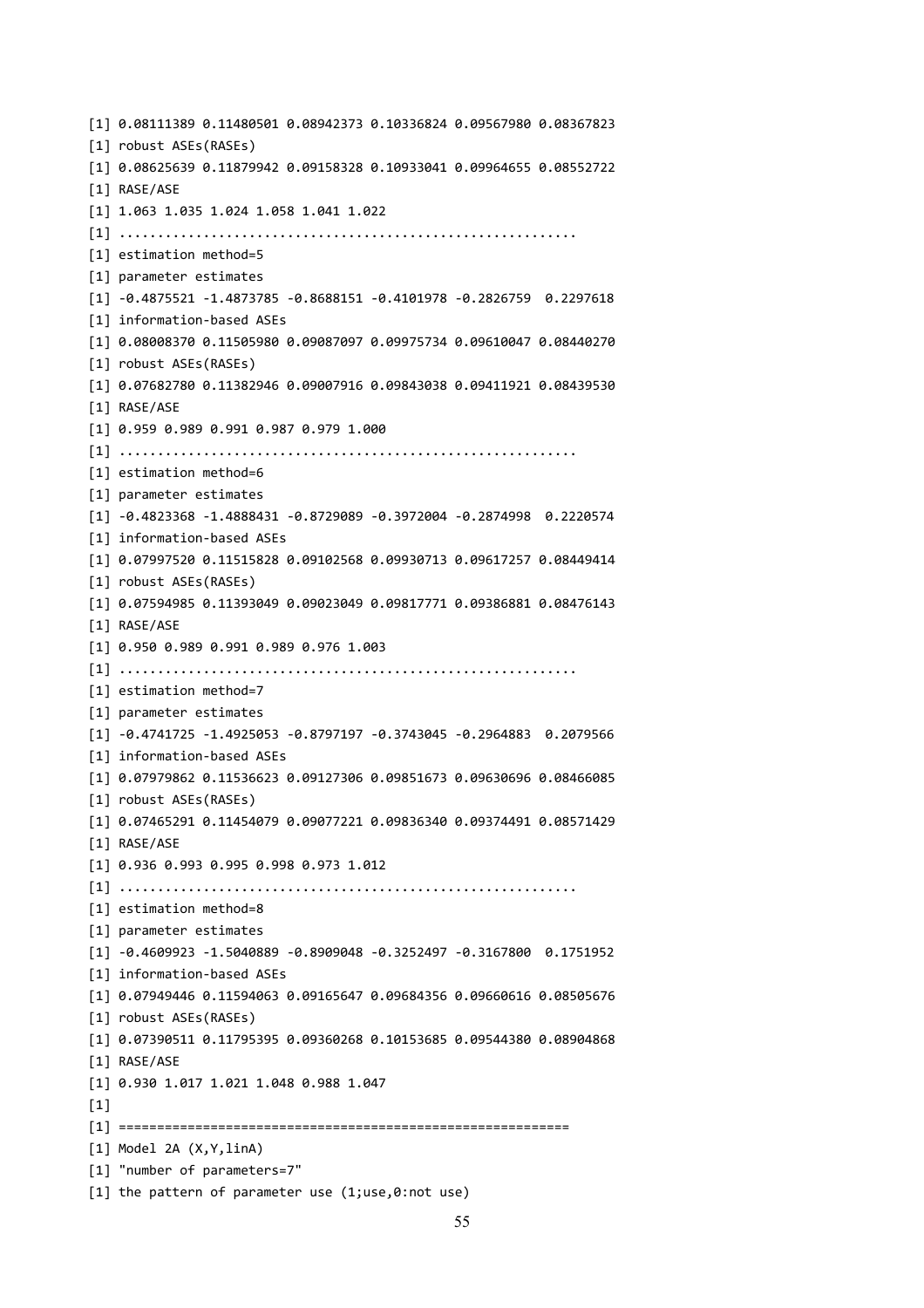p-use 1 p-use 2 p-use 3 p-use 4 p-use 5 p-use 6 p-use 7 p-use 8 1 1 1 1 1 1 1 0 p-use 9 p-use 10 p-use 11 p-use 12 p-use 13 p-use 14 p-use 15 p-use 16 0 0 0 0 0 0 0 0 [1] the (reduced) design matrix for the model [,1] [,2] [,3] [,4] [,5] [,6] [,7] [1,] 1 0 0 1 0 0 2.380 [2,] 1 0 0 0 1 0 0.996 [3,] 1 0 0 0 0 1 -0.387 [4,] 1 0 0 0 0 0 -1.770 [5,] 0 1 0 1 0 0 1.065 [6,] 0 1 0 0 1 0 0.446 [7,] 0 1 0 0 0 1 -0.173 [8,] 0 1 0 0 0 0 -0.792 [9,] 0 0 1 1 0 0 -0.250 [10,] 0 0 1 0 1 0 -0.105 [11,] 0 0 1 0 0 1 0.041 [12,] 0 0 1 0 0 0 0.186 [13,] 0 0 0 1 0 0 -1.565  $[14,]$  0 0 0 0 1 0 -0.655 [15,] 0 0 0 0 0 1 0.254 [16,] 0 0 0 0 0 0 1.164 [1] ............................................................ [1] methods (1:ML,2:GM^2,3-8:Lambda=(-2,-0.5,0.5,2/3,1,2)) [1] ............................................................ [1] estimation method=1 [1] parameter estimates [1] -0.5789915 -1.4473969 -0.7938966 -0.5298733 -0.1907992 0.3519626 [7] 0.3740116 [1] information-based ASEs [1] 0.08657981 0.11664395 0.09141289 0.10810097 0.09961080 0.08660537 [7] 0.03694896 [1] robust ASEs(RASEs) [1] 0.08737509 0.11595021 0.09150934 0.10813442 0.10030711 0.08794389 [7] 0.03852044 [1] RASE/ASE [1] 1.009 0.994 1.001 1.000 1.007 1.015 1.043 [1] ............................................................ [1] estimation method=2 [1] parameter estimates [1] -0.5887809 -1.4539706 -0.8026313 -0.5296210 -0.1821819 0.3617084 [7] 0.3819869 [1] information-based ASEs [1] 0.08681603 0.11680542 0.09159032 0.10844797 0.09982603 0.08674519 [7] 0.03715562 [1] robust ASEs(RASEs) [1] 0.08872597 0.11717539 0.09275217 0.10968989 0.10194202 0.08939896 [7] 0.03955495 [1] RASE/ASE [1] 1.022 1.003 1.013 1.011 1.021 1.031 1.065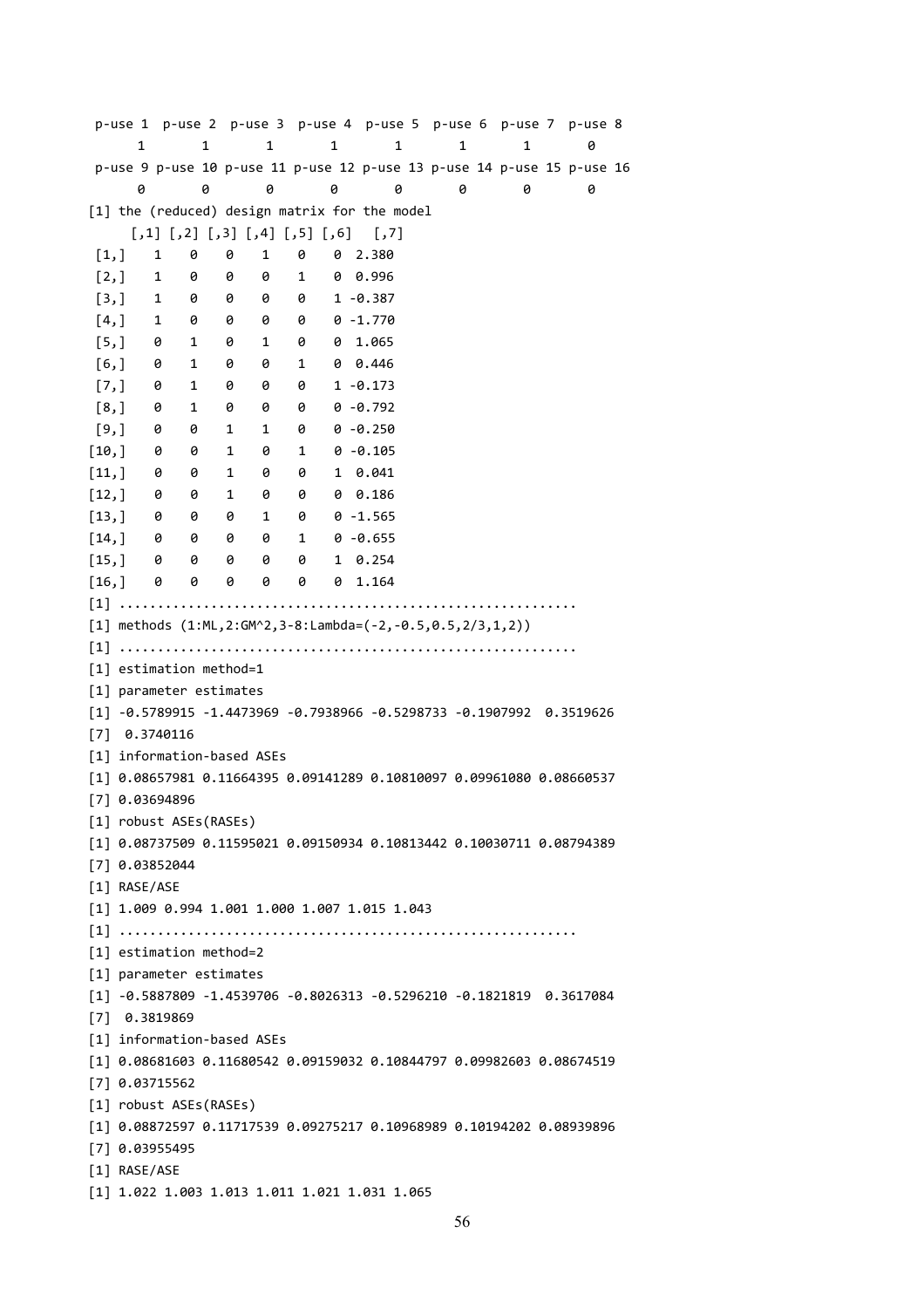[1] ............................................................ [1] estimation method=3 [1] parameter estimates [1] -0.5994112 -1.4586835 -0.8098657 -0.5299413 -0.1725591 0.3729617 [7] 0.3912852 [1] information-based ASEs [1] 0.08711539 0.11692333 0.09175562 0.10886197 0.10007788 0.08690411 [7] 0.03741070 [1] robust ASEs(RASEs) [1] 0.09208819 0.11969709 0.09512518 0.11389433 0.10544635 0.09237493 [7] 0.04195529 [1] RASE/ASE [1] 1.057 1.024 1.037 1.046 1.054 1.063 1.121 [1] ............................................................ [1] estimation method=4 [1] parameter estimates [1] -0.5837653 -1.4508834 -0.7983998 -0.5296878 -0.1865967 0.3566578 [7] 0.3778397 [1] information-based ASEs [1] 0.08669044 0.11672972 0.09150237 0.10826685 0.09971376 0.08667312 [7] 0.03704671 [1] robust ASEs(RASEs) [1] 0.08782081 0.11636855 0.09197630 0.10861013 0.10091251 0.08851810 [7] 0.03890969 [1] RASE/ASE [1] 1.013 0.997 1.005 1.003 1.012 1.021 1.050 [1] ............................................................ [1] estimation method=5 [1] parameter estimates [1] -0.5744749 -1.4435798 -0.7892146 -0.5301674 -0.1948251 0.3475958 [7] 0.3704864 [1] information-based ASEs [1] 0.08648300 0.11654937 0.09132323 0.10794907 0.09951697 0.08654143 [7] 0.03686142 [1] robust ASEs(RASEs) [1] 0.08731812 0.11595989 0.09136150 0.10816401 0.10007626 0.08761312 [7] 0.03831483 [1] RASE/ASE [1] 1.010 0.995 1.000 1.002 1.006 1.012 1.039 [1] ............................................................ [1] estimation method=6 [1] parameter estimates [1] -0.5730277 -1.4422458 -0.7876287 -0.5302888 -0.1961331 0.3462087 [7] 0.3693756 [1] information-based ASEs [1] 0.08645358 0.11651613 0.09129352 0.10790135 0.09948765 0.08652088 [7] 0.03683434 [1] robust ASEs(RASEs) [1] 0.08737255 0.11606124 0.09138258 0.10826709 0.10007422 0.08754811 [7] 0.03827667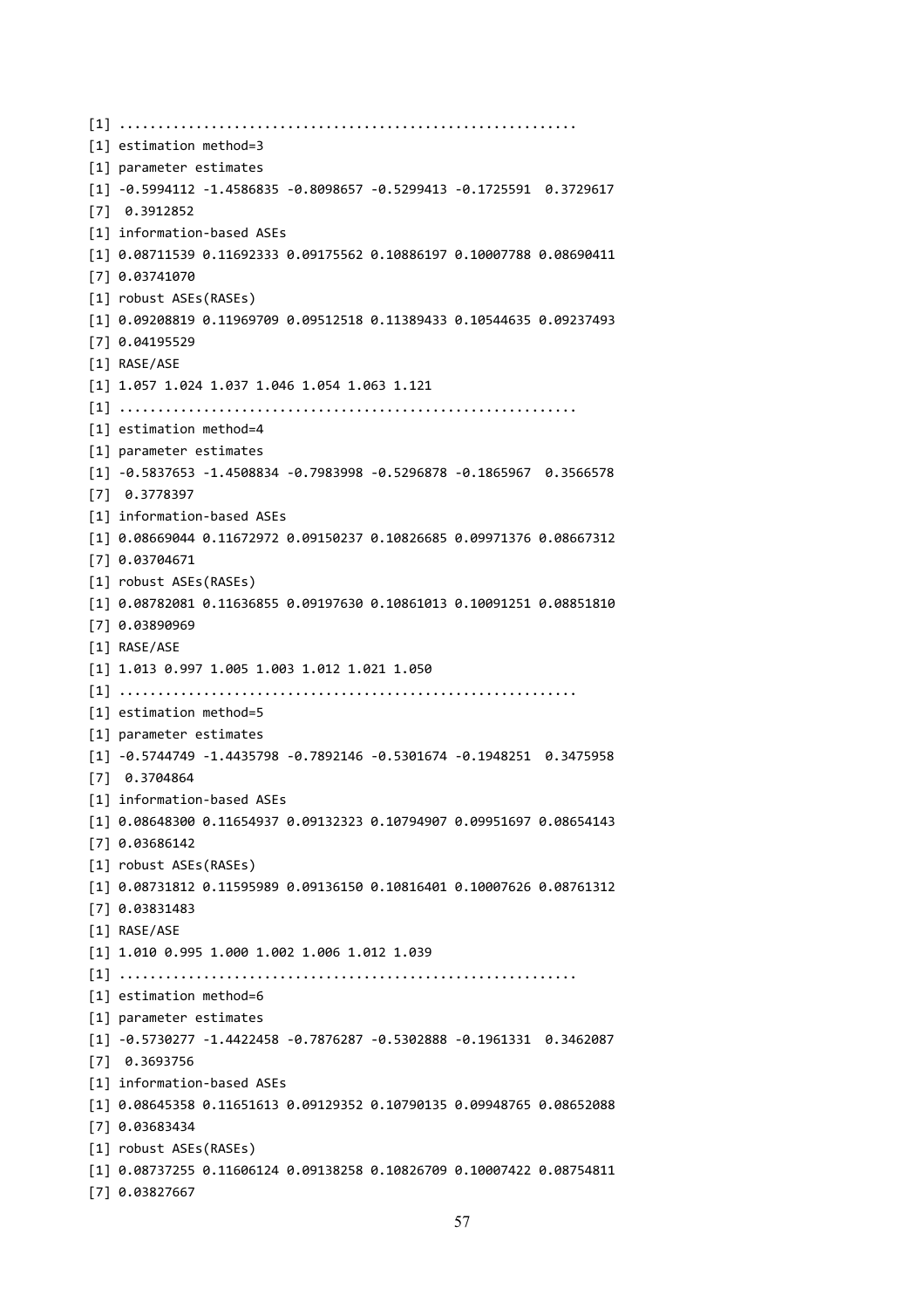```
[1] RASE/ASE
[1] 1.011 0.996 1.001 1.003 1.006 1.012 1.039
[1] ............................................................
[1] estimation method=7
[1] parameter estimates
[1] -0.5702210 -1.4394996 -0.7844361 -0.5305663 -0.1987036 0.3435314
[7] 0.3672464
[1] information-based ASEs
[1] 0.08639873 0.11644739 0.09123456 0.10781007 0.09943186 0.08648083
[7] 0.03678314
[1] robust ASEs(RASEs)
[1] 0.08757530 0.11641047 0.09152693 0.10858823 0.10017242 0.08747703
[7] 0.03823487
[1] RASE/ASE
[1] 1.014 1.000 1.003 1.007 1.007 1.012 1.039
[1] ............................................................
[1] estimation method=8
[1] parameter estimates
[1] -0.5624890 -1.4308006 -0.7748655 -0.5316748 -0.2060950 0.3362209
[7] 0.3615483
[1] information-based ASEs
[1] 0.08626263 0.11622710 0.09106401 0.10756731 0.09928578 0.08636802
[7] 0.03665094
[1] robust ASEs(RASEs)
[1] 0.08876222 0.11855830 0.09270210 0.11019863 0.10117436 0.08765867
[7] 0.03828761
[1] RASE/ASE
[1] 1.029 1.020 1.018 1.024 1.019 1.015 1.045
[1]
[1] ===========================================================
[1] Model 2B (X,Y,linB)
[1] "number of parameters=7"
[1] the pattern of parameter use (1;use,0:not use)
p-use 1 p-use 2 p-use 3 p-use 4 p-use 5 p-use 6 p-use 7 p-use 8
     1 1 1 1 1 1 1 0
p-use 9 p-use 10 p-use 11 p-use 12 p-use 13 p-use 14 p-use 15 p-use 16
     0 0 0 0 0 0 0 0
[1] the (reduced) design matrix for the model
    [,1] [,2] [,3] [,4] [,5] [,6] [,7]
[1,] 1 0 0 1 0 0 2.244
[2,] 1 0 0 0 1 0 1.286
[3,] 1 0 0 0 0 1 -0.631
[4,] 1 0 0 0 0 0 -1.590
[5,] 0 1 0 1 0 0 1.326
[6,] 0 1 0 0 1 0 0.759
[7,] 0 1 0 0 0 1 -0.373
[8,] 0 1 0 0 0 0 -0.939
[9,] 0 0 1 1 0 0 -0.512
[10,] 0 0 1 0 1 0 -0.293
[11,] 0 0 1 0 0 1 0.144
```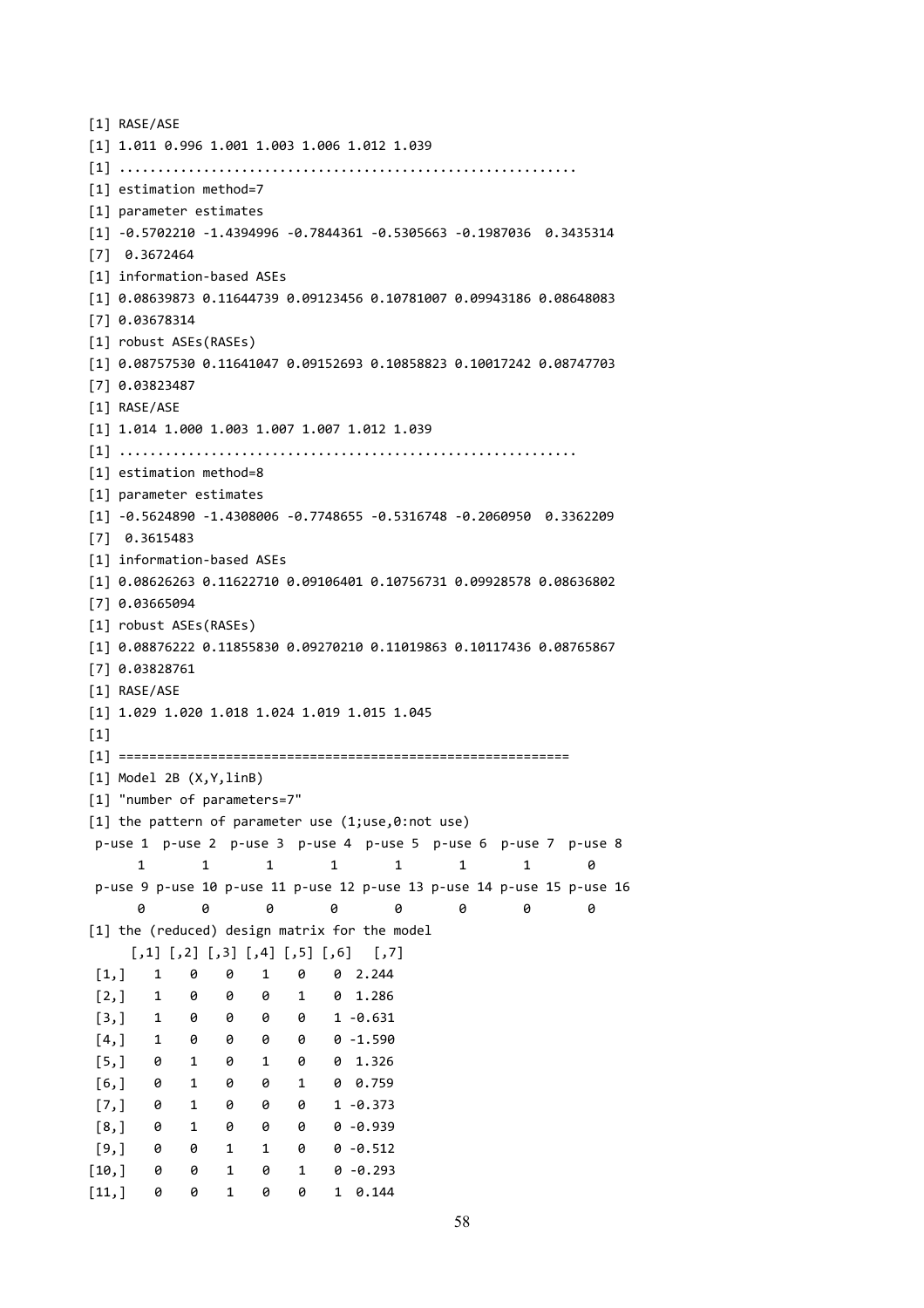[12,] 0 0 1 0 0 0 0.363 [13,] 0 0 0 1 0 0 -1.431  $[14,]$  0 0 0 0 1 0 -0.820 [15,] 0 0 0 0 0 1 0.403 [16,] 0 0 0 0 0 0 1.014 [1] ............................................................ [1] methods (1:ML,2:GM^2,3-8:Lambda=(-2,-0.5,0.5,2/3,1,2)) [1] ............................................................ [1] estimation method=1 [1] parameter estimates [1] -0.5795756 -1.4688187 -0.8042863 -0.5286763 -0.2282483 0.3255431 [7] 0.3721345 [1] information-based ASEs [1] 0.08650037 0.11687094 0.09095776 0.10743179 0.09923428 0.08534599 [7] 0.03587000 [1] robust ASEs(RASEs) [1] 0.08703396 0.11638053 0.09070466 0.10673898 0.09977986 0.08565320 [7] 0.03643739 [1] RASE/ASE [1] 1.006 0.996 0.997 0.994 1.005 1.004 1.016 [1] ............................................................ [1] estimation method=2 [1] parameter estimates [1] -0.5838589 -1.4710607 -0.8195749 -0.5241862 -0.2262246 0.3330449 [7] 0.3745184 [1] information-based ASEs [1] 0.08649825 0.11676808 0.09128244 0.10752307 0.09941259 0.08538768 [7] 0.03589420 [1] robust ASEs(RASEs) [1] 0.08755863 0.11679762 0.09210622 0.10755621 0.10100091 0.08642853 [7] 0.03673744 [1] RASE/ASE [1] 1.012 1.000 1.009 1.000 1.016 1.012 1.023 [1] ............................................................ [1] estimation method=3 [1] parameter estimates [1] -0.5881048 -1.4729835 -0.8345630 -0.5198470 -0.2252611 0.3393236 [7] 0.3769678 [1] information-based ASEs [1] 0.08650388 0.11666130 0.09160863 0.10758826 0.09958929 0.08542453 [7] 0.03591541 [1] robust ASEs(RASEs) [1] 0.08877127 0.11775366 0.09504082 0.10952173 0.10330792 0.08781803 [7] 0.03736947 [1] RASE/ASE [1] 1.026 1.009 1.037 1.018 1.037 1.028 1.040 [1] ............................................................ [1] estimation method=4 [1] parameter estimates [1] -0.5817118 -1.4699843 -0.8119540 -0.5264203 -0.2271009 0.3294318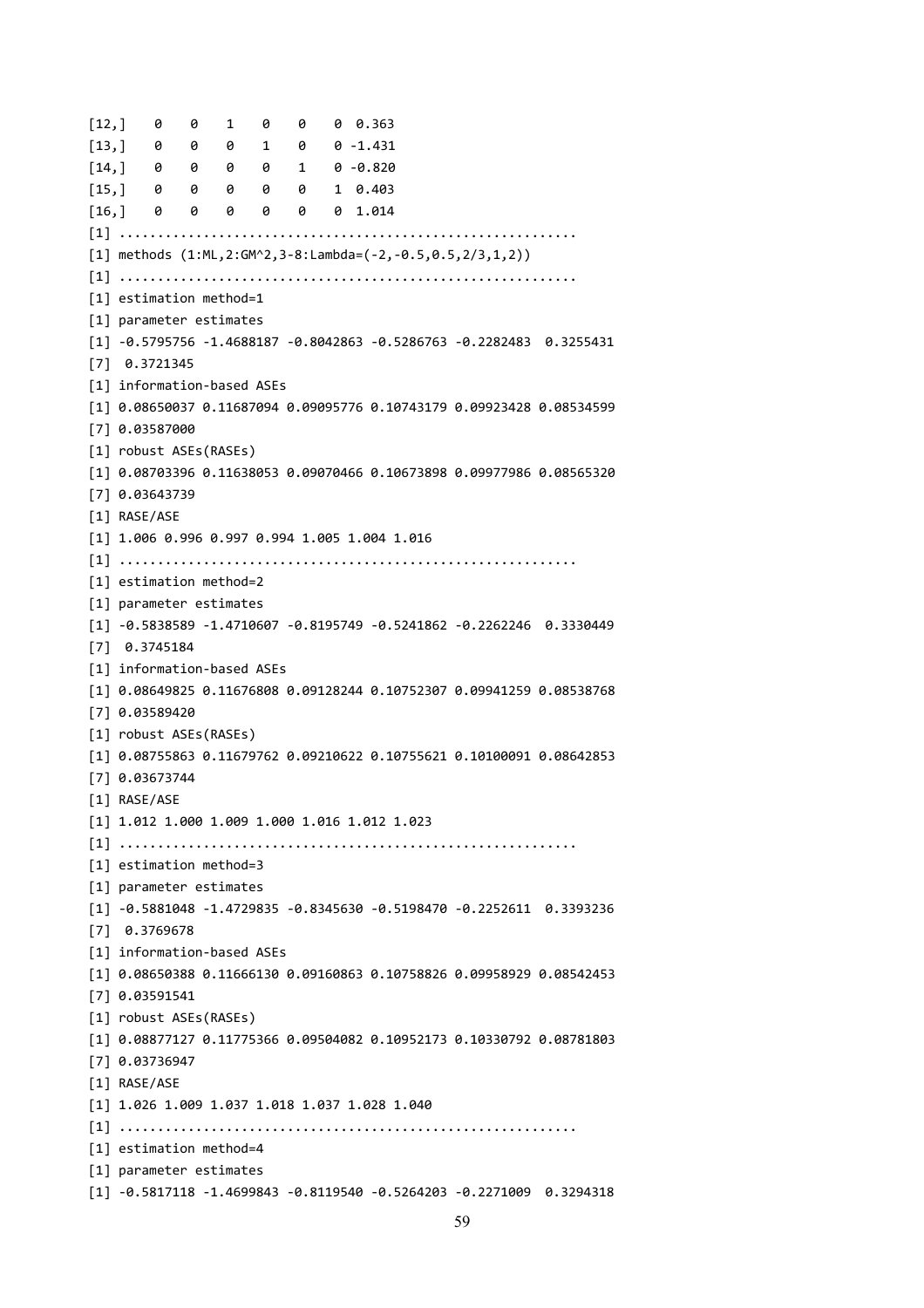```
[7] 0.3733124
[1] information-based ASEs
[1] 0.08649814 0.11682038 0.09111960 0.10748054 0.09932315 0.08536741
[7] 0.03588236
[1] robust ASEs(RASEs)
[1] 0.08721281 0.11651657 0.09121055 0.10700095 0.10025558 0.08596129
[7] 0.03654874
[1] RASE/ASE
[1] 1.008 0.997 1.001 0.996 1.009 1.007 1.019
[1] ............................................................
[1] estimation method=5
[1] parameter estimates
[1] -0.5774702 -1.4675597 -0.7966044 -0.5309379 -0.2296645 0.3214168
[7] 0.3709943
[1] information-based ASEs
[1] 0.08650519 0.11691909 0.09079755 0.10737731 0.09914691 0.08532352
[7] 0.03585734
[1] robust ASEs(RASEs)
[1] 0.08700783 0.11639425 0.09058094 0.10675852 0.09956373 0.08551005
[7] 0.03639430
[1] RASE/ASE
[1] 1.006 0.996 0.998 0.994 1.004 1.002 1.015
[1] ............................................................
[1] estimation method=6
[1] parameter estimates
[1] -0.5767784 -1.4671190 -0.7940468 -0.5316902 -0.2301947 0.3199959
[7] 0.3706241
[1] information-based ASEs
[1] 0.08650740 0.11693450 0.09074462 0.10735798 0.09911826 0.08531581
[7] 0.03585309
[1] robust ASEs(RASEs)
[1] 0.08702981 0.11643214 0.09062139 0.10682358 0.09954691 0.08549960
[7] 0.03639331
[1] RASE/ASE
[1] 1.006 0.996 0.999 0.995 1.004 1.002 1.015
[1] ............................................................
[1] estimation method=7
[1] parameter estimates
[1] -0.5754138 -1.4662068 -0.7889445 -0.5331889 -0.2313394 0.3170961
[7] 0.3698998
[1] information-based ASEs
[1] 0.08651274 0.11696425 0.09063964 0.10731771 0.09906187 0.08530010
[7] 0.03584459
[1] robust ASEs(RASEs)
[1] 0.08711505 0.11655697 0.09081833 0.10703437 0.09959224 0.08553449
[7] 0.03640892
[1] RASE/ASE
[1] 1.007 0.997 1.002 0.997 1.005 1.003 1.016
[1] ............................................................
[1] estimation method=8
```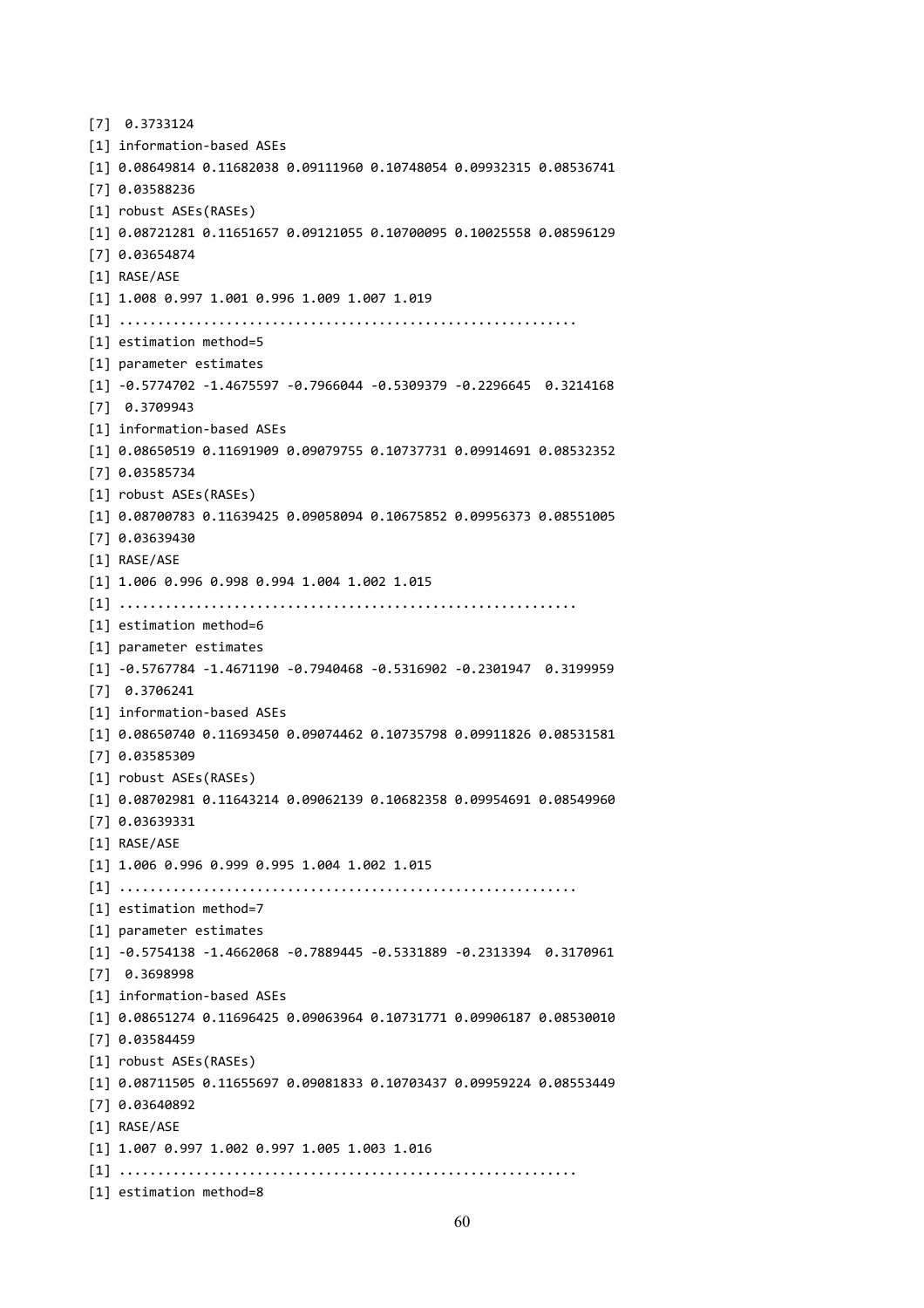```
[1] parameter estimates
[1] -0.5715111 -1.4632411 -0.7738462 -0.5375967 -0.2353878 0.3080624
[7] 0.3678682
[1] information-based ASEs
[1] 0.08653597 0.11704401 0.09033343 0.10718616 0.09890161 0.08525108
[7] 0.03581951
[1] robust ASEs(RASEs)
[1] 0.08763916 0.11729764 0.09222437 0.10820276 0.10030422 0.08606547
[7] 0.03656742
[1] RASE/ASE
[1] 1.013 1.002 1.021 1.009 1.014 1.010 1.021
[1][1] ===========================================================
[1] Model 3 (XY)(saturated)
[1] "number of parameters=15"
[1] the pattern of parameter use (1;use,0:not use)
p-use 1 p-use 2 p-use 3 p-use 4 p-use 5 p-use 6 p-use 7 p-use 8
    1 1 1 1 1 1 0 1
p-use 9 p-use 10 p-use 11 p-use 12 p-use 13 p-use 14 p-use 15 p-use 16
    1 1 1 1 1 1 1 1 1
[1] the (reduced) design matrix for the model
   [,1] [,2] [,3] [,4] [,5] [,6] [,7] [,8] [,9] [,10] [,11] [,12] [,13]
[1,] 1 0 0 1 0 0 1 0 0 0 0 0 0
[2,] 1 0 0 0 1 0 0 1 0 0 0 0 0
[3,] 1 0 0 0 0 1 0 0 1 0 0 0 0
[4,] 1 0 0 0 0 0 0 0 0 0 0 0 0
[5,] 0 1 0 1 0 0 0 0 0 1 0 0 0
[6,] 0 1 0 0 1 0 0 0 0 0 1 0 0
[7,] 0 1 0 0 0 1 0 0 0 0 0 1 0
[8,] 0 1 0 0 0 0 0 0 0 0 0 0 0
[9,] 0 0 1 1 0 0 0 0 0 0 0 0 1
[10,] 0 0 1 0 1 0 0 0 0 0 0 0 0
[11,] 0 0 1 0 0 1 0 0 0 0 0 0 0
[12,] 0 0 1 0 0 0 0 0 0 0 0 0 0
[13,] 0 0 0 1 0 0 0 0 0 0 0 0 0
[14,] 0 0 0 0 1 0 0 0 0 0 0 0 0
[15,] 0 0 0 0 0 1 0 0 0 0 0 0 0
[16,] 0 0 0 0 0 0 0 0 0 0 0 0 0
   [,14] [,15][1,] 0 0[2, 1 0 0[3,] 0 0[4,] 0 0[5,] 0 0[6, 1 0 0[7, 1 0 0[8,] 0 0[9,1 0 0[10, 1 1 0[11,] 0 1
```

```
61
```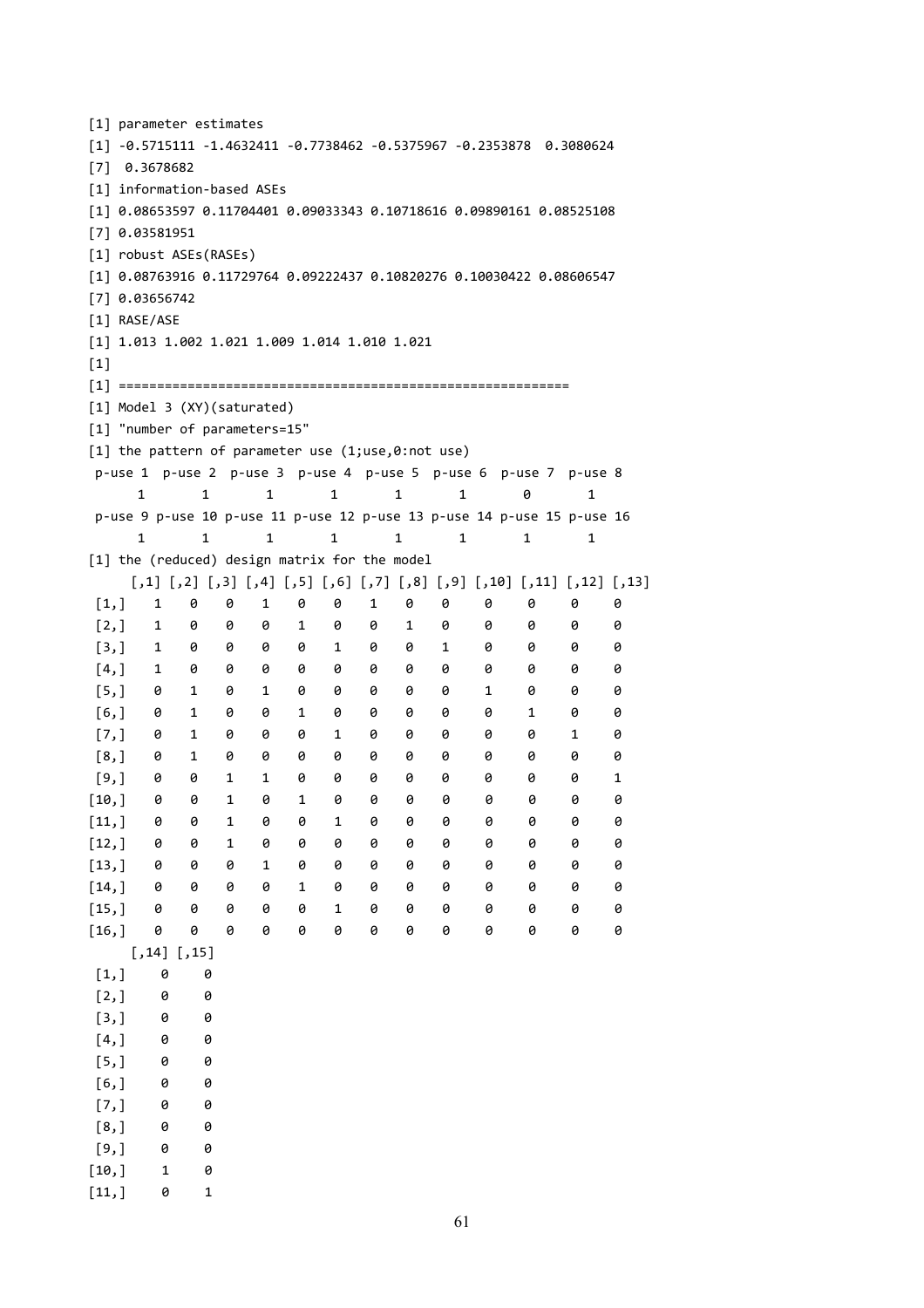$[12,] 0 0$  $[13,] 0 0$  $[14,] 0 0$  $[15,] 0 0$  $[16,] 0 0$ [1] ............................................................ [1] methods (1:ML,2:GM^2,3-8:Lambda=(-2,-0.5,0.5,2/3,1,2)) [1] ............................................................ [1] estimation method=1 [1] parameter estimates [1] -1.41865965 -2.41718848 -1.31857619 -1.47272687 -1.01319454 0.02515856 [7] 2.22958986 1.59511608 0.43159984 2.01172337 1.63223375 0.70307994 [13] 0.62542901 0.98909699 0.54123692 [1] information-based ASEs [1] 0.1807905 0.2789229 0.1737209 0.1847896 0.1546392 0.1121633 0.2698308 [8] 0.2548234 0.2357182 0.3837218 0.3657915 0.3442266 0.3369158 0.2685387 [15] 0.2233912 [1] robust ASEs(RASEs) [1] 0.1807905 0.2789229 0.1737209 0.1847896 0.1546392 0.1121633 0.2698308 [8] 0.2548234 0.2357182 0.3837218 0.3657915 0.3442266 0.3369158 0.2685387 [15] 0.2233912 [1] RASE/ASE [1] 1 1 1 1 1 1 1 1 1 1 1 1 1 1 1 [1] ............................................................ [1] estimation method=2 [1] parameter estimates [1] -1.41865965 -2.41718848 -1.31857619 -1.47272687 -1.01319454 0.02515856 [7] 2.22958986 1.59511608 0.43159984 2.01172337 1.63223375 0.70307994 [13] 0.62542901 0.98909699 0.54123692 [1] information-based ASEs [1] 0.1807905 0.2789229 0.1737209 0.1847896 0.1546392 0.1121633 0.2698308 [8] 0.2548234 0.2357182 0.3837218 0.3657915 0.3442266 0.3369158 0.2685387 [15] 0.2233912 [1] robust ASEs(RASEs) [1] 0.1807905 0.2789229 0.1737209 0.1847896 0.1546392 0.1121633 0.2698308 [8] 0.2548234 0.2357182 0.3837218 0.3657915 0.3442266 0.3369158 0.2685387 [15] 0.2233912 [1] RASE/ASE [1] 1 1 1 1 1 1 1 1 1 1 1 1 1 1 1 [1] ............................................................ [1] estimation method=3 [1] parameter estimates [1] -1.41865965 -2.41718848 -1.31857619 -1.47272687 -1.01319454 0.02515856 [7] 2.22958986 1.59511608 0.43159984 2.01172337 1.63223375 0.70307994 [13] 0.62542901 0.98909699 0.54123692 [1] information-based ASEs [1] 0.1807905 0.2789229 0.1737209 0.1847896 0.1546392 0.1121633 0.2698308 [8] 0.2548234 0.2357182 0.3837218 0.3657915 0.3442266 0.3369158 0.2685387 [15] 0.2233912 [1] robust ASEs(RASEs)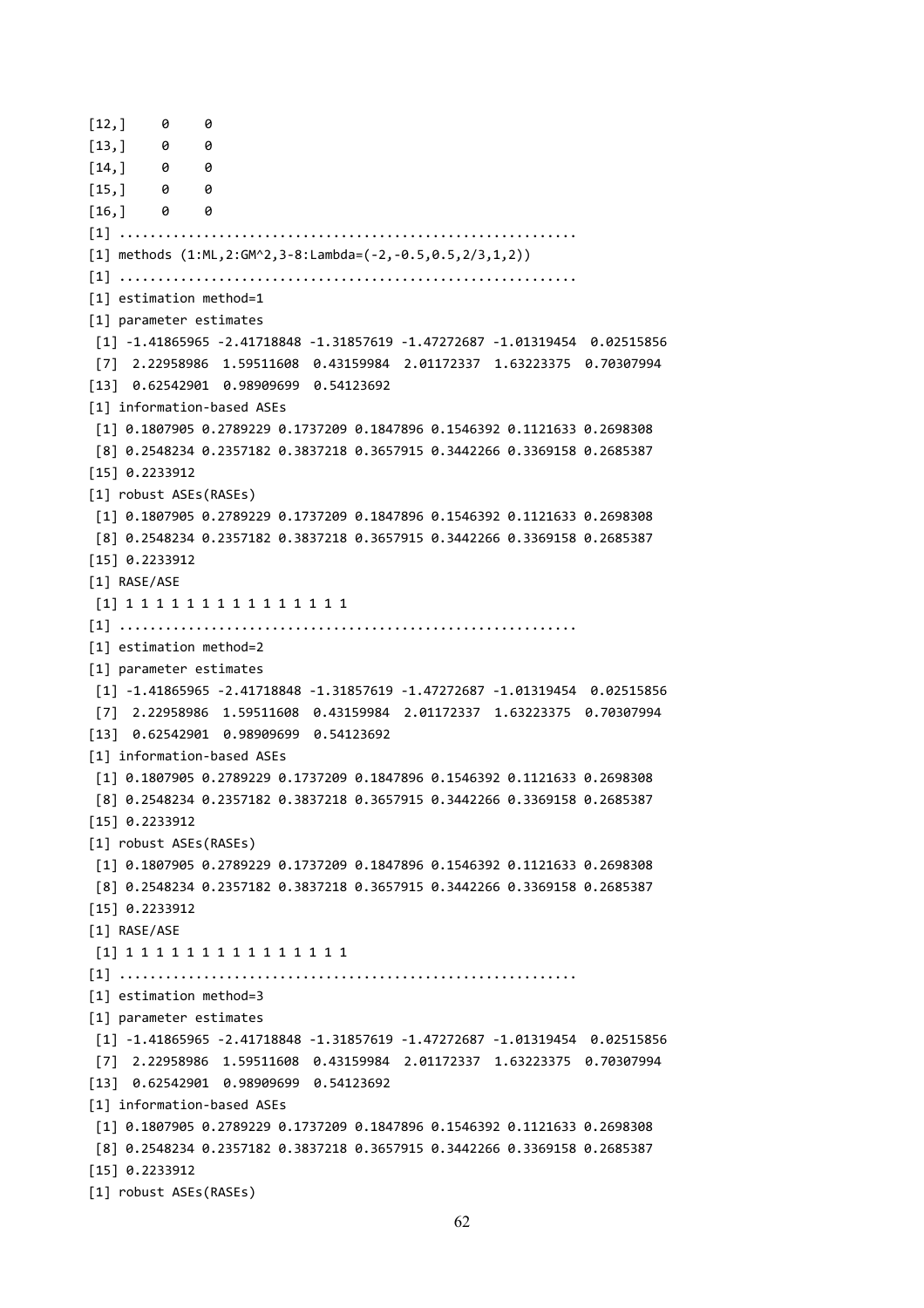```
[1] 0.1807905 0.2789229 0.1737209 0.1847896 0.1546392 0.1121633 0.2698308
[8] 0.2548234 0.2357182 0.3837218 0.3657915 0.3442266 0.3369158 0.2685387
[15] 0.2233912
[1] RASE/ASE
[1] 1 1 1 1 1 1 1 1 1 1 1 1 1 1 1
[1] ............................................................
[1] estimation method=4
[1] parameter estimates
[1] -1.41865965 -2.41718848 -1.31857619 -1.47272687 -1.01319454 0.02515856
[7] 2.22958986 1.59511608 0.43159984 2.01172337 1.63223375 0.70307994
[13] 0.62542901 0.98909699 0.54123692
[1] information-based ASEs
[1] 0.1807905 0.2789229 0.1737209 0.1847896 0.1546392 0.1121633 0.2698308
[8] 0.2548234 0.2357182 0.3837218 0.3657915 0.3442266 0.3369158 0.2685387
[15] 0.2233912
[1] robust ASEs(RASEs)
[1] 0.1807905 0.2789229 0.1737209 0.1847896 0.1546392 0.1121633 0.2698308
[8] 0.2548234 0.2357182 0.3837218 0.3657915 0.3442266 0.3369158 0.2685387
[15] 0.2233912
[1] RASE/ASE
[1] 1 1 1 1 1 1 1 1 1 1 1 1 1 1 1
[1] ............................................................
[1] estimation method=5
[1] parameter estimates
[1] -1.41865965 -2.41718848 -1.31857619 -1.47272687 -1.01319454 0.02515856
[7] 2.22958986 1.59511608 0.43159984 2.01172337 1.63223375 0.70307994
[13] 0.62542901 0.98909699 0.54123692
[1] information-based ASEs
[1] 0.1807905 0.2789229 0.1737209 0.1847896 0.1546392 0.1121633 0.2698308
[8] 0.2548234 0.2357182 0.3837218 0.3657915 0.3442266 0.3369158 0.2685387
[15] 0.2233912
[1] robust ASEs(RASEs)
[1] 0.1807905 0.2789229 0.1737209 0.1847896 0.1546392 0.1121633 0.2698308
[8] 0.2548234 0.2357182 0.3837218 0.3657915 0.3442266 0.3369158 0.2685387
[15] 0.2233912
[1] RASE/ASE
[1] 1 1 1 1 1 1 1 1 1 1 1 1 1 1 1
[1] ............................................................
[1] estimation method=6
[1] parameter estimates
[1] -1.41865965 -2.41718848 -1.31857619 -1.47272687 -1.01319454 0.02515856
[7] 2.22958986 1.59511608 0.43159984 2.01172337 1.63223375 0.70307994
[13] 0.62542901 0.98909699 0.54123692
[1] information-based ASEs
[1] 0.1807905 0.2789229 0.1737209 0.1847896 0.1546392 0.1121633 0.2698308
[8] 0.2548234 0.2357182 0.3837218 0.3657915 0.3442266 0.3369158 0.2685387
[15] 0.2233912
[1] robust ASEs(RASEs)
[1] 0.1807905 0.2789229 0.1737209 0.1847896 0.1546392 0.1121633 0.2698308
[8] 0.2548234 0.2357182 0.3837218 0.3657915 0.3442266 0.3369158 0.2685387
```